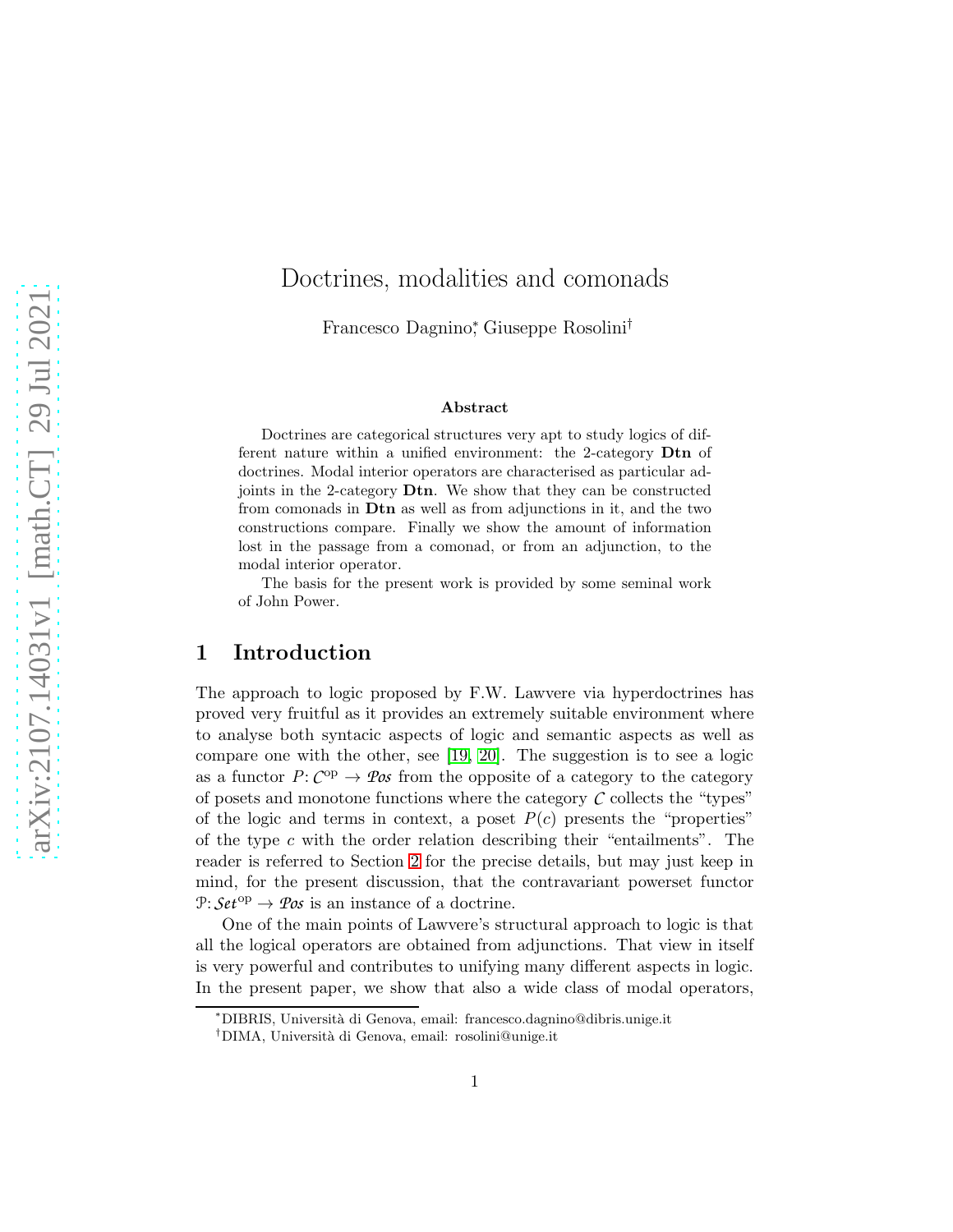namely, those satisfying axioms T and 4 as in Definition [2.1,](#page-3-0) is obtained from adjunctions.

Typically, modalities are unary logical operators, which are quite wellunderstood in the context of propositional logic. However, their meaning is less clear in a typed logical formalism. In this setting, there are various semantics which are interrelated, and we show that many of these are instances of the general situation of an adjunction between two homomorphisms of doctrines.

Since they are structured categories, doctrines get swiftly organised in a 2-category. And, as we learned also from the works of John Power, in a 2 category one can develop a very productive theory of monads and comonads, extending the elementary case of the 2-category *Cat* of small categories, functors and natural transfomations.

Doctrines are a rather simple categorical framework for logic, but still capable to cover a large range of examples. We could have considered more general settings such as indexed preorders (equivalently, faithful fibrations) or even arbitrary fibrations, but we preferred to keep things at a very simple level as already there one finds many interesting examples. Yet, after this first step our plan is to extend results to general fibrations in future work.

We show that an adjunction in the 2-category of doctrines gives rise to a doctrine with a modal operator. An adjunction between doctrines is very much like an adjunction between categories: roughly, it consists of two doctrines  $P: C^{op} \to \mathcal{P}$ os and  $Q: \mathcal{D}^{op} \to \mathcal{P}$ os and two homomorphisms of doctrines connecting them, which should be thought of as an interpretation of *P* in *Q* (the left adjoint) and an interpretation of *Q* in *P* (the right adjoint). Such a situation can be summarised by a modal logic which uses the logic  $Q$  to describe properties of types in  $C$  (the base category of  $P$ ) and the modal operator to recover (an image of) properties described by *P*. In a sense, we extend the logic *P* through the adjunction to a richer logic and use a modal operator to keep memory of the original logic. As we said, many standard approaches to the semantics of modal logic are instances of such construction.

Taking a slightly different perspective, we show that also a comonad in the 2-category of doctrines determines a doctrine with a modal operator, this time on the category of coalgebras for the comonad. Intuitively, we get a logic where types have a dynamics, given by the coalgebra structure, and the modal operator specifies when a property is invariant for such dynamics.

These two constructions are tightly related. Relying on results in [\[8\]](#page-36-0), we show that every comonad in the 2-category of doctrines determines an adjunction, hence, also a modal operator. In fact, the construction starting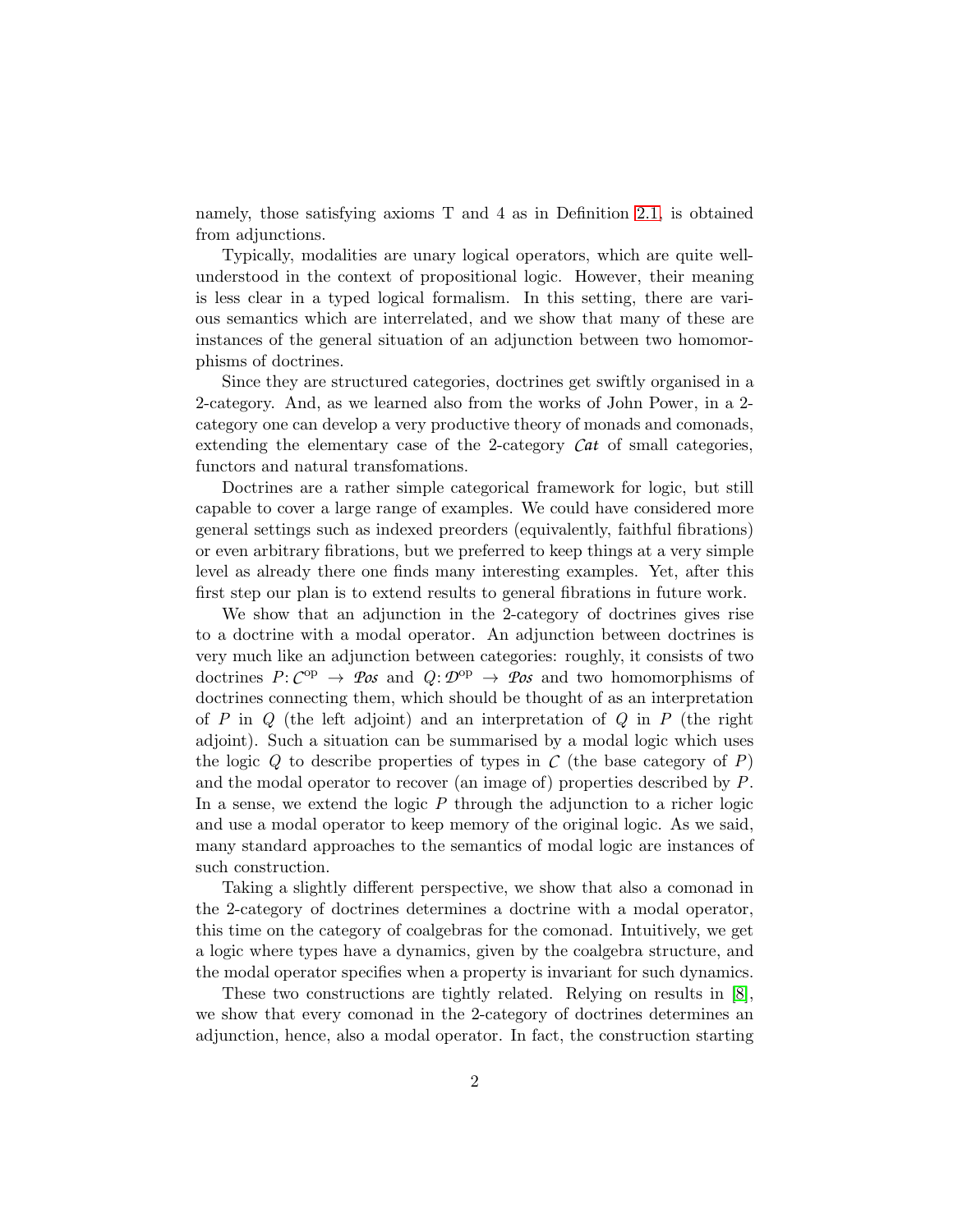from comonads is defined in this way. On the other hand, every adjunction determins a comonad, hence a modal operator. However, the two construction starting from an adjunction do not coincide, but we show they can be canonically compared by a homomorphism of doctrines preserving the modal operator.

We further our analysis measuring in a categorical form how the passage to a modal operator hides part of the structure that generated it.

In Section [2](#page-2-0) we introduce *interior operators* on doctrines, which are the class of modal operators we are interested in. In Section [3](#page-5-0) we recall basic notions about comonads and adjunctions in a general 2-category. In Section [4](#page-8-0) we define the 2-categories of doctrines and doctrines with interior operators that are at the core of our analysis. In Section [5](#page-10-0) we show how to construct an interior operator starting from an adjunction between doctrines, while in Section [6](#page-21-0) we describe the analogous construction starting from a comonad on a doctrine. Finally, in Section [7](#page-27-0) we compare the two constructions showing they are part of local adjunctions, in the sense of [\[7\]](#page-36-1), between the 2-category of doctrines with modal operator and, respectively, the 2-category of adjunctions and that of comonads in the 2-category of doctrines. In Appendix [A](#page-38-0) we sketch an example on how to use our construction to obtain models of the bang modality of linear logic.

### <span id="page-2-0"></span>2 Interior operators and doctrines

A simple semantic approach to propositional standard modal logic (satisfying axioms T and 4) would consider an *interior operator* on a poset  $(H, \leq),$ *i.e.* a monotone function j:  $H \to H$  such that, for all  $x \in H$ ,  $j(x) \leq x$  and  $j(x) \leq j(j(x))$ , see *e.g.* [\[12\]](#page-36-2). The intuition is that the elements of the poset are an interpretation of (some kind of) formulas, the order relation realizes the entailment between them, and the interior operator j:  $H \to H$  acts as a modality on formulas.

From a similar semantic point of view, one could consider a many-sorted logic to be a **doctrine**  $P: C^{op} \to \mathcal{Pos}$ , i.e. a (contra)variant functor from a category *C* to the category *Pos* of posets and monotone functions. Such a functor is often called an *indexed poset* in consonancy with the more general notion of indexed category.

The intuition for a doctrine is that the objects of the category provide the interpretations of the sorts in the logic and the arrows interpret terms between sorts. For an object  $X$  in  $C$ , the poset  $PX$  gives the interpretations for the formulas expressing the properties of "arbitrary elements" of  $X$ —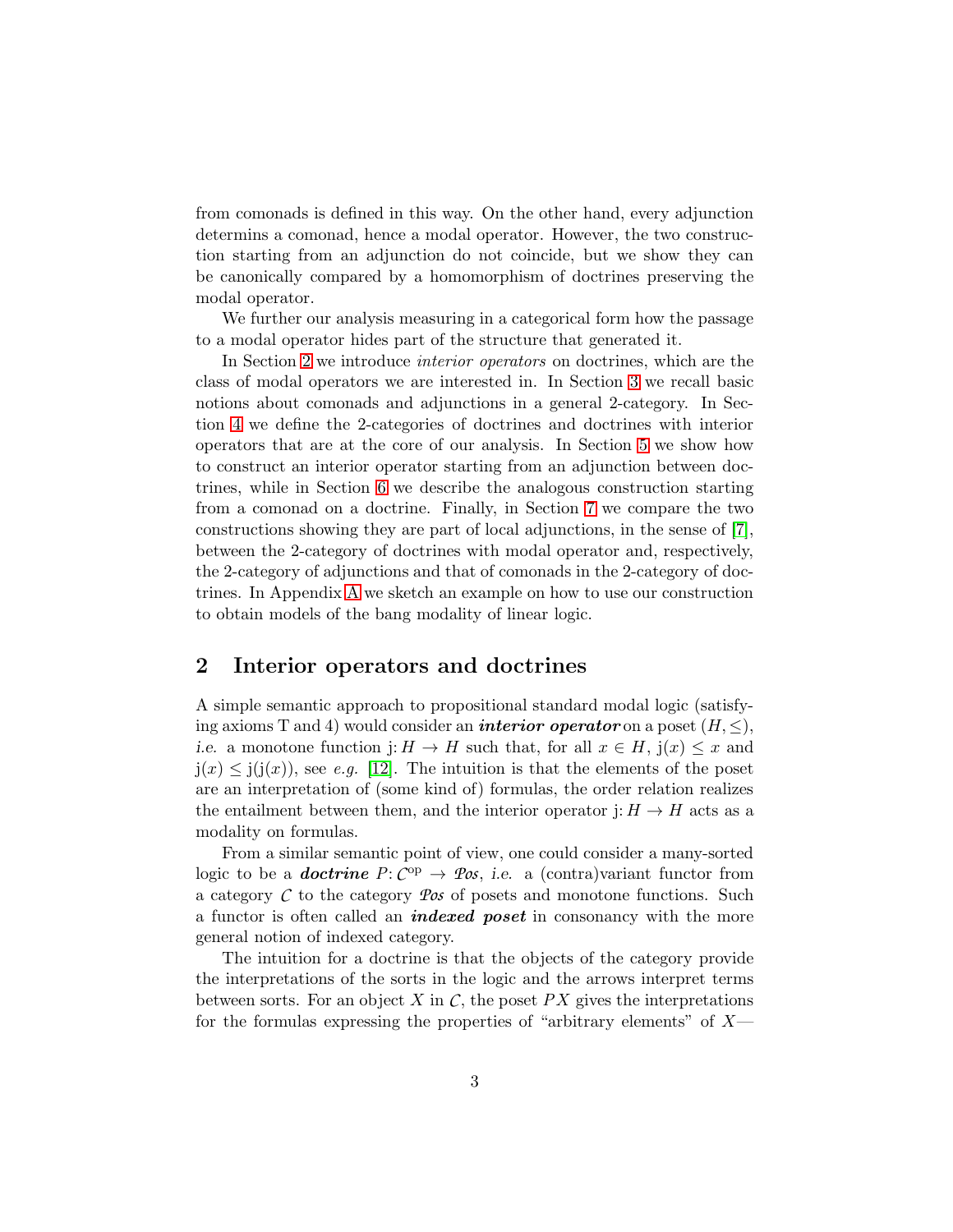although no set-theoretic determination of  $X$  may have been provided, see [\[19,](#page-37-0) [20\]](#page-37-1), but also [\[17,](#page-37-2) [22\]](#page-37-3).

Conjoining these two semantic approaches it is quite natural to consider interior operators on a doctrine as an extension to many-sorted logic, of the propositional modal logic satisfying axioms  $T$  and 4, like the  $\Box$ -modality, a.k.a. *necessity* modality, of S4 modal logic.

<span id="page-3-0"></span>**Definition 2.1.** Let  $P: C^{op} \to \mathit{Pos}$  be a doctrine. An *interior* modal operator on *P* is a natural transformation  $\Box: P \rightarrow P$  such that, for each object  $X$  in  $\mathcal{C}$ , the following inequalities hold:

- <span id="page-3-3"></span><span id="page-3-2"></span>(i)  $\Box_X \leq_X \mathrm{id}_{PX}$
- (ii)  $\Box_X \leq_X \Box_X \circ \Box_X$

Note that standard axioms of the S4 modal operator, see *e.g.* [\[4\]](#page-36-3), require further structure. But here we consider the very simple structure of a poset on the fibres because we want to focus mainly on the comonadic structure of the modality.

In the following, an element  $\alpha \in PX$  of the form  $\alpha = \Box_X \beta$  for some  $\beta \in$ *PX* will be called  $\Box$ -stable. An immediate consequence of Definition [2.1,](#page-3-0) obtained combining the two requirements on  $\Box$ , is that  $\Box_X = \Box_X \circ \Box_X$ . Hence  $\Box$ -stable elements are the fixed points of  $\Box_X$ , that is, those elements  $\alpha \in PX$  such that  $\Box_X \alpha = \alpha$ .

<span id="page-3-1"></span>**Examples 2.2.** Let  $i: H \to H$  be an interior operator on the poset  $(H, \leq),$ i.e. a monotone function such that, for all  $x \in H$ ,  $j(x) \leq x$  and  $j(x) \leq$  $j(j(x))$ . Given this, we can consider two examples of doctrines with an interior operator:

- (a) Let  $\hat{H}$ :  $\mathbf{1}^{\text{op}} \to \mathcal{P}\omega s$  be the functor defined on the category with a single object  $\star$  and a single arrow id<sub> $\star$ </sub> as  $\hat{H}(\star) = H$ . Then j is an interior operator on  $H$ .
- (b) The functor  $H^{(-)}$ :  $Set^{op} \rightarrow \mathcal{P}os$ , which maps a set X to  $H^X$  with the pointwise order and a function  $t: X \rightarrow Y$  to the monotone function  $\bar{f}$  –  $\circ t: H^Y \to H^X$ , is a doctrine. The natural transformation j  $\circ$  –:  $H^{(-)} \to$  $H^{(-)}$  given by postcomposition with j is an an interior operator on  $H^{(-)}$ .

Note that the example in (a) is obtained from that in (b) by precomposing the doctrine  $H^{(-)}$ :  $\mathcal{S}et^{op} \to \mathcal{P}os$  with the (opposite of the) functor  $\star \mapsto \{0\} : \mathbf{1} \to \mathcal{S}et$  which maps the one object  $\star$  to a(ny) singleton set.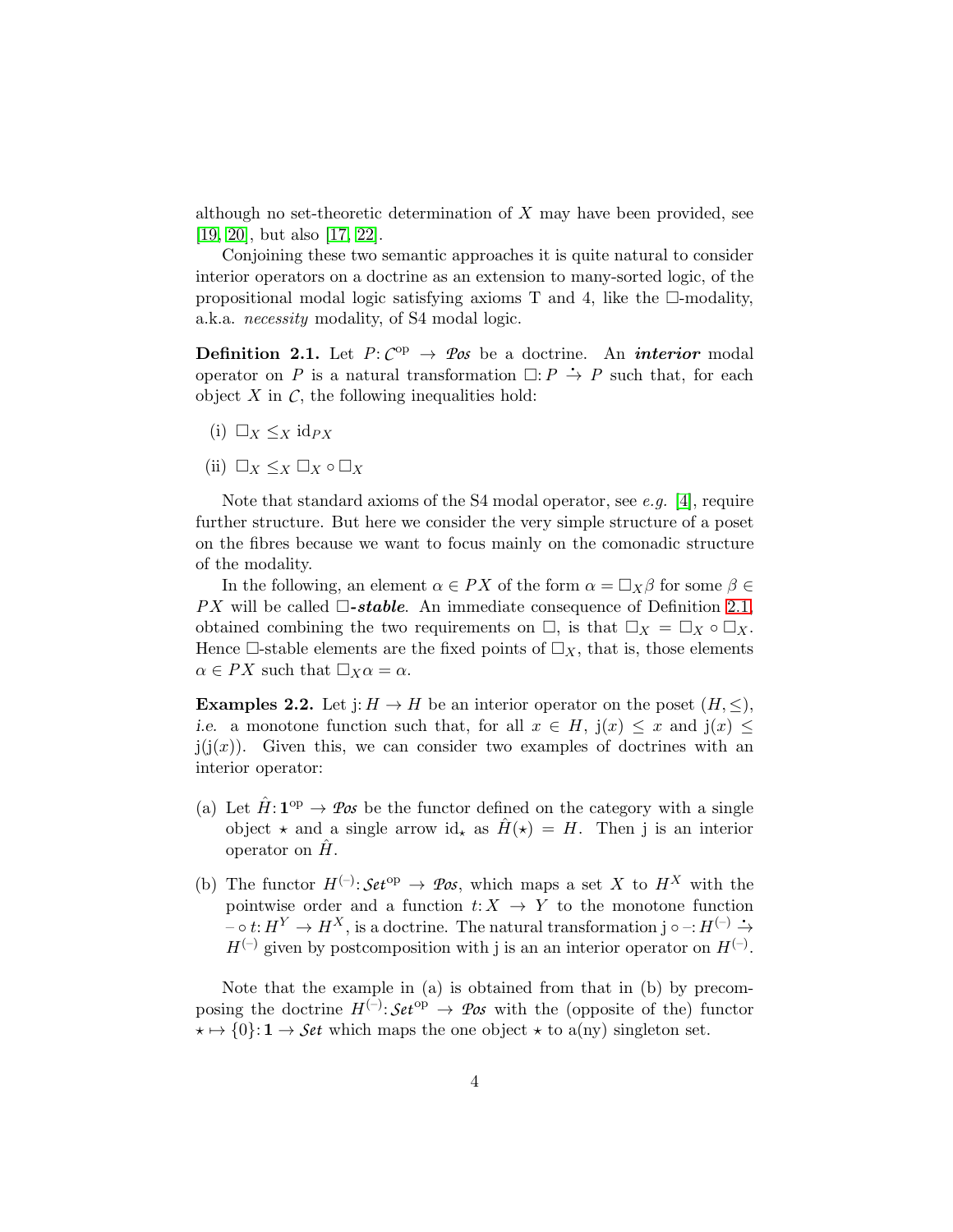<span id="page-4-0"></span>**Example 2.3.** Consider the category *Opn* of topological spaces and open continuous maps. Define  $P: \mathcal{O}pn^{op} \to \mathcal{P}os$  as  $P(X, \tau) = \mathcal{P}(X)$ , the powerset of the set X, and  $Pt = t^{-1}$ , the inverse image along the open continuous function  $t: (X, \tau) \to (Y, \sigma)$  Let  $(X, \tau)$  be a topological space, then  $\tau$  is the set of fixed points of the interior operator  $int_{\tau} : \mathcal{P}(X) \to \mathcal{P}(X)$ , which maps a subset  $A \subseteq X$  to its topological interior. Since  $\text{int}_{\tau}(A) \subseteq A$  and  $\text{int}_{\tau}(A) \subseteq \text{int}_{\tau}(\text{int}_{\tau}(A)),$  for each  $A \subseteq X$ , to get an an interior operator on *P* we need to prove that  $int_{\tau}$  is natural. Indeed, consider an open continuous map  $t: (X, \tau) \to (Y, \sigma)$ , and a subset  $B \subseteq Y$ . So  $t^{-1}(\text{int}_{\sigma}(B)) \subseteq$  $\text{int}_{\tau}(t^{-1}(B))$  by continuity of t. But also  $t(\text{int}_{\tau}(t^{-1}(B))) \subseteq \text{int}_{\sigma}(B)$  since the set  $t(\text{int}_{\tau}(t^{-1}(B))) \subseteq B$  is open by openness of t. So  $t^{-1}(\text{int}_{\sigma}(B)) =$ int<sub> $\tau$ </sub> $(t^{-1}(B))$  which proves that int:  $P \rightarrow P$ .

<span id="page-4-1"></span>**Example 2.4.** A Kripke frame is a pair  $K = (W, R)$  where W is the set of **possible worlds** and  $R \subseteq W \times W$  is the **accesibility relation**. On the poset  $\mathcal{P}(W)$  ordered by set inclusion, consider the monotone function  $j_R: \mathcal{P}(W) \to \mathcal{P}(W)$  defined as

$$
j_R(A) = \{ w \in W \mid R(w) \subseteq A \}
$$

where  $R(w) = \{v \in W \mid (w, v) \in R\}$ . When R is reflexive and transitive (i.e. a preorder on W), for any  $w \in W$ , we have  $w \in R(w) = R(R(w))$ . Hence  $j_R$  is an interior operator.

- (a) As a particular instance of Example [2.2\(](#page-3-1)b), postcomposition with the interior operator  $j_R \circ -:\mathcal{P}(W)^{(-)} \to \mathcal{P}(W)^{(-)}$  endows the doctrine  $\mathcal{P}(W)^{(-)}$ :  $\mathcal{S}et^{op} \to$ *Pos* with an an interior operator. Intuitively, given a "formula"  $\alpha \in$  $\mathcal{P}(W)^D$ , for an element x of D, the set  $\alpha(x) \subseteq W$  consists of those worlds where x satisfies  $\alpha$ . Indeed, one can see the data consisting of the Kripke frame  $K$  and the set  $D$  as a constant domain skeleton as in Definition 1 in [\[9\]](#page-36-4), where the fibres  $\mathcal{P}(W)^{D^n}$  enlist all possible interpretations for predicates as  $n$  varies.
- (b) Another doctrine with an interior operator built from a Kripke frame K with a reflexive and transitive accessibility relation can be obtained via W-indexed families. Consider the category W-*Fam* whose
- objects are W-indexed families of sets, that is, pairs  $X = (\overline{X}, (X_w)_{w \in W})$ , where  $X_w \subseteq \overline{X}$ , for all  $w \in W$ , and where
- an arrow  $t: X \to Y$  is a function  $t: \overline{X} \to \overline{Y}$  such that, for each  $w \in W$ ,  $X_w \subseteq t^{-1}(Y_w).$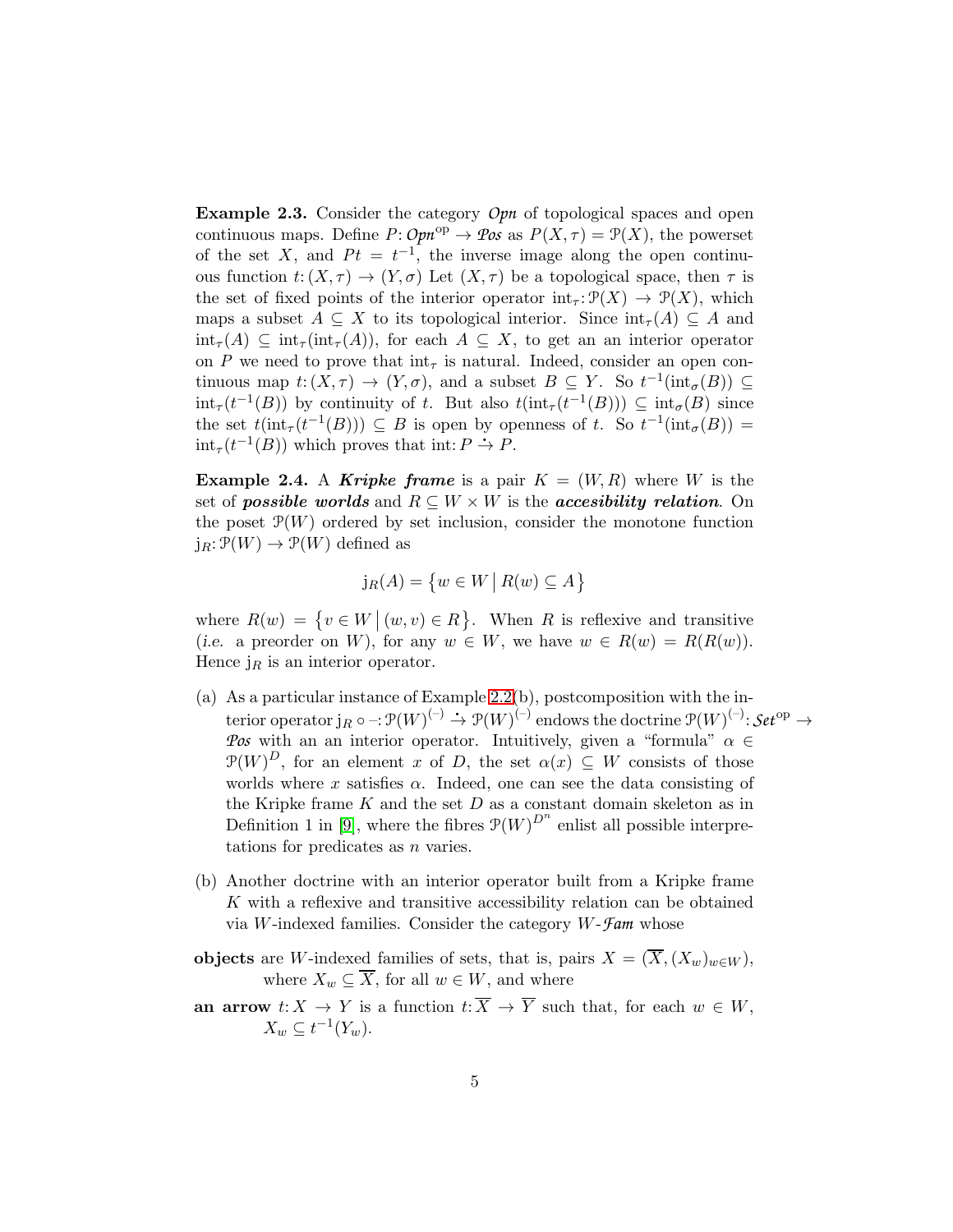Consider the subobject functor  $\mathsf{Sub}_{W-\mathcal{F}am}: W-\mathcal{F}am^{\text{op}} \to \mathcal{P}os$  mapping a W-indexed family to the poset  $\mathsf{Sub}_{W\text{-}\mathcal{F}\text{-}\mathcal{F}\text{-}\mathcal{F}}(X)$  of its subfamilies, *i.e.* a family A such that  $\overline{A} \subseteq \overline{X}$  and  $A_w \subseteq X_w$  for each  $w \in W$ , ordered by pointwise inclusion. The action on arrows is defined pointwise by inverse image. For each W-indexed family X the function  $\Box_X$ : Sub<sub>W-Fam</sub>  $(X) \rightarrow$  $\mathsf{Sub}_{W\text{-}\mathcal{F}\text{\it am}}(X)$ 

$$
(\Box_X A)_w = \bigcap_{v \in R(w)} A_v
$$

is clearly monotone; and it satisfies conditions [\(i\)](#page-3-2) and [\(ii\)](#page-3-3) in Definition [2.1](#page-3-0) for the same reason as in the previous example. Moreover, it is natural in X since, for each function  $t: Y \to X$ , we have

$$
t^{-1}((\Box_X A)_w) = t^{-1}\left(\bigcap_{v \in R(w)} A_v\right) = \bigcap_{v \in R(w)} t^{-1}(A_v) = (\Box_Y t^{-1}(A))_w
$$

for any  $w \in W$ . Though surprising, we shall see in Example [4.2](#page-10-1) that this example is a universal completion of the previous one in (a).

Intuitively, given a W-indexed family D, for each  $w \in W$ , the subset  $D_w$  consists of those elements of  $\overline{D}$  which are present at the world w, and, given a "formula"  $\alpha \in \mathsf{Sub}_{W\text{-}\mathsf{Fam}}(D)$ , for each world  $w \in W$ , the set  $\alpha_w$  consist of those elements x which are present and satisfy  $\alpha$  at w. Indeed, one can see the data consisting of the Kripke frame  $K$  and the w-indexed family  $D$  as a varying domain skeleton as in Definition 7 in [\[9\]](#page-36-4), with few additional requirements, where the fibres  $\mathsf{Sub}_{W\text{-}\mathcal{F}\text{am}}(D^n)$ enlist all possible interpretations for predicates as  $n$  varies.

(c) Yet another possibility is to consider a doctrine over the category of presheaves on the preorder  $K$ ; we shall discuss this in Example [5.12,](#page-18-0) as a particular case of a more general construction.

### <span id="page-5-0"></span>3 Adjunctions and comonads in a 2-category

In this section we recall basic notions which can be introduced in an arbitrary 2-category with the purpose to use them in the particular case of the 2 category of doctrines.

Given a (strict) 2-category  $\mathcal{K}$ , we denote 0-cells as  $A, B, C, \ldots$ , which we shall refer to also as *objects* of  $\mathcal{K}$ ; a 1-cell, also referred to as **1-arrow**, from A to B will be written as  $a: A \to B$  while a 2-cell, or 2-arrow, from the 1-cell a to the 1-cell b will be written as  $\alpha: a \Rightarrow b$ . Composition of 1-cells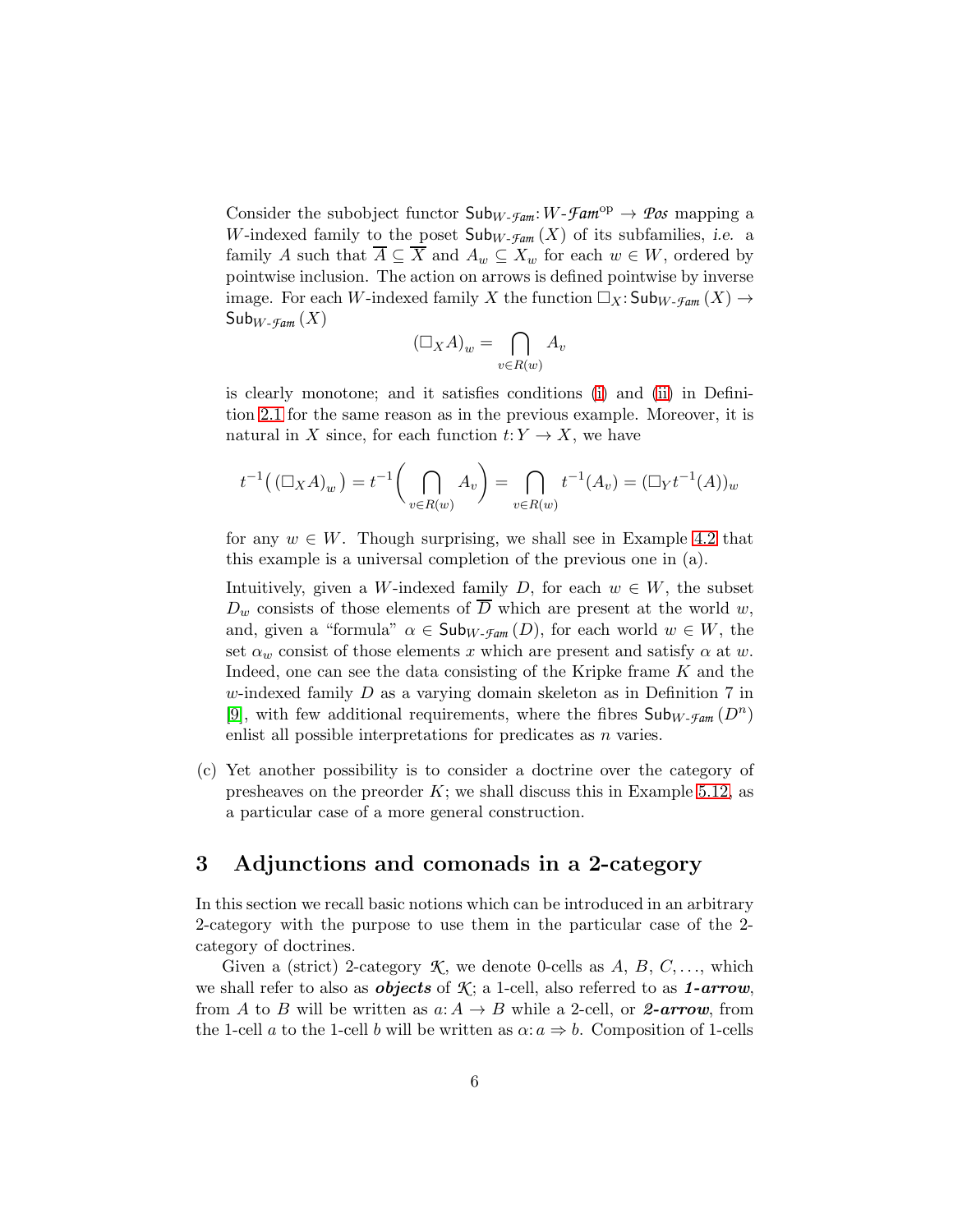and horizontal composition of 2-cells is denoted as ◦, and often omitted—we shall use it mainly to emphasise the composition of functions and functors. The identity 1-cell on the object  $A$  is denoted by  $e_A$  and the identity 2-cell on the 1-cell  $a$  is denoted by  $1_a$ . A horizontal composition with a 2-identity cell  $1<sub>a</sub>$  will be written simply as  $\alpha a$ . Vertical composition of 2-cells is denoted as ·. So, for instance, the defining property of vertical composition of natural transformations would be written as something like  $(\psi \cdot \phi)_C = \psi_C \circ \phi_C$ .

Many well-known concepts from standard category theory can be transferred to an arbitrary 2-category  $\mathcal{K}$ ; a basic reference is [\[29\]](#page-37-4).

#### <span id="page-6-2"></span><span id="page-6-1"></span>Definition 3.1. Let *K* be a 2-category.

(i) An *adjunction*  $\mathbb A$  in  $\mathcal K$  consists of the following data: two objects C and D, two 1-arrows  $l: C \rightarrow D$  and  $r: D \rightarrow C$ , and two 2-arrows  $\eta: e_C \Rightarrow rl$  and  $\epsilon: lr \Rightarrow e_D$ , such that the following triangles of 2-arrows commute

<span id="page-6-3"></span>
$$
l \underbrace{\frac{l\eta}{\sqrt{n}}}_{1_l} \downarrow \qquad r \underbrace{\frac{\eta r}{\sqrt{n}}}_{1_r} r l \qquad (1)
$$

(ii) A **comonad** c in *K* consists of an object A, a 1-arrow  $c: A \rightarrow A$ , and two 2-arrows  $\nu: c \Rightarrow e_A$  and  $\mu: c \Rightarrow cc$ , such that the following diagrams of 2-arrows commute

$$
c \stackrel{1}{\underset{C}{\longleftarrow}} \bigcirc \qquad \qquad \downarrow c \qquad \qquad \downarrow c \qquad \qquad \downarrow c \qquad \qquad \downarrow c \qquad \qquad \downarrow c \qquad \qquad \downarrow c \qquad \qquad \downarrow c \qquad \qquad \downarrow c \qquad \qquad \downarrow c \qquad \qquad (2)
$$
\n
$$
c \stackrel{1}{\underset{C}{\longleftarrow}} \bigcirc \qquad \downarrow c \qquad \qquad \downarrow c \qquad \qquad \downarrow c \qquad \qquad \downarrow c \qquad \qquad \downarrow c \qquad \qquad (3)
$$

<span id="page-6-4"></span>(iii) In line with [\[29,](#page-37-4) [26\]](#page-37-5), one says that  $K$  admits the Eilenberg-Moore construction for the comonad  $(A, c, \mu, \nu)$  if there is a universal representation of the following 2-problem: given an object  $B$  in  $K$ , objects are pairs  $(x, \xi)$  with

<span id="page-6-0"></span>
$$
B \frac{x}{\sqrt{\frac{\xi}{\lambda}}} \int_{A}^{A} (3)
$$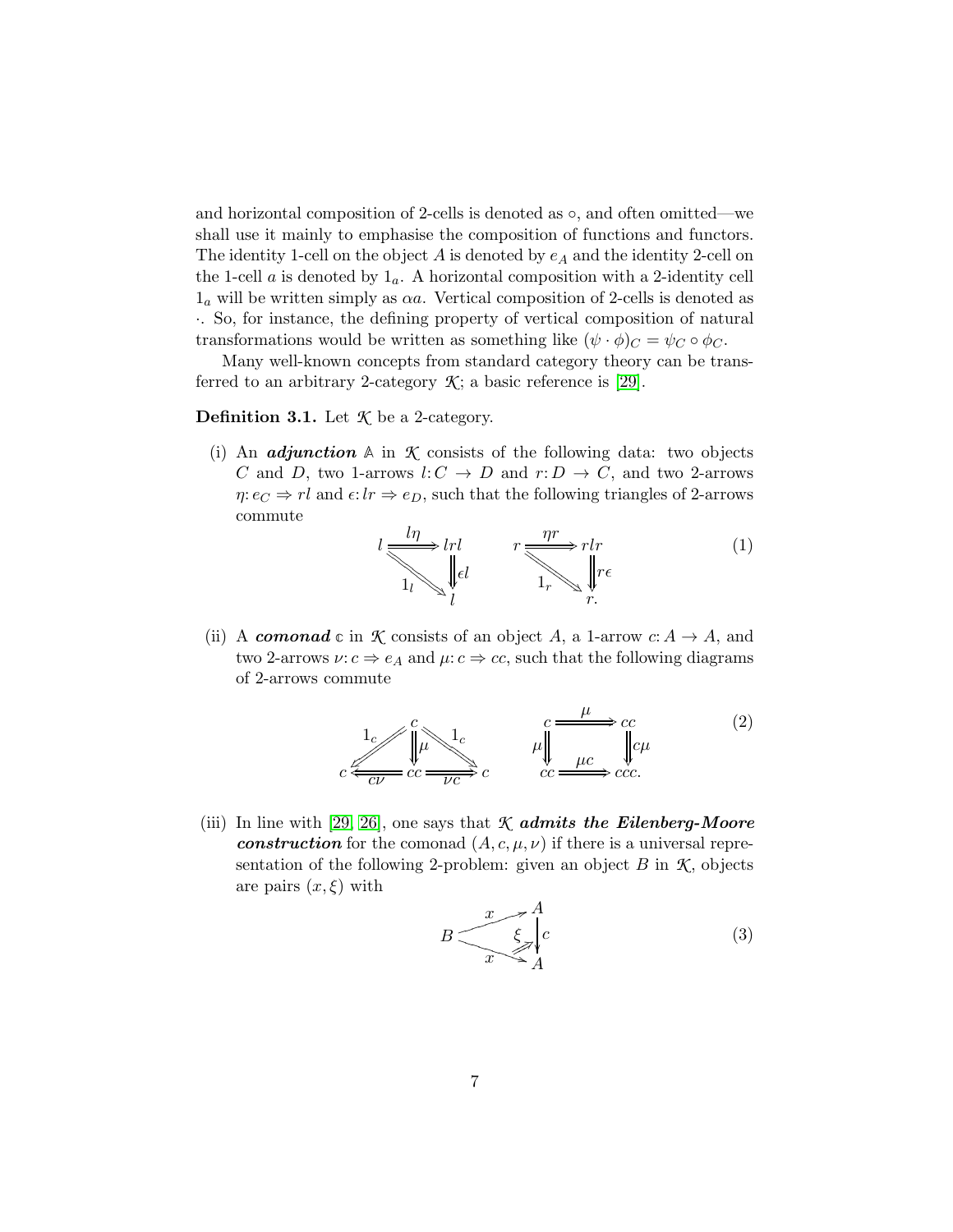and such that the diagrams of 2-arrows

<span id="page-7-0"></span>
$$
\xi \Big\|_{cx} \xrightarrow{c} cx \xrightarrow{cx} \xi \xrightarrow{1_x} x \xrightarrow{1_x} \psi x \tag{4}
$$

commute; an arrow  $\gamma: (x, \xi) \to (y, \zeta)$  is a 2-arrow  $\gamma: x \Rightarrow y$  such that the following diagram commutes

<span id="page-7-1"></span>
$$
\gamma \parallel \qquad \qquad \downarrow \qquad \qquad \downarrow \qquad \qquad \downarrow \qquad \qquad \downarrow \qquad \qquad (5)
$$
\n
$$
\gamma \parallel \qquad \qquad \downarrow \qquad \qquad \downarrow \qquad \qquad (5)
$$

Spelling out the data for an Eilenberg-Moore construction for the comonad  $c = (A, c, \mu, \nu)$ , it requires that there is an object  $A^c$  in  $\mathcal K$  together with a 1-arrow and a 2-arrow as in



which satisfy the commutative diagrams in  $(4)$ . Moreover, for any object B in *K*, every pair  $(x, \xi)$  as in [\(3\)](#page-6-0) satisfying [\(4\)](#page-7-0) can be obtained by precomposition

$$
B \frac{x}{\sqrt{\xi}} \begin{cases} A \\ B \end{cases} = B \xrightarrow{x'} A^c \frac{u^c}{\sqrt{\xi}} \begin{cases} A \\ C \end{cases}
$$

for a unique 1-arrow  $x': B \to A^c$ , and similarly for arrows  $\gamma: (x, \xi) \to (y, \zeta)$ between pairs:

$$
B \underbrace{\overbrace{\qquad y}^{x}}_{y} A = B \underbrace{\overbrace{\qquad y}^{x'}}_{y'} A^c \xrightarrow{\underline{u}^c} A
$$

for a unique 2-arrow  $\gamma': x' \Rightarrow y'$  in  $\mathcal{K}$ .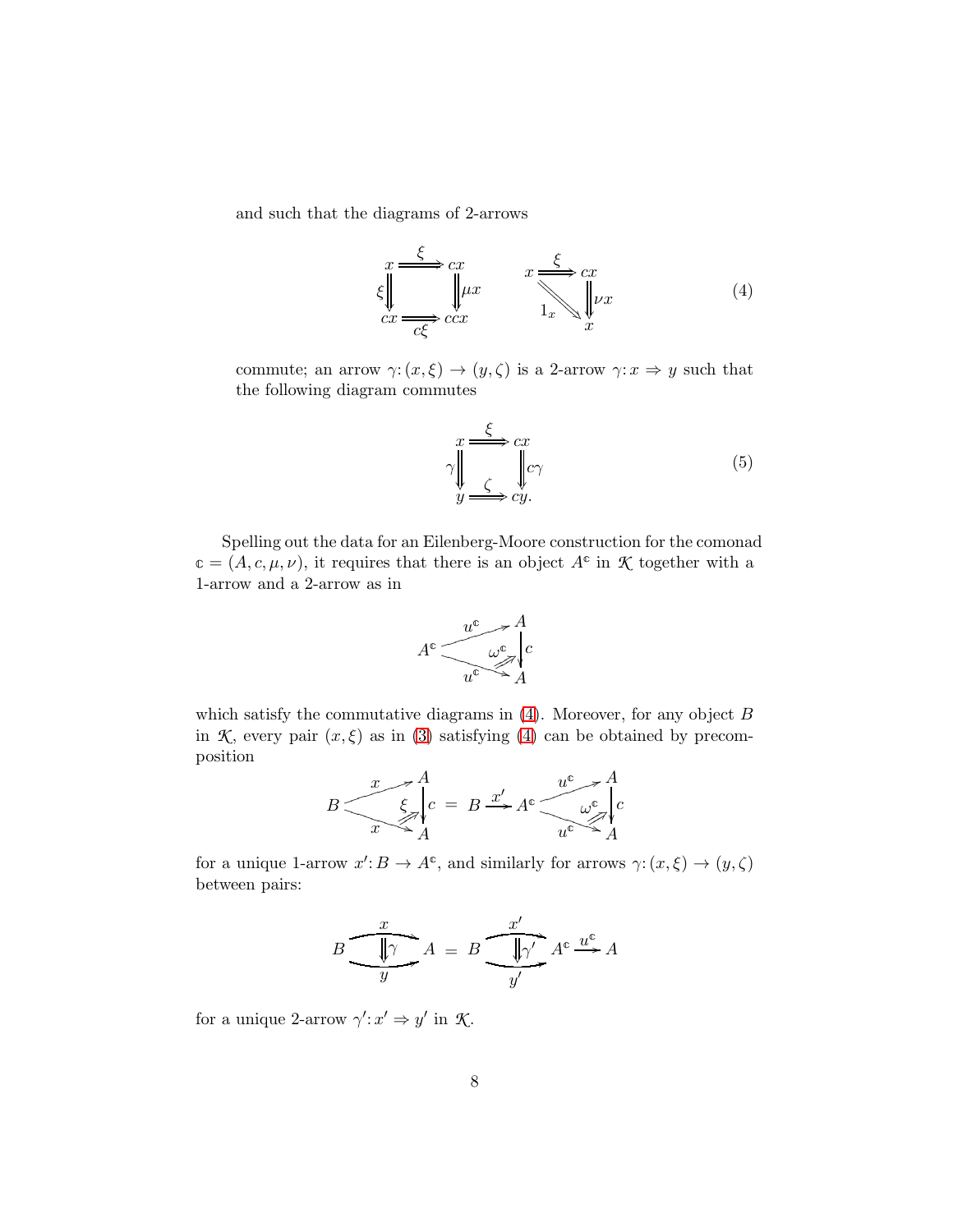In case the universality condition is verified for each comonad in  $K$ , it can be restated in terms of a 2-adjunction after introducing the appropri-ate<sup>[1](#page-8-1)</sup> 2-category  $\text{Adj}(\mathcal{K})$  of adjunctions in  $\mathcal{K}$  and the 2-category  $\text{Cmd}(\mathcal{K})$  of comonads in  $K$ . Since we can safely refer the reader to [\[26\]](#page-37-5) for a very clear presentation of the general setup, we limit ouselves to recapping the main diagram of 2-adjunctions:

<span id="page-8-2"></span>
$$
\mathcal{K} \underbrace{\underbrace{\frac{\text{Inc}}{\bot}}_{\text{EM}} }\text{Cmd}(\mathcal{K}) \underbrace{\underbrace{\frac{\text{Cmd}}{\bot}}_{\text{EMA}} \text{Adj}(\mathcal{K})} \tag{6}
$$

where the 2-functor Inc sends an object  $A$  in  $K$  to the identity comonad  $(A, e_A, 1_{e_A}, 1_{e_A})$  on A, and the 2-functor EM sends a comonad  $c = (A, c, \mu, \nu)$ to its Eilenberg-Moore object  $A^c$ ; while the 2-functor Cmd sends an adjunction  $A = (C, D, l, r, \eta, \epsilon)$  to the associated comonad  $(D, lr, l\eta r, \epsilon)$ , and the 2-functor EMA sends a comonad **c** to the Eilenberg-Moore adjunction between  $A$  and  $A^c$ .

Example 3.2. Although the terminology already suggests clearly the kind of generalization adopted, we hasten to point out that in the 2-category *Cat* of (small) categories, functors and natural transfomations, the definitions in (i) and (ii) instantiate exactly to the usual notions of (standard) adjunction between categories  $l \dashv r$ —where  $\eta$  and  $\epsilon$  are the unit and the counit of the adjunction—, and to comonads. Clearly, *Cat* admits the Eilenberg-Moore construction for every comonad.

In the next sections we shall characterize adjunctions and comonads in the 2-category Dtn of doctrines.

#### <span id="page-8-0"></span>4 The 2-category of doctrines

The 2-category **Dtn** of **doctrines** consists of the following data:

**objects** are doctrines, i.e. a functor  $P: C^{op} \to \mathcal{Pos}$  from the opposite of a category  $\mathcal C$  to the category  $\mathcal P$ *os* of posets and monotone functions—in the nomenclature of indexed categories, the category  $\mathcal C$  is named the **base** of the doctrine, for X an object in C the poset  $P(X)$  is the fibre

<span id="page-8-1"></span><sup>&</sup>lt;sup>1</sup>There are many reasonable 2-categories whose objects are adjunctions in  $K$ . In this paper, the 2-category  $\text{Adj}(\mathcal{K})$  we introduce is the one that gives rise to the 2-adjunction with  $\mathsf{Cmd}(\mathcal{K})$ .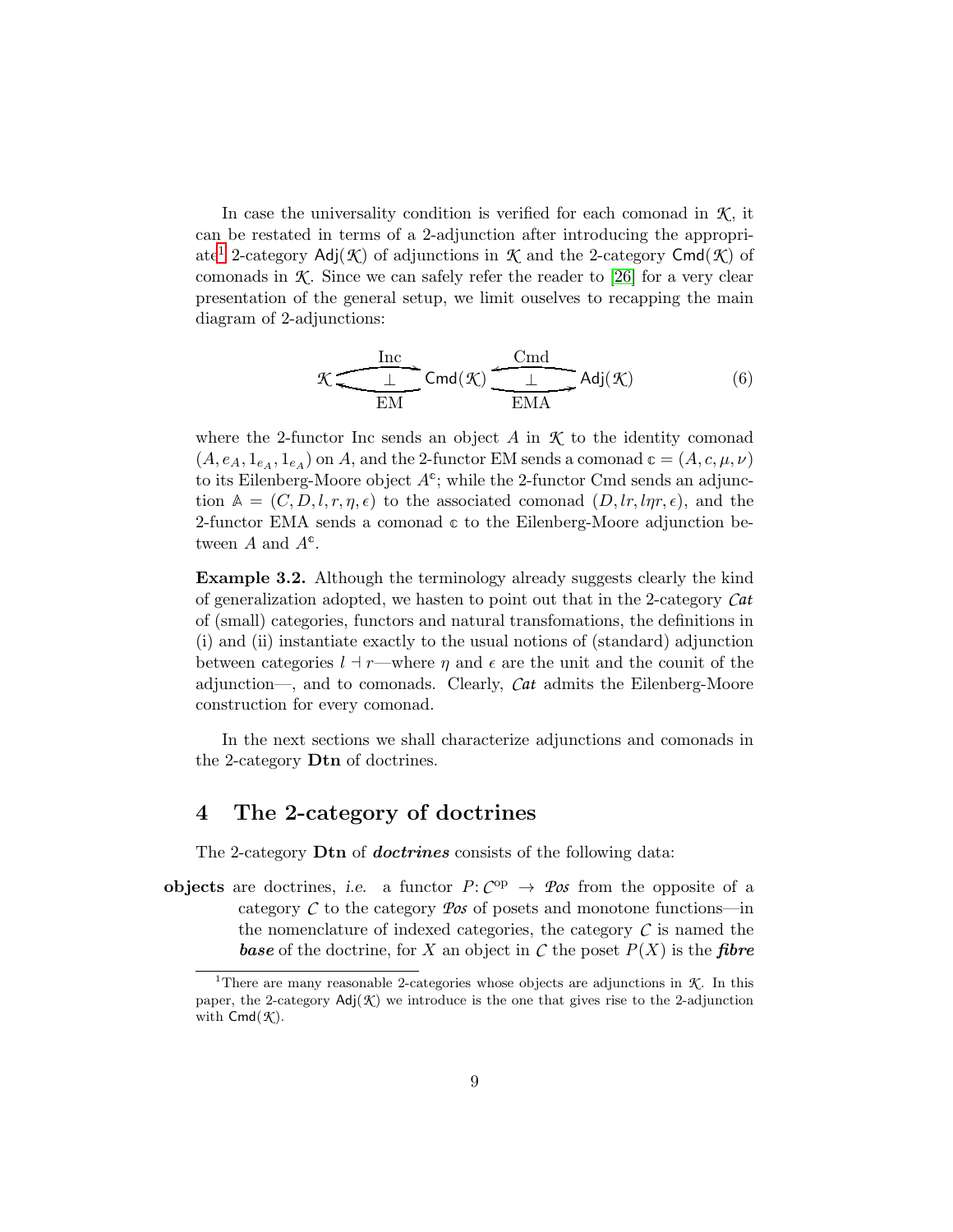over X, and for  $t: X \to Y$  an arrow in C, the monotone function  $Pt: PY \rightarrow PX$  is called *reindexing along*  $t;^2$  $t;^2$ 

- **a** 1-arrow  $(F, f): P \to Q$  from the doctrine  $P: C^{op} \to \mathcal{P}$  to the doctrine  $Q: \mathcal{D}^{\text{op}} \to \mathcal{P}$ os is a pair where the first component  $F: \mathcal{C} \to \mathcal{D}$  is a functor and the second component  $f: P \to QF^{\rm op}$  is a natural transformation;
- **a 2-arrow**  $\theta$ :  $(F, f) \Rightarrow (F', f')$  is a natural transformation  $\theta$ :  $F \rightarrow F'$  such that, for each object X in  $C, f_X \leq_X (Q\theta^{\text{op}})X \circ f'_X$ .
- Composition of 1-arrows  $(G, g) : (\mathcal{B}, M) \to (\mathcal{C}, P)$  and  $(F, f) : (\mathcal{C}, P) \to (\mathcal{D}, Q)$ is (essentially) pairwise  $(FG,(fG^{\text{op}})\cdot g) : (\mathcal{B},M) \to (\mathcal{D},Q)$ .
- **Composition of 2-arrows**  $\theta: (F, f) \Rightarrow (F', f')$  and  $\zeta: (F', f') \Rightarrow (F'', f'')$  is the natural transformation  $(\zeta_X \circ \theta_X)_{X \in C_0}$ :  $(F, f) \Rightarrow (F'', f'')$  since, for any object  $X$  in  $C$ ,

$$
f_X \leq_X Q(\theta^{\rm op} X) \circ f'_X \leq_X Q(\theta^{\rm op} X) \circ Q(\zeta^{\rm op} X) \circ f''_X \leq_X Q((\zeta \circ \theta)^{\rm op} X) \circ f''_X.
$$

There is an obvious forgetful 2-functor  $\mathbf{Dtn} \to \mathbf{Cat}$  to the 2-category of categories, functors and natural transformations, which maps a doctrine  $(C, P)$  to its base category C, and acts similarly on the arrows. Note that such a 2-functor is actually a 2-fibration, in the sense of [\[16\]](#page-37-6), where cartesian 1-arrows are "chang of base", that is, arrows of the form  $(F, id)$ , while vertical 1-arrows "fibred", that is, arrows of the form  $(\mathrm{Id}\, f)$ , which act only on the fibres.[3](#page-9-1)

We define also the 2-category  $\Box$ -**Dtn** of doctrines endowed with an interior operator as follows:

- objects are pairs  $(P, \Box)$  where P is a doctrine and  $\Box$  is an interior operator on *P*;
- **a 1-arrow** from  $(P, \Box)$  to  $(Q, \Box')$  is a 1-arrow  $(F, f): P \rightarrow Q$  in **Dtn** such that, for each object X in the base category of P, we have  $f_X \circ \Box_X \leq$  $\square'_{FX} \circ f_X;$
- a 2-arrow from  $(F, f)$  to  $(G, g)$  is a 2-arrow  $\theta: (F, f) \Rightarrow (G, g)$  in Dtn.

<span id="page-9-0"></span><sup>&</sup>lt;sup>2</sup>In the following, we may sometime refer to a doctrine as a pair  $(C, P)$  in order to make the base *C* of the doctrine conspicous.

<span id="page-9-1"></span><sup>&</sup>lt;sup>3</sup>Many notions in this paper can be phrased using the language of 2-fibrations, but with the hope to keep the presentation more accessible, we shall just highlight the connection in a few important cases.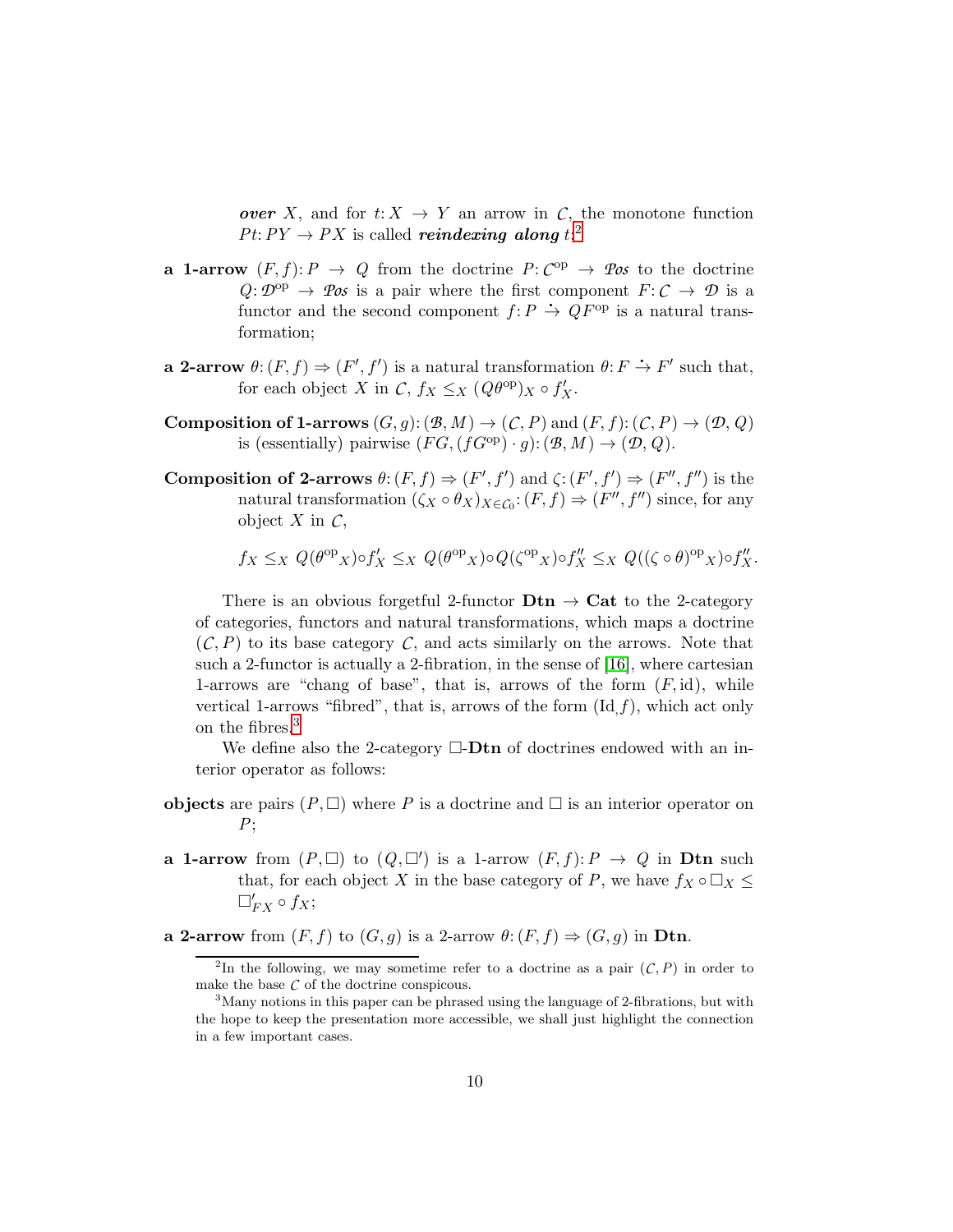Compositions are inherited from those of the 2-category Dtn.

It is easy to verify that the requirement on the component  $f$  of a 1-arrow in  $\Box$ -**Dtn** is equivalent to the condition that  $\Box'_{FX} \circ f_X \circ \Box_X = f_X \circ \Box_X$ , *i.e.*  $f_X$  maps  $\Box$ -stable elements to  $\Box$ -stable elements.

**Example 4.1.** Consider the forgetful functor  $U: Opn \rightarrow Set$ , and for a topological space  $(X, \tau)$  let  $u_X = id_{\mathcal{P}(X)} \colon \mathcal{P}(X) \to \mathcal{P}(X)$ . If  $(P, int)$  is as in Example [2.3,](#page-4-0) then  $(U, u): (P, \text{int}) \to (\mathcal{P}, \text{Id}_{\mathcal{P}})$  is a 1-arrow in  $\Box$ -**Dtn.** 

<span id="page-10-1"></span>**Example 4.2.** For a Kripke frame  $K = (W, R)$  where R is reflexive and transitive, the pairs  $(\mathcal{P}(W)^{(-)}, j_R \circ -)$  and  $(\mathsf{Sub}_{W\text{-}\mathcal{F}\text{-}\mathcal{A}m}, \square)$ , introduced in Ex-ample [2.4,](#page-4-1) are objects of  $\Box$ -**Dtn.** 

Consider the functor  $C: Set \rightarrow W$ -*Fam* which maps a set S the pair  $(S,(S)<sub>w\in W</sub>)$  where the second component is the constant family of value S. Also, for  $\alpha \in \mathcal{P}(W)^S$ , consider the W-indexed family given by

$$
(c_S(\alpha))_w := \{ s \in S \mid w \in \alpha(s) \}.
$$

Then  $(C, c) : (\mathcal{P}(W)^{(-)}, j_R \circ -) \to (\mathsf{Sub}_{W\text{-}\mathcal{F}am}, \square)$  is a 1-arrow in  $\square$ -**Dtn**.

One can show that the 1-arrow  $(C, c): \mathcal{P}(W)^{(-)} \to \mathsf{Sub}_{W\text{-}\mathcal{F}am}$  is the comprehension completion of the doctrine  $\mathcal{P}(W)^{(-)}$ :  $\mathcal{S}et^{op} \to \mathcal{P}os$ , and that the interior operator  $\Box$  is the canonical extension of the other operator  $j_R \circ \neg$ , see [\[23,](#page-37-7) [30\]](#page-38-1).

**Remark 4.3.** There is a forgetful 2-functor  $\Box$ -**Dtn**  $\rightarrow$  **Dtn** which deletes the interior operator. It has a right 2-adjoint, which sends a doctrine  $P: C^{op} \to \mathcal{P}os$  to  $(P, id)$  and is the identity both on 1-arrows and 2-arrows. Indeed, for any object  $(P, \Box)$  in  $\Box$ -**Dtn** the inequality  $\Box_X \leq id_{PX}$  holds; so for any 1-arrow  $(F, f): P \to Q$  in **Dtn** we have  $f_X \circ \Box_X \leq f_X$  by monotonicity of  $f_X$ .

#### <span id="page-10-0"></span>5 Interior modalities from adjunctions

The main goal of this section is to connect interior operators as in Definition [2.1](#page-3-0) and adjunctions in Dtn. First we characterise the general 2 categorical notion of adjunction, as introduced in Section [3,](#page-5-0) for the particular case of the 2-category Dtn in terms of the functors and natural transformations involved.

<span id="page-10-2"></span>Proposition 5.1. *An adjunction in the 2-category* Dtn *in the sense of Definition* [3.1\(](#page-6-1)*i*) *is completely determined by an octuple*  $(P, Q, L, \lambda, R, \rho, \eta, \epsilon)$ *,*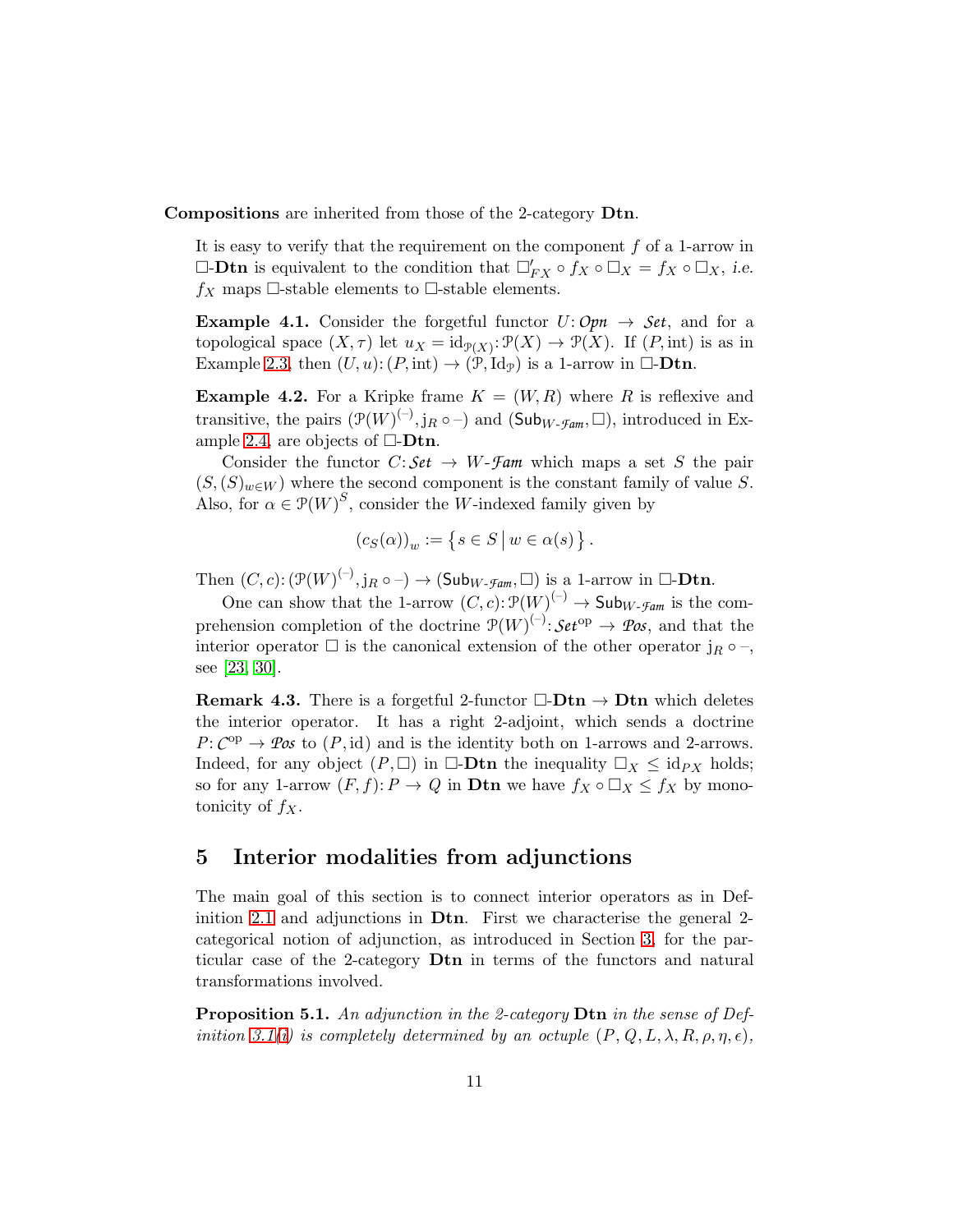*where*  $P: C^{op} \to \mathcal{P}$ *os and*  $Q: \mathcal{D}^{op} \to \mathcal{P}$ *os are doctrines,*  $L: C \to \mathcal{D}$  *and*  $R: \mathcal{D} \to C$  are functors,  $\lambda: P \to QL^{\text{op}}, \rho: Q \to PR^{\text{op}}, \eta: \text{Id}_{\mathcal{D}} \to RL$  and  $\epsilon:LR \rightarrow \text{Id}_{\mathcal{D}}$  *are natural transformations such that* 

- <span id="page-11-0"></span>(i)  $(C, \mathcal{D}, L, R, \eta, \epsilon)$  *is an adjunction in* Cat;
- (ii)  $(L, \lambda): P \to Q$  and  $(R, \rho): Q \to P$  are 1-arrows in **Dtn**;
- (iii)  $\eta: (\mathrm{Id}_C, \mathrm{id}_P) \Rightarrow (RL, (\rho L^{\mathrm{op}})\lambda)$  *and*  $\epsilon: (LR, (\lambda R^{\mathrm{op}})\rho) \Rightarrow (\mathrm{Id}_D, \mathrm{id}_Q)$  *are 2-arrows in* Dtn*.*

*Proof.* If  $(P, Q, l, r, \eta, \epsilon)$  is an adjunction in **Dtn**, applying the forgetful functor  $\textbf{Dtn} \rightarrow \textbf{Cat}$  one gets [i](#page-11-0)mmediately i where L and R are the first components of  $l$  and  $r$  respectively. The rest of the proof is plain bookkeeping.  $\Box$ 

As for any 2-category, one can consider the 2-category  $\text{Adj}(\text{Dtn})$  of adjunctions in Dtn. The following proposition is just as straightforward as the previous one.

<span id="page-11-1"></span>Proposition 5.2. *The 2-category* Adj(Dtn) *of adjunctions in* Dtn *has objects which are adjunctions*  $A = (P^{\mathbb{A}}, Q^{\mathbb{A}}, L^{\mathbb{A}}, \lambda^{\mathbb{A}}, R^{\mathbb{A}}, \rho^{\mathbb{A}}, \eta^{\mathbb{A}}, \epsilon^{\mathbb{A}})$  *as in Proposition* [5.1,](#page-10-2) where  $P^{\mathbb{A}}:(C^{\mathbb{A}})^{op} \to \mathcal{P}$ os and  $Q^{\mathbb{A}}:(D^{\mathbb{A}})^{op} \to \mathcal{P}$ os.

*A 1-arrow*  $(F, f, G, g, \theta)$ :  $\mathbb{A} \to \mathbb{B}$  *in* Adj( $\mathbf{Dtn}$ ) *consists of two 1-arrows*  $(F, f): P^{\mathbb{A}} \to P^{\mathbb{B}}$  and  $(G, g): Q^{\mathbb{A}} \to Q^{\mathbb{B}}$ , and a 2-arrow  $\theta: (FR^{\mathbb{A}}, (f(R^{\mathbb{A}})^{\text{op}})\rho^{\mathbb{A}}) \Rightarrow$  $(R^{\mathbb{B}}G,(\rho^{\mathbb{B}}G^{\text{op}})g)$  *in* Dtn *such that the triple*  $(F,G,\theta)$  *is a homomorphism of adjunctions in* Cat, and the two natural transformations  $(g(L^A)^\text{op})\lambda^A$ :  $P^A \rightarrow$  $Q^{\mathbb{B}}(GL^{\mathbb{A}})$ <sup>op</sup> *and*  $(\lambda^{\mathbb{B}}F^{\text{op}})f: P^{\mathbb{A}} \rightarrow Q^{\mathbb{B}}(L^{\mathbb{B}}F)^{\text{op}}$  *coincide (note that*  $GL^{\mathbb{A}} =$  $L^{\mathbb{B}}F$  by the first condition).

*A 2-arrow*  $(\alpha, \beta)$ :  $(F, f, G, g, \theta) \Rightarrow (F', f', G', g', \theta')$  *in* Adj(**Dtn**) *consists of two 2-arrows*  $\alpha: (F, f) \Rightarrow (F', f')$  *and*  $\beta: (G, g) \Rightarrow (G', g')$  *in* **Dtn** *such that*  $(\alpha, \beta)$  *is a 2-cell from the adjunction homomorphism*  $(F, G, \theta)$  *to the*  $adjunction \ homomorphism \ (F', G', \theta') \ in \ \mathbf{Cat}.$ 

Remark 5.3. To elucidate the conditions in Proposition [5.2](#page-11-1) in terms of some diagrams, consider first that the forgetful 2-functor  $Dtn \rightarrow Cat$  extends to a 2-functor  $\text{Adj}(\text{Dtn}) \rightarrow \text{Adj}(\text{Cat})$ . Hence the condition that the triple  $(F, G, \theta)$  is a homomorphism of adjunctions in **Cat** requires that the diagram of functors

$$
L^{\mathbb{A}}\downarrow \qquad \qquad L^{\mathbb{B}}\downarrow \qquad \qquad L^{\mathbb{B}}\downarrow
$$

$$
D^{\mathbb{A}}\downarrow \qquad \qquad L^{\mathbb{B}}\downarrow \qquad \qquad L^{\mathbb{B}}
$$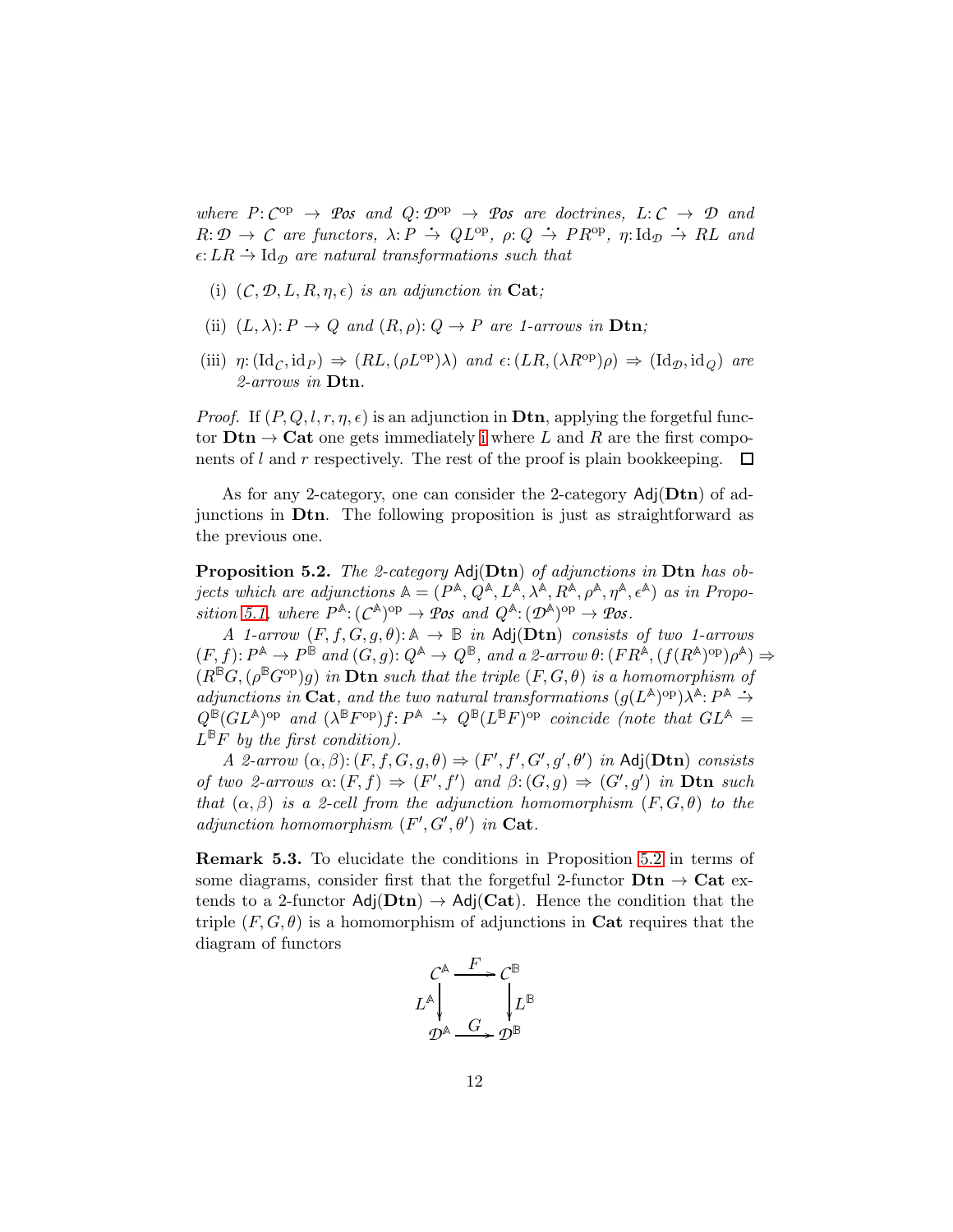commutes as well as (either of) the diagrams of natural transformations

$$
F \xrightarrow{F \eta^{\mathbb{A}}} FR^{\mathbb{A} L^{\mathbb{A}}} \downarrow^{BF} R^{\mathbb{A} L^{\mathbb{A}}} \downarrow^{BF} R^{\mathbb{A}} \xrightarrow{L^{\mathbb{B}} F R^{\mathbb{A}}} L^{\mathbb{B} R^{\mathbb{B}} G} \downarrow^{F} G
$$
\n
$$
R^{\mathbb{B} L^{\mathbb{B}} F} = R^{\mathbb{B} GL^{\mathbb{A}}} \qquad \qquad GL^{\mathbb{A} R^{\mathbb{A}}} \xrightarrow{G \in \mathbb{A}} G
$$

as the two commutativity conditions are equivalent. For instance, if we assume the first commutes, postcomposing it with  $L^{\mathbb{B}}$  and precomposing it with  $R^{\mathbb{A}}$ , and using the naturality of  $\theta$  and  $\epsilon^{\mathbb{B}}$  and the triangular identities of adjunctions, we get the second as depicted in the following diagram



The condition that the pair  $(\alpha, \beta)$  is a 2-cell from the adjunction homomorphism  $(F, G, \theta)$  to the adjunction homomorphism  $(F', G', \theta')$  in Cat translates into commutativity of the following diagrams of natural transformations



From now on, when referring to an adjunction in the 2-category **Dtn**, we shall take advantage of Proposition [5.1](#page-10-2) and write it as an octuple  $(P, Q, L, \lambda, R, \rho, \eta, \epsilon)$ .

<span id="page-12-0"></span>Example 5.4. Examples are many as any adjunction between categories with pullbacks gives rise to an adjunction between the doctrines of subobjects. In details, given a category with pullbacks  $C$ , one can define a functor  $\mathsf{Sub}_\mathcal{C}: \mathcal{C}^{\mathrm{op}} \to \mathcal{P}\mathit{os}$  taking advantage of the fact that pulling back preserves monos. The functor maps an object to the poset of its subobjects and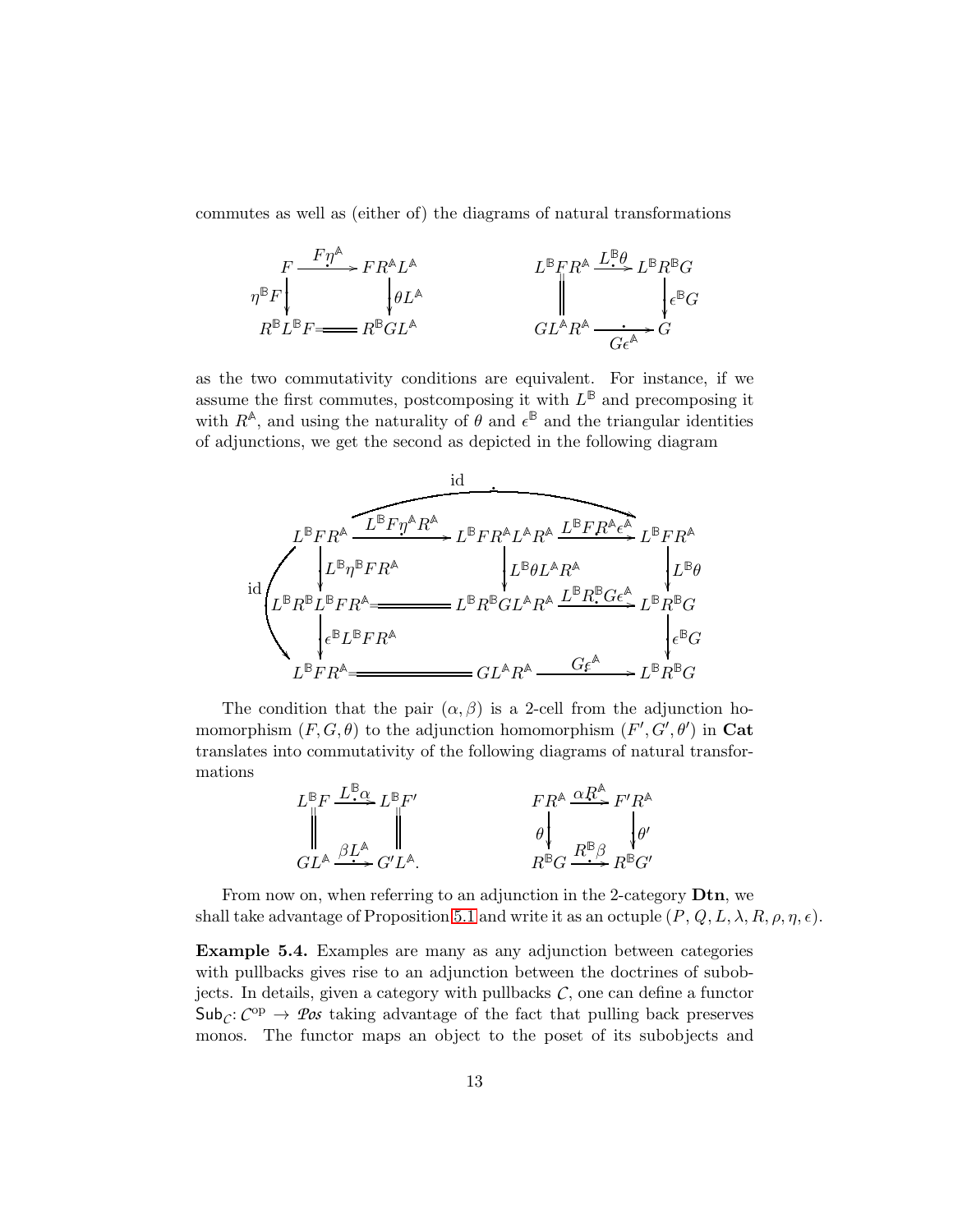reindexing along  $f: X' \to X$  is as follows: a subobject  $[A \xrightarrow{\alpha} X]$ , determined by the isomorphism class of the mono  $\alpha$ , is taken to the subobject determined by the mono  $\alpha'$  obtained as a pullback



Let  $\mathcal D$  be also a category with pullbacks, and consider an adjunction  $(C, \mathcal D, L, R, \eta, \epsilon)$ where  $L: \mathcal{C} \to \mathcal{D}$  preserves pullbacks (as a right adjoint, the functor  $R: \mathcal{D} \to$ *C* preserves all existing limits). Between the doctrines  $\mathsf{Sub}_\mathcal{C}: \mathcal{C}^{\mathrm{op}} \to \mathcal{P}$ os and  $\mathsf{Sub}_{\mathcal{D}}: \mathcal{D}^{\mathrm{op}} \to \mathcal{P} \mathfrak{os}$  there are 1-arrows of  $\mathbf{Dtn} (L, \lambda): \mathsf{Sub}_{\mathcal{C}} \to \mathsf{Sub}_{\mathcal{D}}$  and  $(R, \rho)$ : Sub $\mathcal{D} \to$  Sub $\mathcal{C}$ , where for X in C and Y in  $\mathcal D$ 

$$
\lambda_X([A \xrightarrow{\alpha} X]) = [LA \xrightarrow{L\alpha} LX] \qquad \rho_X([B \xrightarrow{\beta} Y]) = [RA \xrightarrow{R\beta} RY].
$$

The naturality of  $\lambda$  and  $\rho$  follows since reindexing is given by pulling back, and L and R preserve pullbacks. To see that  $(\mathsf{Sub}_{\mathcal{C}}, \mathsf{Sub}_{\mathcal{D}}, L, \lambda, R, \rho, \eta, \epsilon)$ is an adjunction in **Dtn** there remains to check that  $\eta: (\mathrm{Id}_C, \mathrm{id}_{\mathsf{Sub}_C}) \Rightarrow$  $(RL,(\rho L^{\text{op}})\lambda)$  and  $\epsilon: (LR,(\lambda R^{\text{op}})\rho) \Rightarrow (\text{Id}_{\mathcal{D}}, \text{id}_{\text{Sub}_{\mathcal{D}}})$  are 2-arrows of **Dtn:** in other words, for any  $[A \xrightarrow{\alpha} X]$  and  $[B \xrightarrow{\beta} Y]$ , we have

 $[\alpha] \leq$  Sub<sub>C</sub>  $(\eta_X)$   $[RL(\alpha)]$  and  $[LR(\beta)] \leq$  Sub<sub>D</sub>  $(\epsilon_Y)$   $[\beta]$ .

But this follows from naturality of  $\eta$  and  $\epsilon$  together with the reindexing pullbacks



We now put to use the characterisation in Proposition [5.1](#page-10-2) to construct an interior operator starting from an adjunction of doctrines. We begin the process performing the construction for a very specific type of adjunctions: adjunctions between vertical 1-arrows.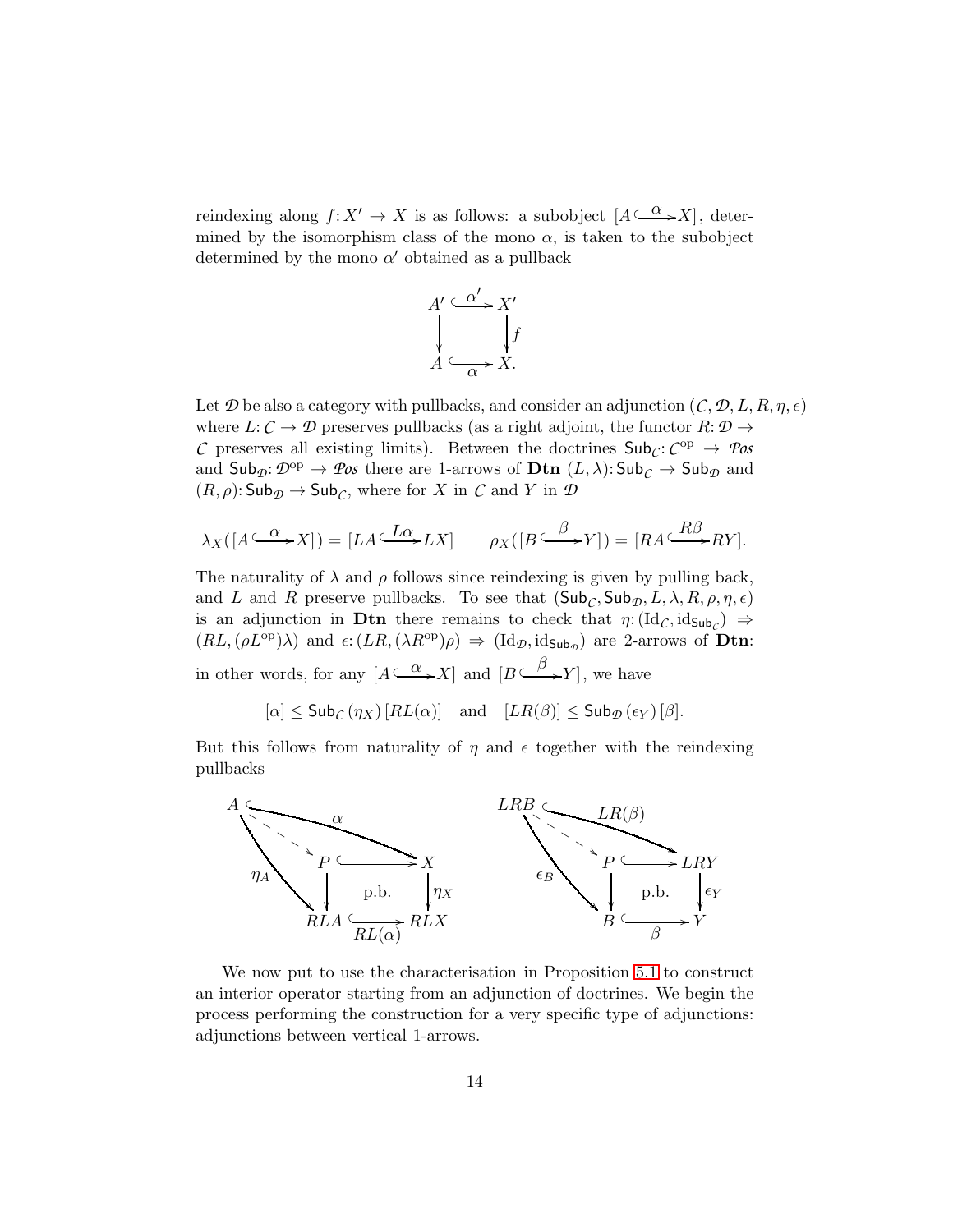<span id="page-14-0"></span>**Proposition 5.5.** Let  $P: C^{op} \to \mathcal{P}$ os and  $Q: C^{op} \to \mathcal{P}$ os be doctrines, and *suppose the octuple*  $(P, Q, \text{Id}_\mathcal{C}, \lambda, \text{Id}_\mathcal{C}, \rho, \text{id}_{\text{Id}_\mathcal{C}}, \text{id}_{\text{Id}_\mathcal{C}})$  *is an adjunction in* Dtn. *Then*

(i) *for each object* X *in C, the following adjunction holds between the fibres*

$$
PX \xrightarrow{\lambda_X} QX, \quad X \in \mathcal{C}_0;
$$

(ii)  $\square = \lambda \cdot \rho$  *is an interior operator on Q.* 

*Proof.* By Proposition [5.1,](#page-10-2) the hypothesis ensures that  $id_{Id_{\mathcal{C}}}$ :  $(id_{\mathcal{C}}, id) \Rightarrow$  $(\mathrm{Id}_{\mathcal{C}}, \rho \lambda)$  and  $\mathrm{id}_{\mathrm{Id}_{\mathcal{C}}} : (\mathrm{Id}_{\mathcal{C}}, \lambda \rho) \Rightarrow (\mathrm{Id}_{\mathcal{C}}, \mathrm{id})$  are 2-arrows in **Dtn**. From this, the conclusion follows directly.  $\Box$ 

Example 5.6. Recall from [\[28\]](#page-37-8) that a *commutative quantale* is a complete lattice endowed with further structure  $(V, \bigvee, \leq, \otimes, 1)$  where  $(V, \bigvee, \leq)$  is a complete lattice,  $(V, \otimes, 1)$  is a commutative monoid such that the operation ⊗ distributes over sups:

$$
x\otimes \left(\bigvee_{i\in I} x_i\right)=\bigvee_{i\in I} (x\otimes x_i)
$$

for elements x and families  $(x_i)_{i\in I}$  in *V*—note that this yields that ⊗ is monotone in its two arguments.

Let  $R_V = \{x \in V \mid x \leq 1 \text{ and } x \leq x \otimes x\} \subseteq V$ . It is easy to check that  $1 \in R_V$  and  $R_V$  is closed with respect to  $\otimes$  and  $\bigvee$ . Hence  $(R_V, \bigvee, \leq, \otimes, 1)$ is a commutative quantale. Let  $\iota: R_V \to V$  be the inclusion function which clearly preserves sups. Its right adjoint  $r: V \to R_V$  is determined as  $r(x) =$  $\bigvee \{y \in R_V \mid y \leq x\}.$ 

Consider the doctrine  $V^{(-)}$ :  $\mathcal{S}et^{\text{op}} \to \mathcal{P}os$  and  $R_V^{(-)}$  $V_V^{(-)}:$  *Set*<sup>op</sup>  $\rightarrow$  *Pos* mapping a set X to the sets of functions  $V^X$  and  $R_V^X$ , ordered pointwise, and acting on functions by precomposition. And the 1-arrow  $(\mathrm{Id}, \iota \circ -) : R_V^{(-)} \to V^{(-)}$  has a right adjoint given by  $(\mathrm{Id}, r \circ -) : V^{(-)} \to R_V^{(-)}$ a right adjoint given by  $(\text{Id}, r \circ -): V^{(-)} \to R_V^{(-)}$ . Hence, by Proposition [5.5,](#page-14-0) there is an interior operator  $\colon V^{(-)} \to V^{(-)}$  given by  $!_{X}\alpha = \iota \circ r \circ \alpha$ , for any set X and  $\alpha \in V^X$ .

Recall that the doctrine  $V^{(-)}$  carries a much richer structure induced from that of the original quantale *V*: for any set *X*,  $(V^X, \forall, \leq_X, \otimes_X, 1_X)$ is a commutative quantale with the pointwise structure and, for  $\alpha, \beta \in V^X$ , the operation  $\alpha \sim_X \beta := \bigvee\{\zeta \in V^X \mid \alpha \otimes_X \zeta \leq_X \beta\}$  determines an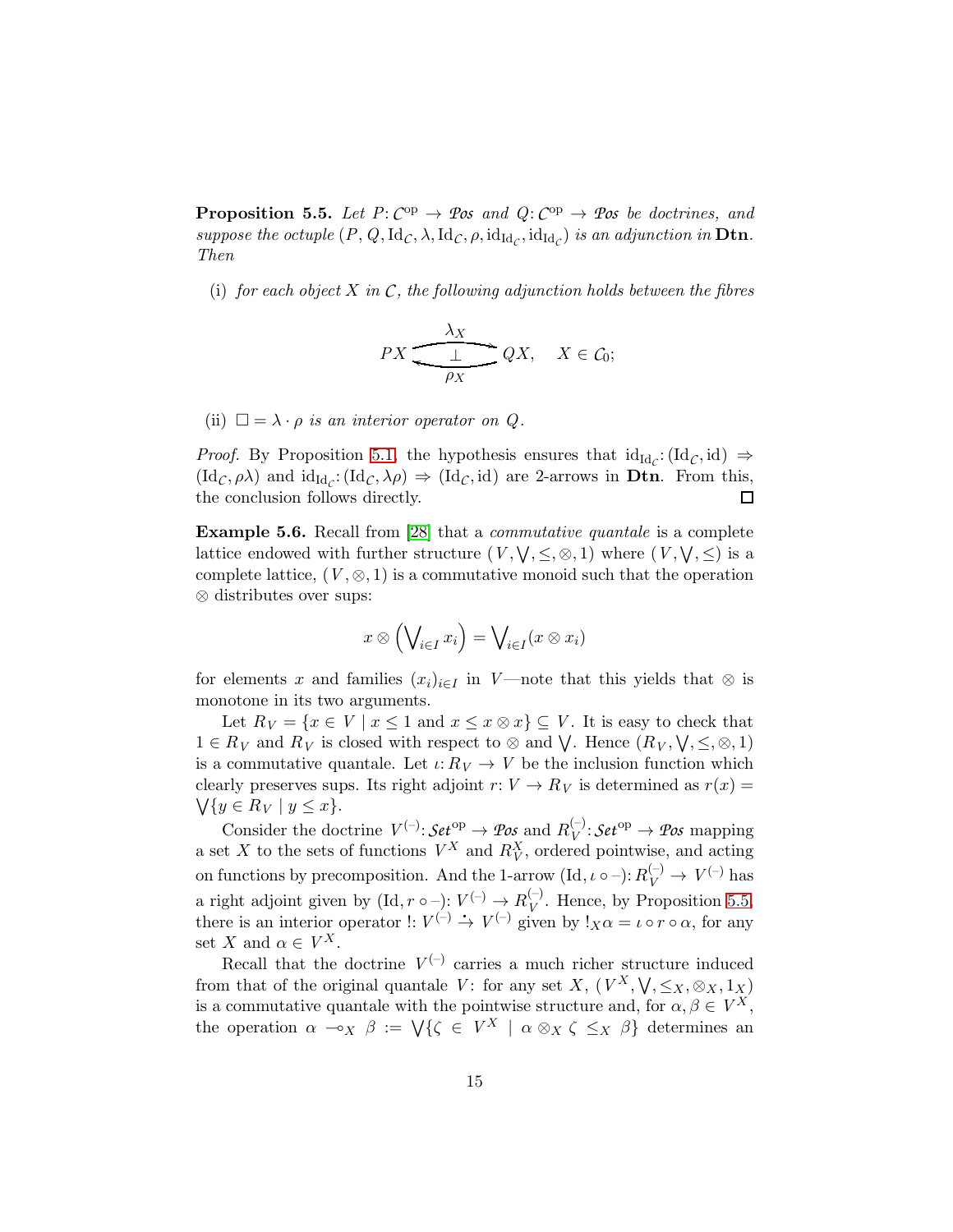adjoint pair  $-\otimes_X \alpha \to \alpha \to_{\alpha} \gamma$ ; i.e. for every  $\gamma \in V^X$ , one has that  $\alpha \otimes_X \gamma \leq_X \beta$  if and only if  $\gamma \leq_X \alpha \multimap_X \beta$ . Furthermore, the interior operator  $\colon V^{(-)} \longrightarrow V^{(-)}$  enjoys additional properties: for any set X and  $\alpha, \beta \in V^X$ , we have  $!_X \alpha \leq_X 1_X$  and  $!_X \alpha \leq_X 1_X \alpha \otimes_X 1_X \alpha$ , and  $1_X \leq_X 1_X$  $!_X1_X$  and  $!_X\alpha \otimes_X !_X\beta \leq_X 1_X(\alpha \otimes_X \beta)$ . Therefore, the indexed poset  $V^{(-)}$ provides a model of first order intuitionistic linear logic, where ! is the linear exponential modality.

**Examples 5.7.** Let  $P: C^{op} \to \mathcal{P}\mathit{os}$  be a doctrine. The propositional connectives are defined in terms of adjunctions involving *P* and another doctrine defined from it where the adjoint functors between the base categories are the identity, see [\[19\]](#page-37-0), see also [\[17,](#page-37-2) [24\]](#page-37-9). So Proposition [5.5](#page-14-0) provides interior operators associated with each connectives. Two interesting instances are the following:

- 1. Consider the doctrine  $P^2$ :  $C^{op} \to \mathcal{P}\mathit{os}$ , defined by  $P^2X = PX \times PX$  and  $P^2 f = Pf \times Pf$ . Note that there is a 1-arrow  $(\text{Id}_{\mathcal{C}}, \Delta) : P \to P^2$  where  $\Delta_X = (\mathrm{id}_{PX}, \mathrm{id}_{PX})$ . Conjunction on *P* is determined by a right adjoint to  $(\mathrm{Id}_\mathcal{C},\Delta)$  in  $\mathbf{Dtn},$  that is the octuple  $(\mathrm{Id}_\mathcal{C},\Delta,\mathrm{Id}_\mathcal{C},\wedge,\mathrm{id}_{\mathrm{Id}_\mathcal{C}},\mathrm{id}_{\mathrm{Id}_\mathcal{C}})$ is an adjunction between  $P$  and  $P^2$ . Hence, by Proposition [5.5,](#page-14-0) there is an interior operator on  $P^2$  given by  $(\alpha, \beta) \mapsto (\alpha \wedge \beta, \alpha \wedge \beta)$ , for  $\alpha, \beta \in PX$ .
- 2. Assume further that *C* has finite products and consider an object X in *C*. Consider the doctrine  $P^X: C^{op} \to \mathcal{P}os$ , determined as  $P^X(Y) =$  $P(Y \times X)$  and  $P^X(f) = P(f \times id_X)$ . There is a 1-arrow  $(\mathrm{Id}_{\mathcal{C}}, p^X)$ :  $P \to$  $P^X$  where  $p_Y^X = P \pi_1$  and  $\pi_1: Y \times X \to Y$  is the first projection. A universal quantifier  $\forall$ <sub>X</sub> on *P* over X is a right adjoint to  $(\mathrm{Id}_C, p^X)$ in **Dtn**, i.e. the octuple  $(P, P^X, \mathrm{Id}_\mathcal{C}, p^X, \mathrm{Id}_\mathcal{C}, \forall_X, \mathrm{id}_{\mathrm{Id}_\mathcal{C}}, \mathrm{id}_{\mathrm{Id}_\mathcal{C}})$  is an adjunction in Dtn. Hence, by Proposition [5.5,](#page-14-0) there is an interior operator on  $P^X$  given as  $\alpha \mapsto p^X(\forall_X \alpha)$  for  $\alpha \in P^X(Y) = P(Y \times X)$ .

We did not consider the other cases of connectives because the modality each of those induces is the identity as the next proposition explains in a more general context.

<span id="page-15-1"></span>**Proposition 5.8.** Let  $P: C^{op} \to \mathcal{P}$  *os* and  $Q: C^{op} \to \mathcal{P}$  *os be doctrines on the same base category. Suppose*  $(P, Q, \text{Id}_\mathcal{C}, \lambda, \text{Id}_\mathcal{C}, \rho, \text{id}_{\text{Id}_\mathcal{C}}, \text{id}_{\text{Id}_\mathcal{C}})$  *is an adjunction. Then, for each object* X *in C, the following hold:*

<span id="page-15-0"></span>(i)  $\lambda_X \cdot \rho_X \cdot \lambda_X = \lambda_X$  *and*  $\rho_X \cdot \lambda_X \cdot \rho_X = \rho_X$ ;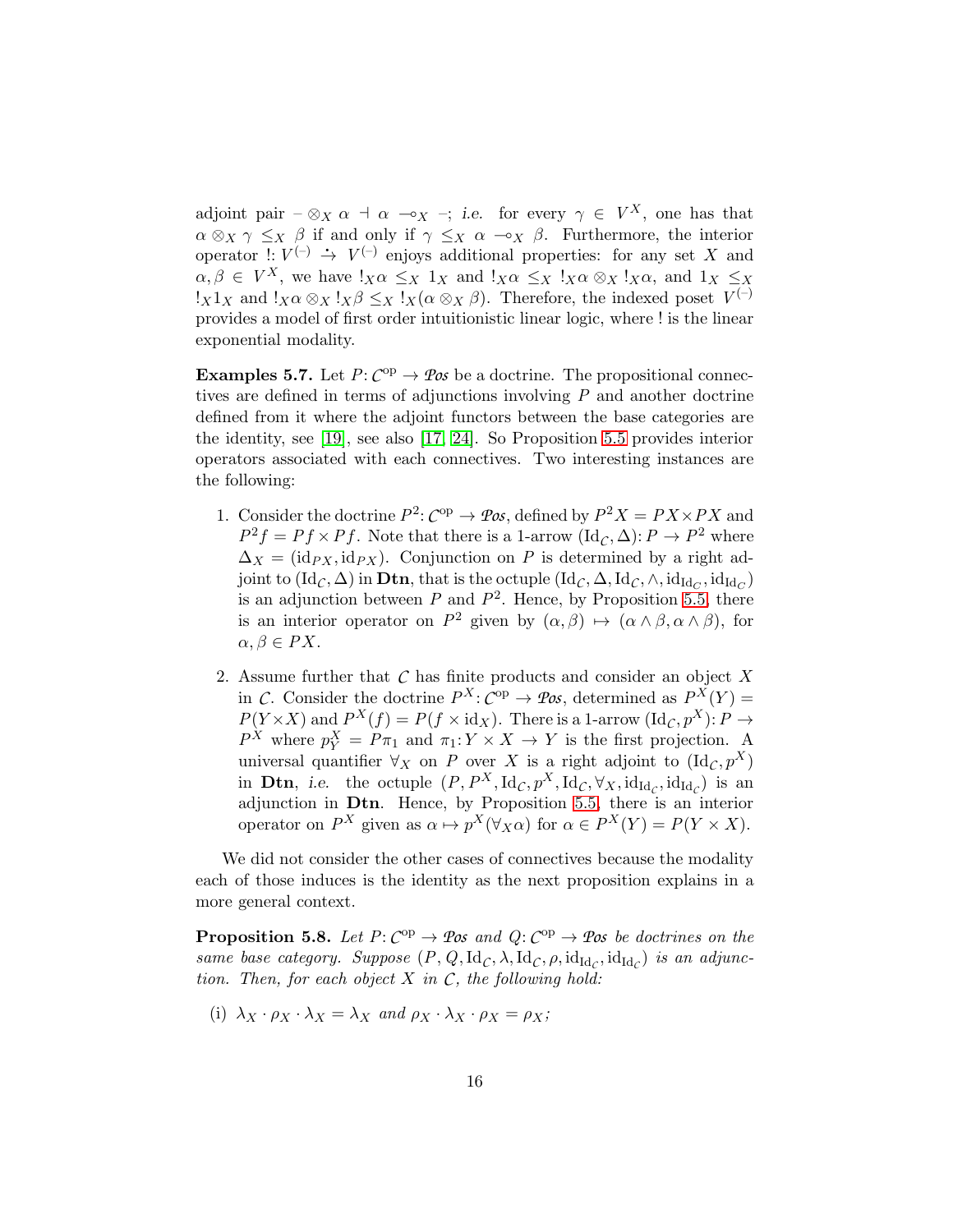- <span id="page-16-1"></span>(ii)  $\lambda_X \cdot \rho_X = \text{id}_{\mathcal{Q}X}$  *if and only if*  $\rho_X$  *is injective if and only if*  $\lambda_X$  *is surjective;*
- (iii)  $\rho_X \cdot \lambda_X = id_{PX}$  *if and only if*  $\lambda_X$  *is injective if and only if*  $\rho_X$  *is surjective.*

*Proof.* (i) is immediate since the adjunction  $\lambda_X \dashv \rho_X$  involves posetal categories. (ii) and (iii) follow directly from (i). 口

The next step is an application of a remarkable result by [\[15\]](#page-36-5) about fibred adjunctions as it allows to show that any adjunction in **Dtn** can be **factored** as the composition of two adjunctions where one is the identity adjunction on the base categories. For this, recall that Dtn has a vertical/cartesian factorisation system, that is, any 1-arrow  $(F, f)$ :  $P \to Q$  from the doctrine  $P: C^{op} \to \mathcal{P}os$  to the doctrine  $Q: \mathcal{D}^{op} \to \mathcal{P}os$  can be factored by "change of base" as  $(F, id_{QF^{op}}) \circ (Id_{\mathcal{C}}, f)$ 



The factorization of the adjunction follows this decomposition for the left adjoint. Recall Lemma 3.2 from [\[15\]](#page-36-5) in the case of doctrines.

**Lemma 5.9.** Let  $(C, \mathcal{D}, L, R, \eta, \epsilon)$  be an adjunction in Cat. If  $Q: \mathcal{D}^{\text{op}} \to$ *Pos is a doctrine, then there is an adjunction*  $(QL^{\text{op}}, Q, L, \text{id}, R, Q\epsilon^{\text{op}}, \eta, \epsilon)$ *in* Dtn *as depicted in the diagram*

<span id="page-16-0"></span>
$$
QL^{op} \xrightarrow{\text{(L, id)}} Q. \tag{7}
$$

*Proof.* We apply Proposition [5.1](#page-10-2) to show  $(QL^{\text{op}}, Q, L, \text{id}_{QL^{\text{op}}}, R, Q\epsilon^{\text{op}}, \eta, \epsilon)$ is an adjunction in Dtn. Since  $(C, \mathcal{D}, L, R, \eta, \epsilon)$  is already an adjunction in Cat, it remains to check the natural transformations  $\eta: \mathrm{Id}_{\mathcal{C}} \to RL$  and  $\epsilon:LR \rightarrow \mathrm{Id}_{\mathcal{D}}$  determine 2-arrows in **Dtn** as follows

$$
\eta: (\mathrm{Id}_{\mathcal{C}}, \mathrm{id}_{QL^{\mathrm{op}}}) \Rightarrow (RL, Q(\epsilon L)^{\mathrm{op}}) \qquad \epsilon: (LR, Q\epsilon^{\mathrm{op}}) \Rightarrow (\mathrm{Id}_{\mathcal{D}}, \mathrm{id}_{Q}).
$$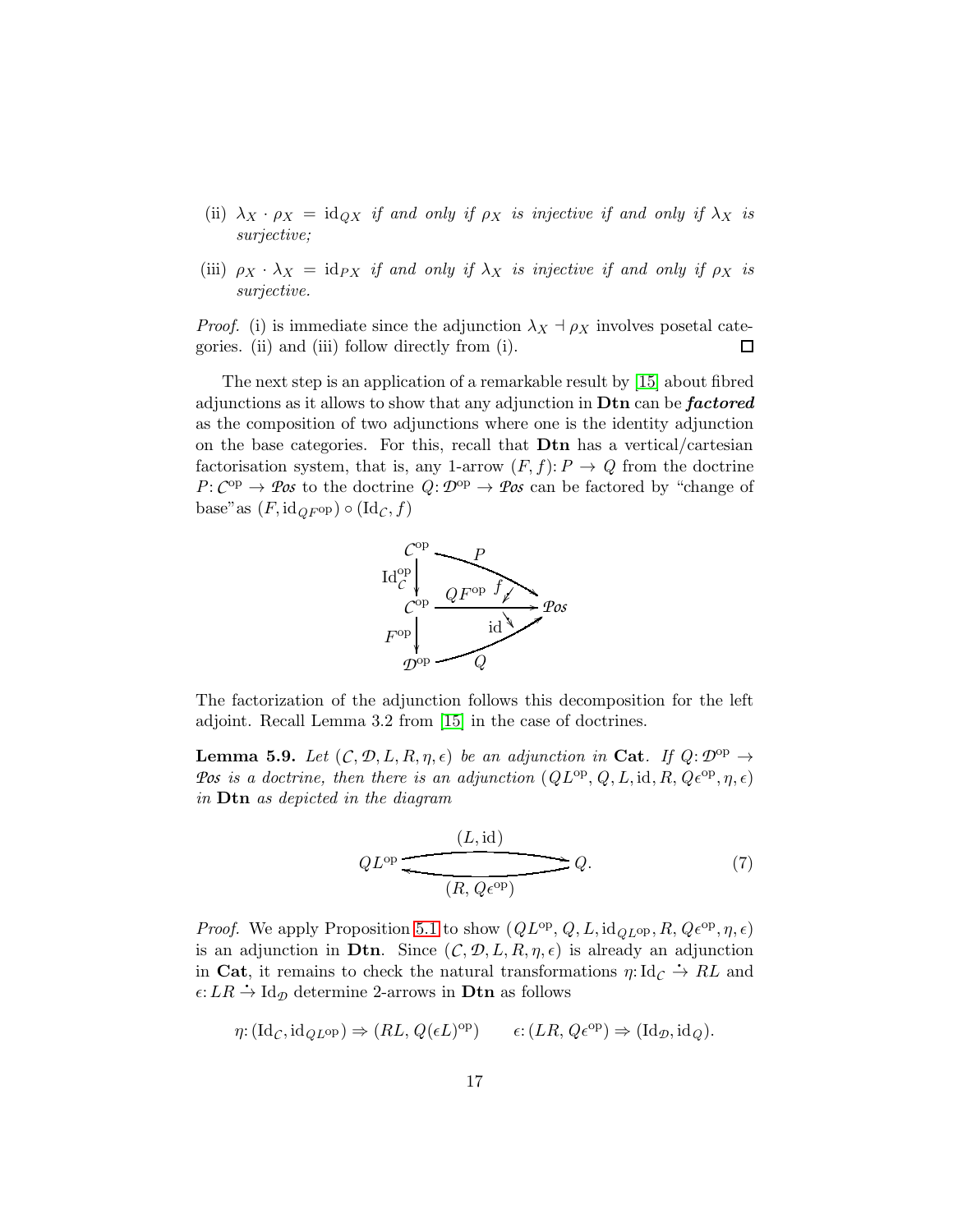In other words, the inequalities

$$
id_{QLX} \le QL\eta_X \circ Q\epsilon_{LX} \qquad Q\epsilon_Y \le Q\epsilon_Y
$$

hold for each object  $X$  in  $C$  and  $Y$  in  $D$ . They are in fact identities: the second is immediate, and the first follows from the triangular identity [\(1\)](#page-6-3) for an adjunction

<span id="page-17-0"></span>
$$
QL\eta_X \circ Q\epsilon_{LX} = Q(\epsilon_{LX} \circ L\eta_X) = Q\mathrm{id}_{LX} = \mathrm{id}_{QLX}
$$
 (8)

<span id="page-17-1"></span> $\Box$ 

by functoriality of Q.

Theorem 3.4 in [\[15\]](#page-36-5) restricted to the case of doctrines is the following.

<span id="page-17-2"></span>**Theorem 5.10.** Let  $P: C^{op} \to \mathcal{P}$ os and  $Q: \mathcal{D}^{op} \to \mathcal{P}$ os be doctrines, and *suppose the octuple*  $(P, Q, L, \lambda, R, \rho, \eta, \epsilon)$  *is an adjunction in* **Dtn**. Then *that adjunction factors through the adjunction in* [\(7\)](#page-16-0) *as*

$$
P \underbrace{\overbrace{\left(\mathrm{Id}_\mathcal{C}, \lambda\right)}^{(\mathrm{Id}_\mathcal{C}, \lambda)} QL^{\mathrm{op}} \underbrace{\overbrace{\left(\mathcal{L}, \mathrm{id}\right)}^{(\mathcal{L}, \mathrm{id})}}^{(\mathcal{L}, \mathrm{id})} Q. \qquad (9)
$$

where the first one is  $(P, QL^{\text{op}}, \text{Id}_{\mathcal{C}}, \lambda, \text{Id}_{\mathcal{C}}, (P\eta^{\text{op}})(\rho L^{\text{op}}), \text{id}, \text{id}).$ 

*Proof.* We see the  $(P, QL^{\text{op}}, \text{Id}_{\mathcal{C}}, \lambda, \text{Id}_{\mathcal{C}}, (P\eta^{\text{op}})(\rho L^{\text{op}}), \text{id}_{\text{Id}_{\mathcal{C}}}, \text{id}_{\text{Id}_{\mathcal{C}}})$  is an adjunction in **Dtn** as another application of Proposition [5.1.](#page-10-2) Obviously  $(C, C, Id_C, Id_C, id, id)$ is the identity adjunction in Cat. To check the natural transformation id<sub>Id<sub>*C*</sub>: Id<sub>*C*</sub>  $\rightarrow$  Id<sub>*C*</sub> determines 2-arrows in Dtn</sub>

$$
id_{\mathrm{Id}_{\mathcal{C}}}: (\mathrm{Id}_{\mathcal{C}}, \mathrm{id}_{\mathcal{P}}) \Rightarrow (\mathrm{Id}_{\mathcal{C}}, (P\eta^{\mathrm{op}})(\rho L^{\mathrm{op}})\lambda) \text{ and } id_{\mathrm{Id}_{\mathcal{C}}}:(\mathrm{Id}_{\mathcal{C}}, \lambda(P\eta^{\mathrm{op}})(\rho L^{\mathrm{op}})) \Rightarrow (\mathrm{Id}_{\mathcal{C}}, \mathrm{id}_{\mathcal{Q}L^{\mathrm{op}}})
$$

we must see that the inequalities

$$
\mathrm{id}_{PX} \leq P\eta_X \circ \rho_{LX} \circ \lambda_X \quad \text{and} \quad \lambda_X \circ P\eta_X \circ \rho_{LX} \leq \mathrm{id}_{QLX}
$$

hold for each object X in C. The first inequality holds since  $\eta: (\mathrm{Id}_\mathcal{C}, \mathrm{id}_P) \Rightarrow$  $(RL,(\rho L^{\text{op}})\lambda)$  is a 2-arrow in **Dtn**. For the second inequality, note that  $\lambda_X \circ$  $P\eta_X \circ \rho_{LX} = QL\eta_X \circ \lambda_{RLX} \circ \rho_{LX}$  since  $\lambda: P \to QL^{\rm op}$ . Since  $\epsilon: (LR, (\lambda R^{\rm op})\rho) \Rightarrow$  $(\mathrm{Id}_{\mathcal{D}}, \mathrm{id}_{Q})$  is a 2-arrow in **Dtn**, we have that  $\lambda_{RLX} \circ \rho_{LX} \leq Q \epsilon_{LX}$ . Now the result follows from [\(8\)](#page-17-0).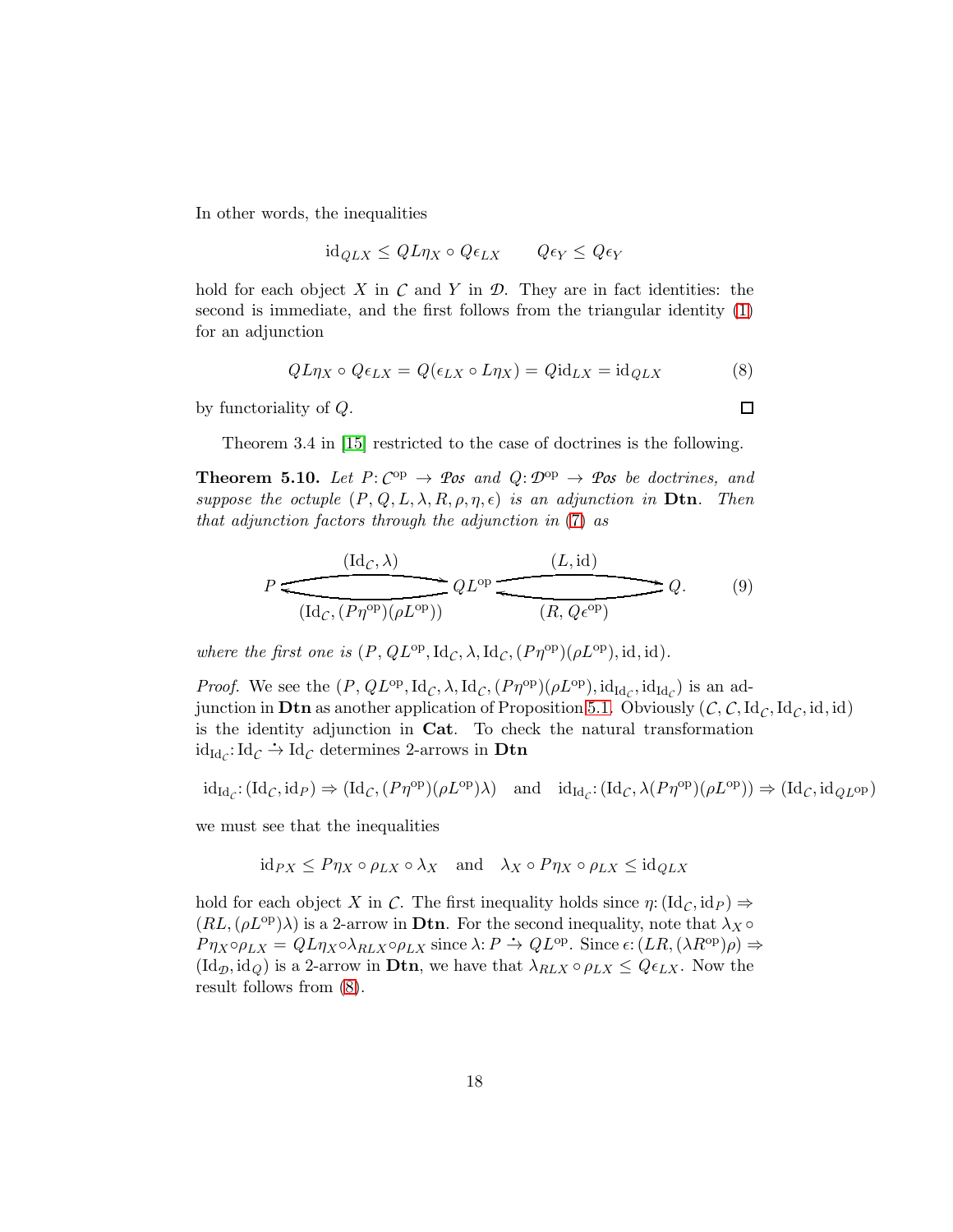To see that the composition of the two adjunctions gives the original adjunction, note that the top and bottom compositions in [\(9\)](#page-17-1) give the top and bottom 1-arrow in

$$
P \xleftarrow{(L, \lambda)} Q.
$$

It is immediate to see that  $(L, id) \cdot (Id_C, \lambda) = (L, \lambda)$ . For the other composition, the first components coincide trivially, and for the second components apply the commutativity of the following diagram of natural transformations



where the square commutes by naturality of  $\rho$ , the right-hand triangle by functoriality of P, and the top triangle by one of the triangular identities for adjunctions [\(1\)](#page-6-3). Finally one sees immediately the compositions of the 2-arrows give the 2-arrows of the original adjunction.  $\Box$ 

<span id="page-18-1"></span>**Corollary 5.11.** Let  $P: C^{op} \to \mathcal{P}$ os and  $Q: \mathcal{D}^{op} \to \mathcal{P}$ os be doctrines, and *suppose the octuple*  $(P, Q, L, \lambda, R, \rho, \eta, \epsilon)$  *is an adjunction in* **Dtn**. Then  $\square = \lambda \cdot (P\eta^{\text{op}}) \cdot (\rho L^{\text{op}})$  *is an interior operator on the doctrine*  $QL^{\text{op}}: C^{\text{op}} \to$ *Pos.*

*Proof.* It follows immediately applying Proposition [5.5](#page-14-0) to the first adjunction in  $(9)$ .  $\Box$ 

<span id="page-18-0"></span>**Example 5.12.** Let *C* and *D* be category with pullbacks, and let  $(C, \mathcal{D}, L, R, \eta, \epsilon)$ be an adjunction where  $L: \mathcal{C} \to \mathcal{D}$  preserves pullbacks. As in Example [5.4,](#page-12-0) there is an adjunction  $(\mathsf{Sub}_{\mathcal{C}}, \mathsf{Sub}_{\mathcal{D}}, L, \lambda, R, \rho, \eta, \epsilon)$  on the doctrines of subobjects. By Corollary [5.11,](#page-18-1) there is an interior operator on the doctrine  $\mathsf{Sub}_{\mathcal{D}}L^{\mathrm{op}}: \mathcal{C}^{\mathrm{op}} \to \mathcal{P}\mathcal{O}\mathcal{S}$ , defined as  $\Box_X \alpha = L\alpha'$ , where  $X \in \mathcal{C}_0$  and  $\alpha \in$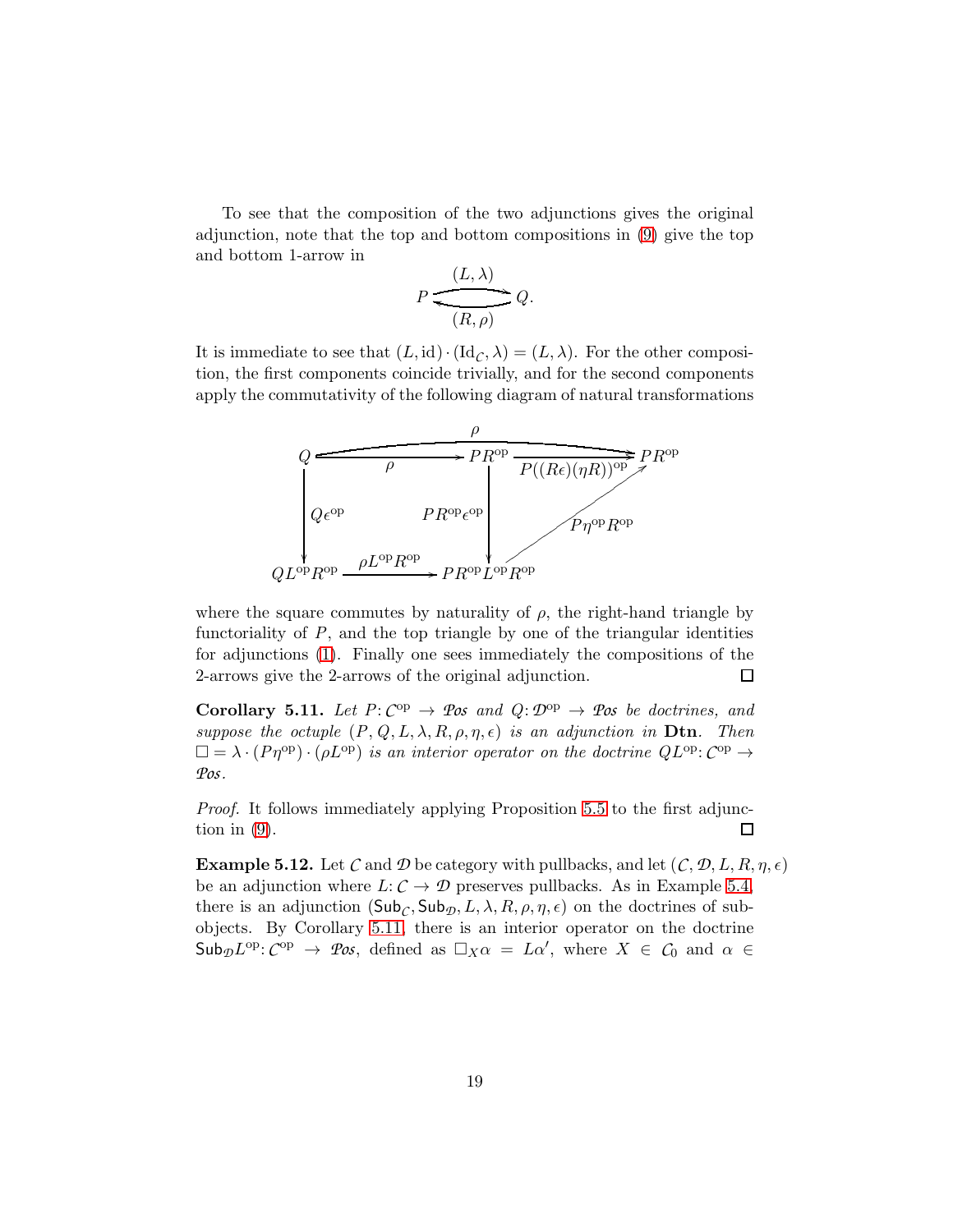$\mathsf{Sub}_{\mathcal{D}}(LX)$  and  $\alpha' \in \mathsf{Sub}_{\mathcal{C}}(X)$  is defined by the following pullback diagram



The construction is reminiscent of that of a modal operator from a geometric morphism between elementary toposes, see the original paper [\[14\]](#page-36-6), or Section 10.1 in [\[9\]](#page-36-4), and also [\[27,](#page-37-10) [3,](#page-35-0) [2\]](#page-35-1). Indeed, a geometric morphism from the topos *E* to the topos *F* is an adjunction  $(E, \mathcal{F}, L, R, \eta, \epsilon)$  such that the left adjoint L preserves finite limits.

The paradigmatic example of a interior operator obtained from a geometric morphism is that offered by presheaves over a category *C*. Recall that the category of presheaves over *C* is the functor category  $[C^{op}, \mathcal{S}et]$ . If we let  $C_0$ be the discrete category of the objects of *C* and write  $i: C_0 \to C$  the inclusion functor, post-composition with it determines a functor  $L = -\circ i^{\text{op}}$ :  $[{\mathcal{C}}^{\text{op}},{\mathcal{S}}et] \to$  $[C_0^{\text{op}}, \mathcal{S}et]$  which preserves all limits and colimits as these are computed pointwise—although  $C_0 = C_0^{\text{op}}$  we maintain the redundant notation  $C_0^{\text{op}}$ 0 just for mental hygiene. Since the functor category  $[C^{op}, \mathcal{S}et]$  is complete and has a generating set, L has a right adjoint  $R: [C_0^{\text{op}}, \mathcal{S}et] \to [C_{\text{op}}, \mathcal{S}et]$ . Hence,  $L \dashv R$  is a geometric morphism, thus it induces an interior operator on



Finally, note that, if  $K = (W, R)$  is a Kripke frame with R reflexive and transitive, taking  $\mathcal{C} = K^{\text{op}}$ , the above geometric morphism provides another way to construct Kripke models categorically. In detail, a presheaf D over  $K^{\text{op}}$  specifies, for each world  $w \in W$ , a set  $D(w)$ , modelling individuals which exist at the world w, and, for each  $wRv$ , a function  $D_{wv}: D_w \to D_v$ , describing how individuals existing at the world  $w$  "evolve" in the world v. A "formula"  $\alpha$  on D is a family of subsets, that is, for each world  $w \in W$ ,  $\alpha_w \subseteq D_w$ , and the modal operator identifies those formulas which are subpresheaves of D, namely, those  $\alpha$  such that, for all  $w, v \in W$ , if  $wRv$ then  $\alpha_w \subseteq D_{wv}^{-1}(\alpha_v)$ .

We conclude this section showing that the construction in Corollary [5.11](#page-18-1) extends to a 2-functor AM:  $Adj(Dtn) \rightarrow \Box$ -Dtn.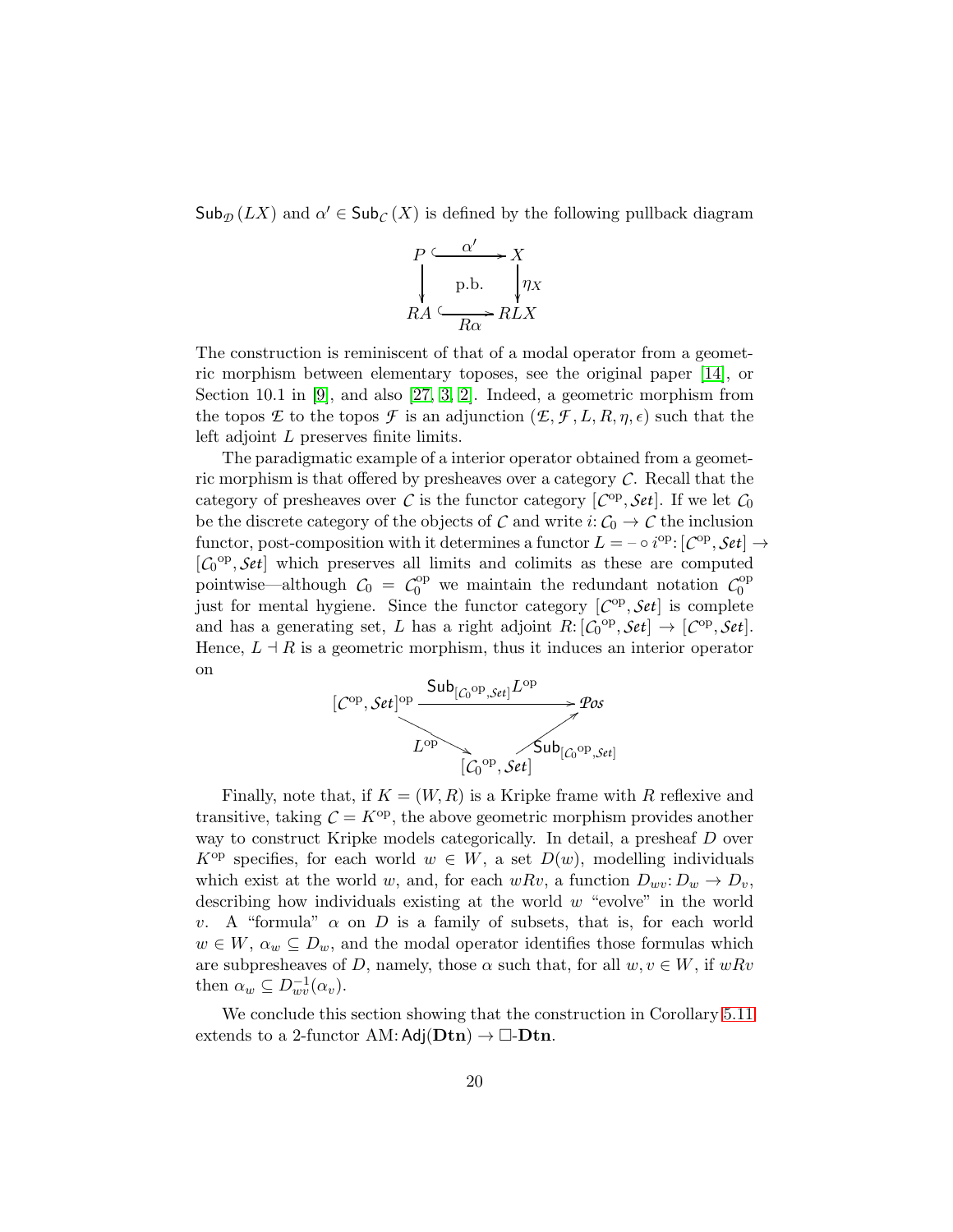For an adjunction **A** in Dtn write

$$
\square^{\mathbb{A}}:=\lambda^{\mathbb{A}}\cdot(P^{\mathbb{A}}(\eta^{\mathbb{A}})^{\text{op}})\cdot(\rho^{\mathbb{A}}(L^{\mathbb{A}})^{\text{op}})
$$

which is an interior operator by Corollary [5.11.](#page-18-1) Let  $AM(\mathbb{A}) = (Q^{\mathbb{A}}(L^{\mathbb{A}})^{op}, \Box^{\mathbb{A}})$ . For a 1-arrow  $(F, f, G, g, \theta)$ :  $\mathbb{A} \to \mathbb{B}$ , let

$$
AM((F, f, G, g, \theta)) := (F, g(L^{\mathbb{A}})^{\text{op}}). \tag{10}
$$

For a 2-arrow  $(\alpha, \beta)$ :  $(F, f, G, g, \theta) \Rightarrow (F', f', G', g', \theta')$ , let

<span id="page-20-1"></span><span id="page-20-0"></span>
$$
AM((\alpha, \beta)) := \alpha.
$$
\n(11)

<span id="page-20-2"></span>**Proposition 5.13.** With the assignments above, AM:  $Adj(Dtn) \rightarrow \Box$ -Dtn *is a 2-functor.*

*Proof.* We just have to check that the identities in [\(10\)](#page-20-0) and [\(11\)](#page-20-1) determine arrows in  $\Box$ -Dtn, as the algebraic identities will then follow immediately. Since  $g(L^{\mathbb{A}})^{\text{op}}$ :  $Q^{\mathbb{A}}(L^{\mathbb{A}})^{\text{op}} \rightarrow Q^{\mathbb{B}}(GL^{\mathbb{A}})^{\text{op}}$  and  $GL^{\mathbb{A}} = L^{\mathbb{B}}F$  by Proposition [5.2,](#page-11-1) in order to see that

$$
(F,g(L^\mathbb{A})^{\text{op}}) \text{:} \ (Q^\mathbb{A}(L^\mathbb{A})^{\text{op}},\Box^\mathbb{A}) \to (\,Q^\mathbb{B}(L^\mathbb{B})^{\text{op}},\Box^\mathbb{B})
$$

ia a 1-arrow in  $\Box$ -Dtn we are left to check that for every object X in the base category of  $Q(L^{\mathbb{A}})^{\text{op}}$ , we have

$$
g_{L^\mathbb{A} X}\cdot \square^\mathbb{A}_X \leq \square^\mathbb{B}_{FX}\cdot g_{L^\mathbb{A} X}.
$$

In the diagram of natural transformations

$$
Q^{\mathbb{A}}(L^{\mathbb{A}})^{\text{op}} \xrightarrow{\rho^{\mathbb{A}}(L^{\mathbb{A}})^{\text{op}}} P^{\mathbb{A}}(R^{\mathbb{A}}L^{\mathbb{A}})^{\text{op}} \xrightarrow{\qquad P^{\mathbb{A}}(\eta^{\mathbb{A}})^{\text{op}}} P^{\mathbb{A}} \xrightarrow{\qquad \qquad \lambda^{\mathbb{A}} \xrightarrow{\qquad \qquad \lambda^{\mathbb{A}} \xrightarrow{\qquad \qquad \lambda^{\mathbb{A}} \xrightarrow{\qquad \qquad \lambda^{\mathbb{A}} \xrightarrow{\qquad \qquad \lambda^{\mathbb{B}}(L^{\mathbb{A}})^{\text{op}}} P^{\mathbb{B}}(L^{\mathbb{A}})^{\text{op}} \xrightarrow{\qquad \qquad \lambda^{\mathbb{B}}(L^{\mathbb{A}})^{\text{op}}} P^{\mathbb{B}}(FL^{\mathbb{A}})^{\text{op}} P^{\mathbb{B}}(FL^{\mathbb{A}})^{\text{op}} \xrightarrow{\qquad P^{\mathbb{B}}(FL^{\mathbb{A}} \xrightarrow{\qquad \qquad P^{\mathbb{B}}(F\eta^{\mathbb{A}})^{\text{op}}} P^{\mathbb{B}}(PL^{\mathbb{B}}F)^{\text{op}} \xrightarrow{\qquad \qquad \lambda^{\mathbb{B}}F^{\text{op}} \xrightarrow{\qquad \qquad \lambda^{\mathbb{B}}F^{\text{op}}} P^{\mathbb{B}}(L^{\mathbb{B}}F)^{\text{op}}
$$
\n
$$
Q^{\mathbb{B}}(L^{\mathbb{A}})^{\text{op}} \xrightarrow{\qquad P^{\mathbb{B}}(0L^{\mathbb{A}})^{\text{op}}} P^{\mathbb{B}}(BL^{\mathbb{A}})^{\text{op}} \xrightarrow{\qquad \qquad P^{\mathbb{B}}(R^{\mathbb{B}}GL^{\mathbb{A}})^{\text{op}}} P^{\mathbb{B}}(R^{\mathbb{B}}GL^{\mathbb{A}})^{\text{op}}
$$
\n
$$
Q^{\mathbb{B}}(L^{\mathbb{B}}F)^{\text{op}}
$$
\n
$$
Q^{\mathbb{B}}(L^{\mathbb{B}}F)^{\text{op}}
$$
\n
$$
Q^{\mathbb{B}}(L^{\mathbb{B}}F)^{\text{op}}
$$
\n
$$
P^{\mathbb{B}}(R^{\mathbb{
$$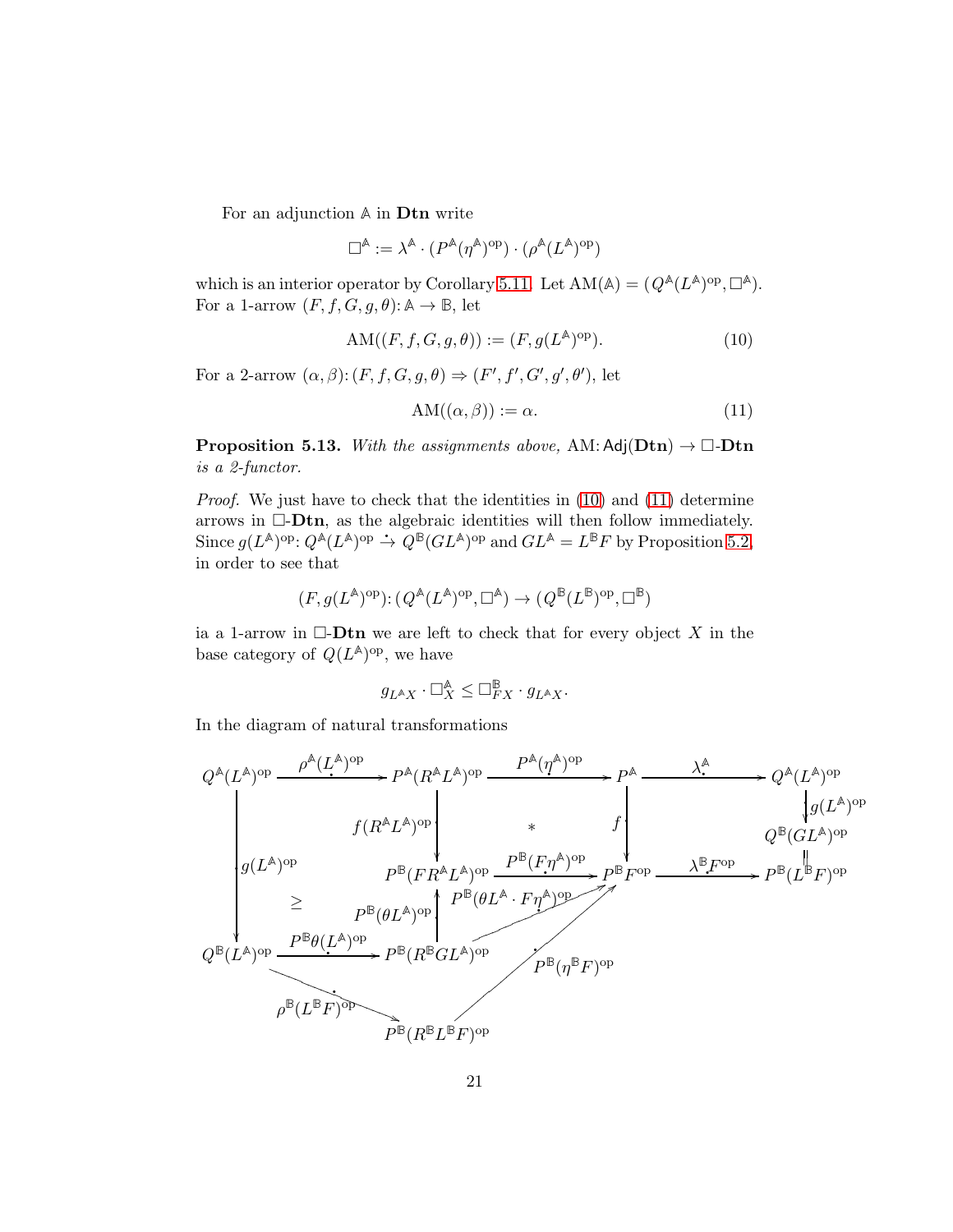the marked square commutes by naturality of  $f$ , the triangle by functoriality of  $P^{\mathbb{B}}$ , and all the other paths commutes (possibly up to inequality as shown) by Proposition [5.2.](#page-11-1)

Given now a 2-arrow  $(\alpha, \beta)$ :  $(F, f, G, g, \theta) \Rightarrow (F', f', G', g', \theta')$  in Adj(Dtn) to see that  $\alpha$ :  $(F, gL^{\mathbb{A}}) \Rightarrow (F', g'L^{\mathbb{A}})$  is a 2-arrow in  $\Box$ -**Dtn**, we have to show that, for every object X in the base category of  $Q(L^{\mathbb{A}})$ <sup>op</sup>, it is the case that  $g_{L^{\mathbb{A}}X} \leq Q'L^{\mathbb{B}}\alpha_X \cdot g'_{L^{\mathbb{A}}X}$ . By Proposition [5.2,](#page-11-1) the equality  $L^{\mathbb{B}}\alpha = \beta L^{\mathbb{A}}$  holds and, since  $\beta: (G, g) \stackrel{\sim}{\Rightarrow} (G', g')$  in **Dtn**, we obtain that  $g_{L^{\mathbb{A}}X} \leq Q' \beta_{L^{\mathbb{A}}X} \cdot g'_{L^{\mathbb{A}}X}$ , as needed.

Example 5.14. A particular example of interior operators is found in the categorical semantics of the linear exponential modality (a.k.a. bang modality) of propositional linear logic provided by linear-nonlinear adjunctions. A *linear-nonlinear adjunction* is a monoidal adjunction between a symmetric monoidal category and a cartesian category; the induced comonad on the symmetric monoidal category interprets the bang modality, see [\[6\]](#page-36-7). The categorical notion swiftly extends to doctrines where the construction in Corollary [5.11](#page-18-1) provides a model of the bang modality in a higher order setting. The role of the cartesian category is played by a **primary doctrine**, see *e.g.* [\[11\]](#page-36-8)), that is, a doctrine  $P: C^{op} \to \mathcal{P}\mathit{os}$  where  $C$  has finite products and, for each object  $X$  in  $C$ , the fiber  $PX$  carries an inf-semilattice structure preserved by reindexing. The role of the symmetric monoidal category is played by a (*symmetric*) *monoidal doctrine*, which one defines following the work on monoidal indexed categories of [\[25\]](#page-37-11). We give some of the details in Appendix [A,](#page-38-0) but shall develop fully the particular instance of interior operators in a subsequent paper.

### <span id="page-21-0"></span>6 Interior modalities from comonads

As is well-known, there is a deep connection between comonads and adjunctions in a 2-category: every adjunction determines a comonad. Viceversa, when the 2-category admits the Eilenberg-Moore construction for comonads, a comonad generates an adjunction. This connection is particularly interesting when we consider a left exact comonad  $K$  on a topos  $E$ : the category of coalgebras  $\mathcal{L}^K$  is a topos and the Eilenberg-Moore adjunction between  $\mathcal{L}^K$  and  $\mathcal L$  is a geometric morphism, see *e.g.* [\[21\]](#page-37-12). As we have seen in Example [5.12,](#page-18-0) geometric morphisms generate interior operators; hence, combining these two facts, we obtain that a left exact comonads on an elementary topos determines an interior operator.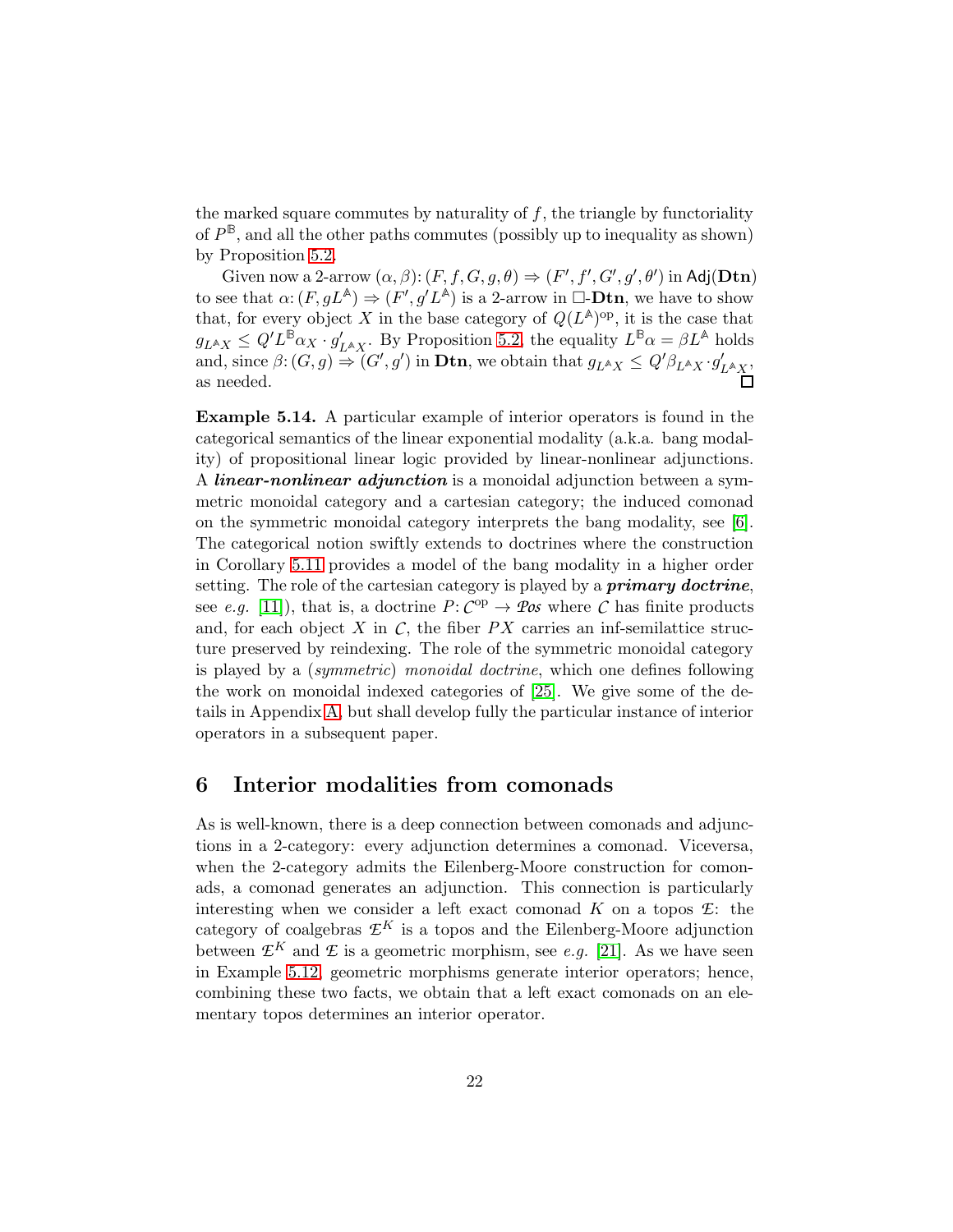In this section, we study the relationship between adjunctions and comonads in the 2-category Dtn of doctrines, showing how comonads generate adjunctions, as expected, and interior operators from those. We start by determining comonads in Dtn.

<span id="page-22-1"></span>**Proposition 6.1.** Let  $P: C^{op} \to \mathcal{P}$  *os* be a doctrine. A comonad on P is *completely determined by a quadruple*  $\mathsf{K} = (K, \kappa, \mu, \nu)$  *where* 

- <span id="page-22-0"></span>(i)  $(K, \mu, \nu)$  *is a comonad on*  $C$ ;
- <span id="page-22-2"></span>(ii)  $(K, \kappa): P \to P$  *is a 1-arrow in* **Dtn**;
- (iii)  $\mu: (K, \kappa) \Rightarrow (K^2, (\kappa K^{\text{op}})\kappa)$  *and*  $\nu: (K, \kappa) \Rightarrow (\text{Id}_C, \text{id})$  *are 2-arrows in* Dtn*.*

*Proof.* Straightforward.

Remark 6.2. More explicitly, condition [\(ii\)](#page-22-0) in Proposition [6.1](#page-22-1) requires that  $\mu: P \rightarrow PK^{op}$  and condition [\(iii\)](#page-22-2) in Proposition [6.1](#page-22-1) states that, for each object  $X$  in  $C$ , the following inequalities hold

$$
\kappa_X \le P\mu_X \circ \kappa_{KX} \circ \kappa_X \qquad \text{and} \qquad \kappa_X \le P\nu_X.
$$

For abstract reasons, a comonad in Dtn always admits the Eilenberg-Moore construction, see [\[8\]](#page-36-0). Here we limit ourselves to present the direct computation of the Eilenberg-Moore object for a comonad  $\mathsf{K} = (K, \kappa, \mu, \nu)$ on the doctrine  $P: C^{op} \to \mathcal{P}\mathit{os}$ . The Eilenbeerg-Moore object for K can be given on the doctrine  $P^{K}$ :  $(C^{K})^{op} \rightarrow \mathcal{P}\mathcal{O}\mathcal{S}$  defined as follows.

The category  $\mathcal{C}^K$  is the category of coalgebras for the comonad  $(K, \mu, \nu)$ on *C*, namely, objects are pairs  $(C, c)$  where *C* is an object in *C* and  $c: C \rightarrow$  $KC$  is an arrow in  $C$  such that the diagram



commutes, and an arrow  $f:(C,c) \to (C',c')$  is an arrow  $f:C \to C'$  in C, such that

$$
\begin{array}{ccc}\nC & f & C' \\
c & & c' \\
K & Kf & K' \\
K & G & Kc'\n\end{array}
$$

 $\Box$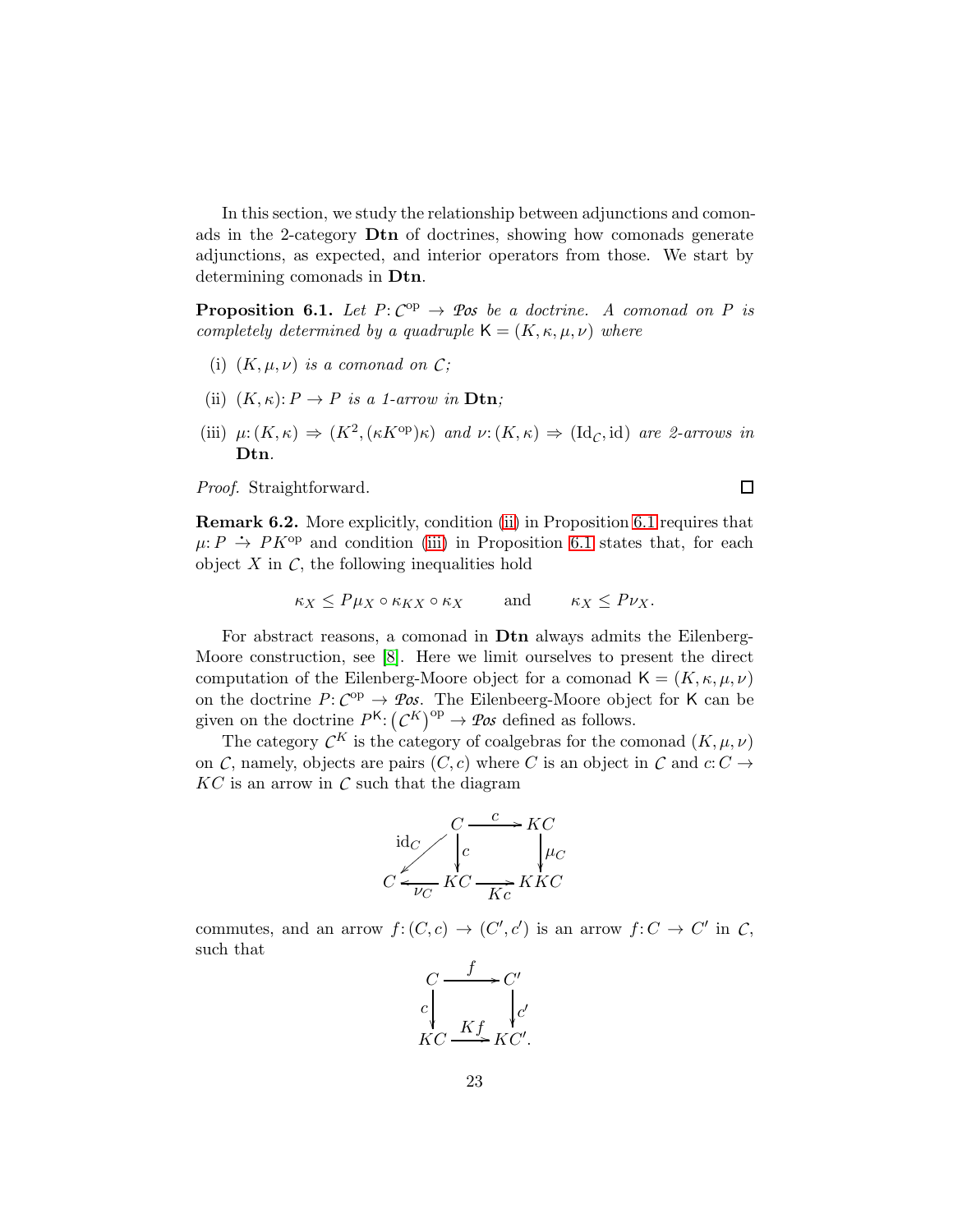With the intention to produce the doctrine  $P^{K}$ :  $(C^{K})^{op} \rightarrow \mathscr{Pos}$ , for each coalgebra  $(C, c)$  let  $P<sup>K</sup>(C, c)$  be the suborder of  $\overline{PC}$  on the subset  $\{\alpha \in PC \mid \alpha \leq Pc(\kappa_C(\alpha))\}.$ 

Given an arrow  $f: (C, c) \to (C', c')$  in  $C^K$  and  $\beta \in P<sup>K</sup>(C', c')$ , note that  $\beta \leq P c'(\kappa_{C'}(\beta))$  by definition of  $P^{K}(C', c')$ . Thus

$$
Pf(\beta) \le Pf(Pc'(\kappa_{C'}(\beta))) = P(c'f)(\kappa_{C'}(\beta))) = P(fKc)(\kappa_{C'}(\beta)))
$$
  
=  $Pc(PK(f)(\kappa_{C'}(\beta))) = Pc(\kappa_C(Pf(\beta))).$ 

So *Pf* sends elements of  $P<sup>K</sup>(C', c')$  to elements of  $P<sup>K</sup>(C, c)$ : let  $P<sup>K</sup>f$  be the restriction of  $Pf$ . It follows immediately that  $P<sup>K</sup>$  is a doctrine.

**Remark 6.3.** Note that the inequality  $Pc(\kappa_C(\alpha)) \leq \alpha$  holds for every  $\alpha \in PC$ , by properties of c and  $\nu_C$ . Hence the elements of  $P<sup>K</sup>(C, c)$  are the fixpoints of  $Pc \circ \kappa_C$ . Furthermore, as we shall see,  $Pc \circ \kappa_C$  is an idempotent on *P*C (it is a consequence of Proposition [6.6\)](#page-26-0). Thus, as in *Pos* idempotents split, one gets  $P<sup>K</sup>(C, c)$  by splitting  $Pc \circ \kappa_C$ .

Next we introduce the **forgetful** 1-arrow  $(U<sup>K</sup>, \iota<sup>K</sup>)$ :  $P<sup>K</sup> \to P$  as follows: the functor  $U^{K}: \mathcal{C}^{K} \to \mathcal{C}$  is the actual forgetful functor from the category of coalgebras; the natural transformation  $\iota^{K}: P^{K} \to P(U^{K})^{op}$  is given by the inclusion of  $P^{K}(C, c)$  into *PC* as  $(C, c)$  varies among the objects of  $C^{K}$ . It is immediate to see the functor  $U^{\mathsf{K}}$  is faithful and, for each object  $(C, c)$  in  $\mathcal{C}^K$ , the map  $\iota_{(C,c)}^{\mathsf{K}}$  is injective.

Finally the universal 2-arrow  $\varsigma^{K}$ :  $(U^{K}, \iota^{K}) \Rightarrow (K, \kappa)(U^{K}, \iota^{K})$  as requested in [\(3\)](#page-6-0) is given by the family  $\zeta<sup>K</sup>$  given by

 $\varsigma_{(C,c)}^{\mathsf{K}} := c: C \to KC$ , as  $(C, c)$  varies among the objects in  $\mathcal{C}^K$ .

One sees immediately that  $\varsigma^{K}: U^{K} \to K U^{K}$ . It determines an appropriate 2-arrow in **Dtn** because for any  $\alpha \in P^{K}(C, c)$ , by definition of  $P^{K}(C, c)$  one has that

$$
\alpha \le \text{Pc}(\kappa_C(\alpha)) = \left( P\varsigma_{(C,c)}^{\mathsf{K}} \circ \kappa(U^{\mathsf{K}})_{(C,c)}^{\text{op}} \right)(\alpha)
$$

After introducing the dramatis personæ, we are ready to prove the characterization of the Eilenberg-Moore construction for a comonad in Dtn.

<span id="page-23-0"></span>**Theorem 6.4.** Let  $P: C^{op} \to \mathcal{P}\infty$  *be a doctrine and* K *a comonad on* P. *Then*

$$
P^{K} \left( \underbrace{U^{K}, \iota^{K}}_{(U^{K}, \iota^{K}) \to P} \right)^{P} (K, \kappa)
$$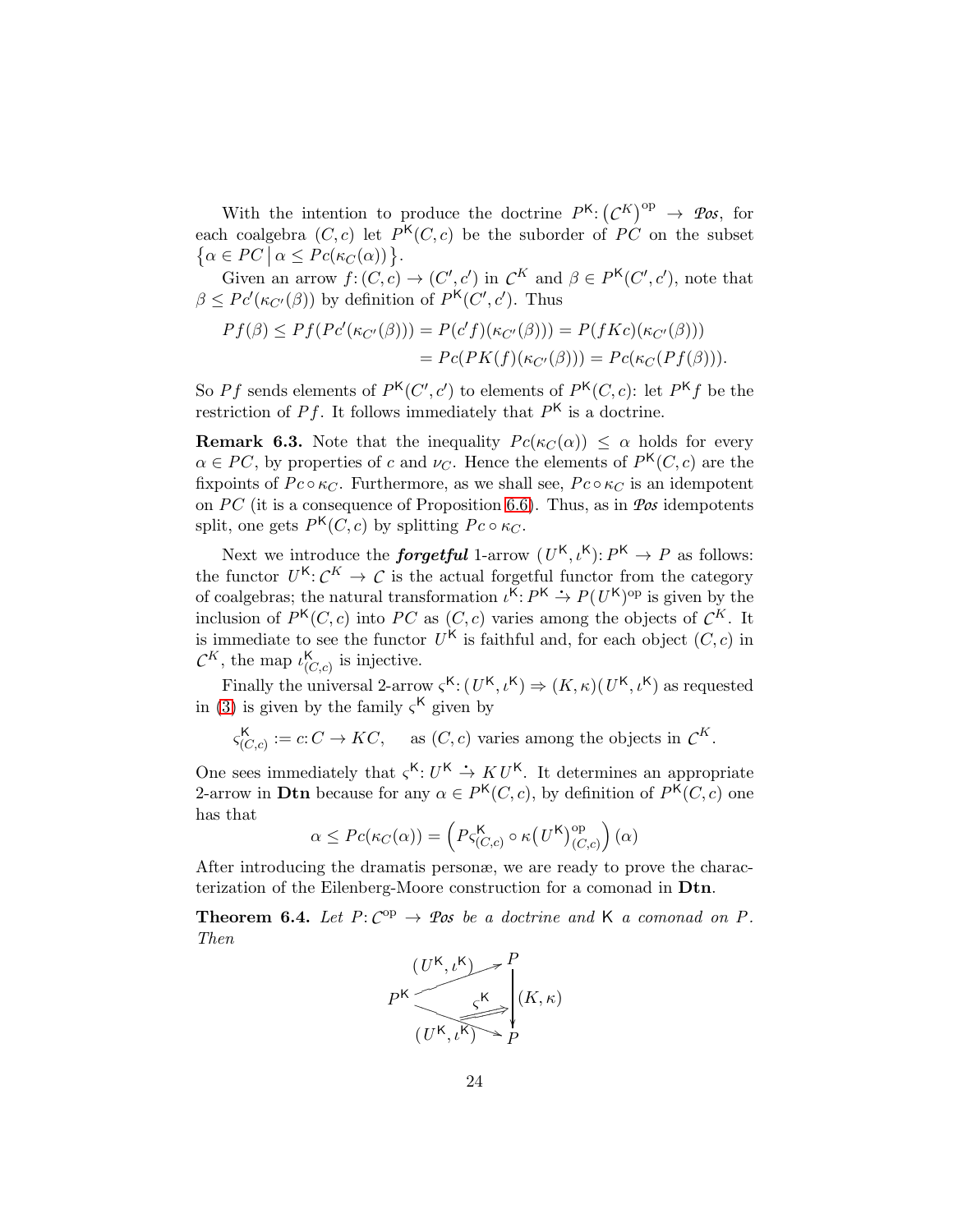#### *is the Eilenberg-Moore construction for* K *in* Dtn*.*

*Proof.* We begin the proof analysing the data for the 2-problem in Defini-tion [3.1](#page-6-1)[\(iii\)](#page-6-4): one has an arbitrary doctrine  $Q: \mathcal{D}^{\text{op}} \to \mathcal{P}$ *os* and a diagram of 1-arrows and 2-arrows in Dtn

<span id="page-24-0"></span>
$$
Q \frac{\xi}{\left(X, x\right) \to P} \begin{cases} (K, \kappa) & (12) \\ (K, \kappa) & \end{cases}
$$

<span id="page-24-1"></span>where the pair  $((X, x), \xi)$  satisfies the two commutativity conditions in [\(4\)](#page-7-0). These translate precisely in the commutative diagrams of natural transformations

$$
X \xrightarrow{f} KX
$$
  
\n
$$
\xi \downarrow_{\text{K}X} \xrightarrow{K} KX
$$
  
\n
$$
KX \xrightarrow{f} KKX
$$
  
\n
$$
\text{id}_X \searrow \downarrow_{\text{V}X} \qquad (13)
$$

<span id="page-24-2"></span>while the condition on the 2-arrow in  $(12)$  requires that the natural transformation  $\xi: X \to KX$  is such that, for every object D in  $\mathcal{D}$  and  $\beta \in Q(D)$ , we have

$$
x_D(\beta) \le P(\xi_D)(\kappa_{X(D)}(x_D(\beta))).\tag{14}
$$

In turn, the commutativity of the two diagrams  $(13)$  is equivalent to requiring that, for every object D in  $\mathcal{D}$ , there is a structure of coalgebra  $(X(D), \xi_D)$ for the comonad  $(K, \mu, \nu)$  on the object  $X(D)$  in the category  $\mathcal{C}$ , and that, for every arrow  $f: D \to D'$  in  $D$ , the arrow  $X(f): (X(D), \xi_D) \to (X(D'), \xi_{D'})$  is a homomorphism of coalgebras. At the same time, condition [\(14\)](#page-24-2) is equivalent to requiring that the monotone function  $x_D: Q(X(D)) \to P(X(D))$ factors through

$$
Q(X(D)) \xrightarrow{\text{xD}} P(X(D))
$$

Hence the data for the 2-problem determine precisely a 1-arrow  $(\overline{(X,\xi)},x)$ :  $Q \rightarrow$ *P* <sup>K</sup> ensuring uniqueness, and it is immediate to check that the required diagram commutes.

Similarly, for an arrow  $\gamma: ((X, x), \xi) \to ((Y, y), v)$  of the 2-problem, that is, a 2-arrow  $\gamma: (X, x) \Rightarrow (Y, y)$  in **Dtn**, the commutative diagram [\(5\)](#page-7-1) determines precisely a natural transformation  $\overline{\gamma}$ : $\overline{(X,\xi)} \stackrel{\rightarrow}{\rightarrow} \overline{(Y,\nu)}$ ; the inequality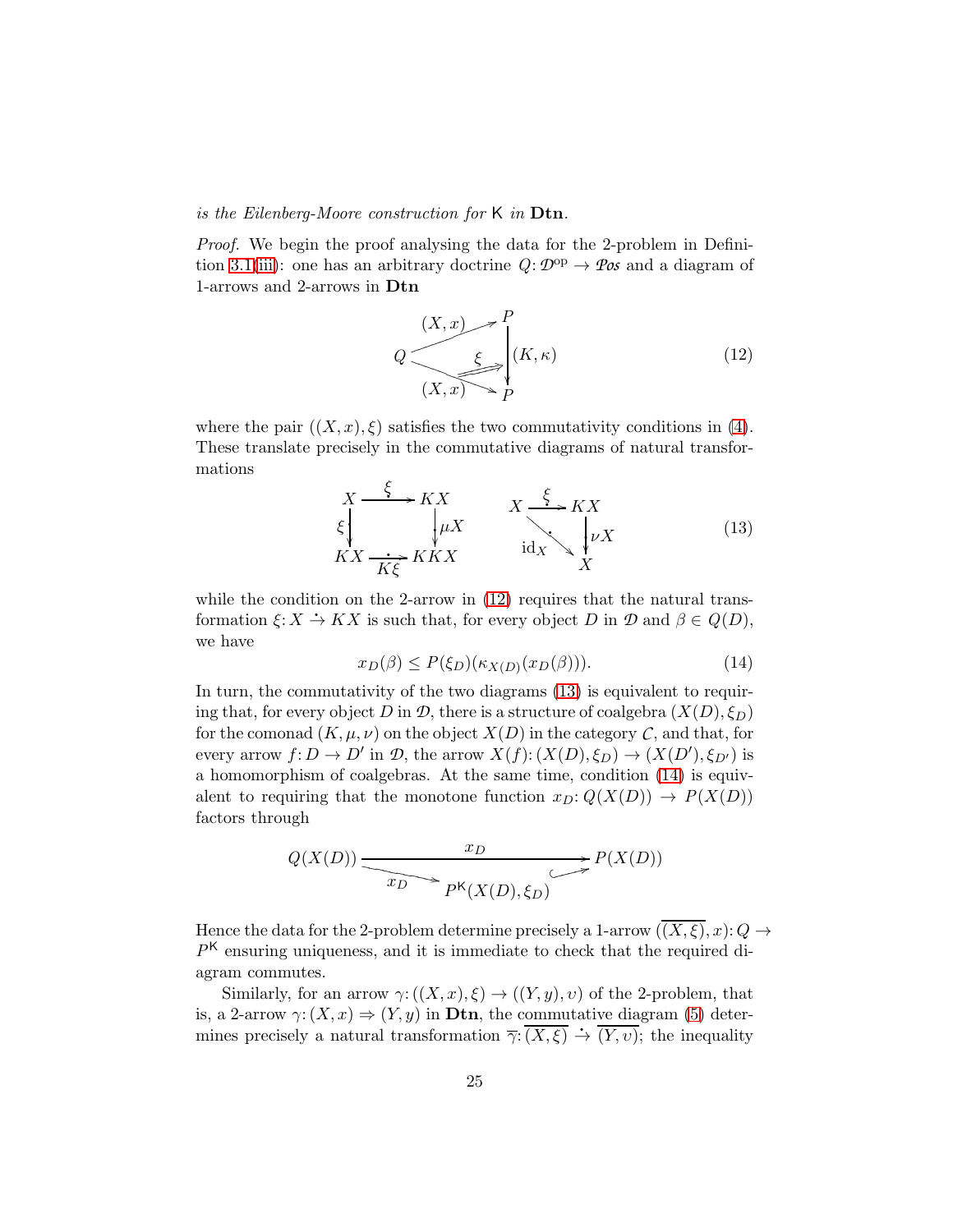encoded in the 2-arrow  $\gamma: (X, x) \to (Y, y)$  in **Dtn** is the same as that encoded in the 2-arrow  $\overline{\gamma}: ((\overline{(X,\xi)}, x) \Rightarrow ((\overline{Y}, \overline{v}), y))$  in **Dtn**.  $\Box$ 

<span id="page-25-0"></span>**Corollary 6.5.** *Let*  $P: C^{op} \to \mathcal{P}$ *os be a doctrine and*  $K = (K, \kappa, \mu, \nu)$  *be a comonad on P.* Then there is an adjunction  $A^{K} = (P^{K}, P, U^{K}, \iota^{K}, \hat{K}, \kappa, \eta^{K}, \nu)$ *between P*<sup>K</sup> *and P .*

*Proof.* It follows from Theorem [6.4](#page-23-0) and general results in [\[29\]](#page-37-4). But we make explicit each component of the adjunction as is obtained from the general case. Among the data determining the adjunction, only two may need to be described: the functor  $\hat{K}: \mathcal{C} \to \mathcal{C}^K$  is the free coalgebra functor and gives, for an object X in C, the free coalgebra  $\hat{K}X = (KX, \mu_X)$ . The natural transformation is the canonical embedding of a coalgebra into the free coalgebra  $\eta^{\mathsf{K}}$ : Id<sub>*CK*</sub>  $\rightarrow \hat{K}U^{\mathsf{K}}$  defined as  $\eta^{\mathsf{K}}_{(X,c)} = c$ . □

In fact, in the general 2-adjunction between comonads and adjunctions in a 2-category *K* when *K* admits the Eilenberg-Moore construction, as in diagram [\(6\)](#page-8-2), we know that the Eilenberg-Moore construction gives the right 2-adjoint from the 2-category  $\textsf{Cmd}(\mathcal{K})$  of comonads in  $\mathcal{K}$ . So we briefly collect the data for the 2-category  $Cmd(Dtn)$  in order to apply that result in the present situation. The 2-category  $Cmd(Dtn)$  has

**objects** which are pairs  $(P, K)$  where P is a doctrine and K is a comonad on P;

**1-arrows** from  $(P, K)$  to  $(Q, J)$ , with  $K = (K, \kappa, \mu^{K}, \nu^{K})$  and  $J = (J, \psi, \mu^{J}, \nu^{J})$ , consist of a 1-arrow  $(F, f): P \to Q$  and a 2-arrow  $\theta: (FK, (fK^{\text{op}})\kappa) \Rightarrow$  $(JF,(\psi F^{\text{op}})f)$  in **Dtn** such that the following diagrams of functors and natural transformations commute:

$$
FK \xrightarrow{\theta} JF
$$
  
\n
$$
F\nu^{K} \searrow{\theta} JF
$$
  
\n
$$
F\mu^{K}
$$
  
\n
$$
FK^{2} \xrightarrow{\theta} JF
$$
  
\n
$$
JF
$$
  
\n
$$
JF
$$
  
\n
$$
\mu^{J}F
$$
  
\n
$$
FK^{2} \xrightarrow{\theta} JFK \xrightarrow{J\theta} J^{2}F
$$

**2-arrows** from  $((F, f), \theta)$  to  $((G, g), \zeta)$ , which are 1-arrows from  $(P, K)$  to  $(Q, J)$ , with  $\mathsf{K} = (K, \kappa, \mu^{\mathsf{K}}, \nu^{\mathsf{K}})$  and  $\mathsf{J} = (J, \psi, \mu^{\mathsf{J}}, \nu^{\mathsf{J}})$ , consist of a 2-arrow  $\alpha: (F, f) \Rightarrow (G, g)$  such that the following diagram of functors and natural transformations commutes

$$
FK \xrightarrow{\alpha K} GK
$$
  
\n
$$
\theta \downarrow \qquad \qquad \downarrow \zeta
$$
  
\n
$$
JF \xrightarrow{J\alpha} JG
$$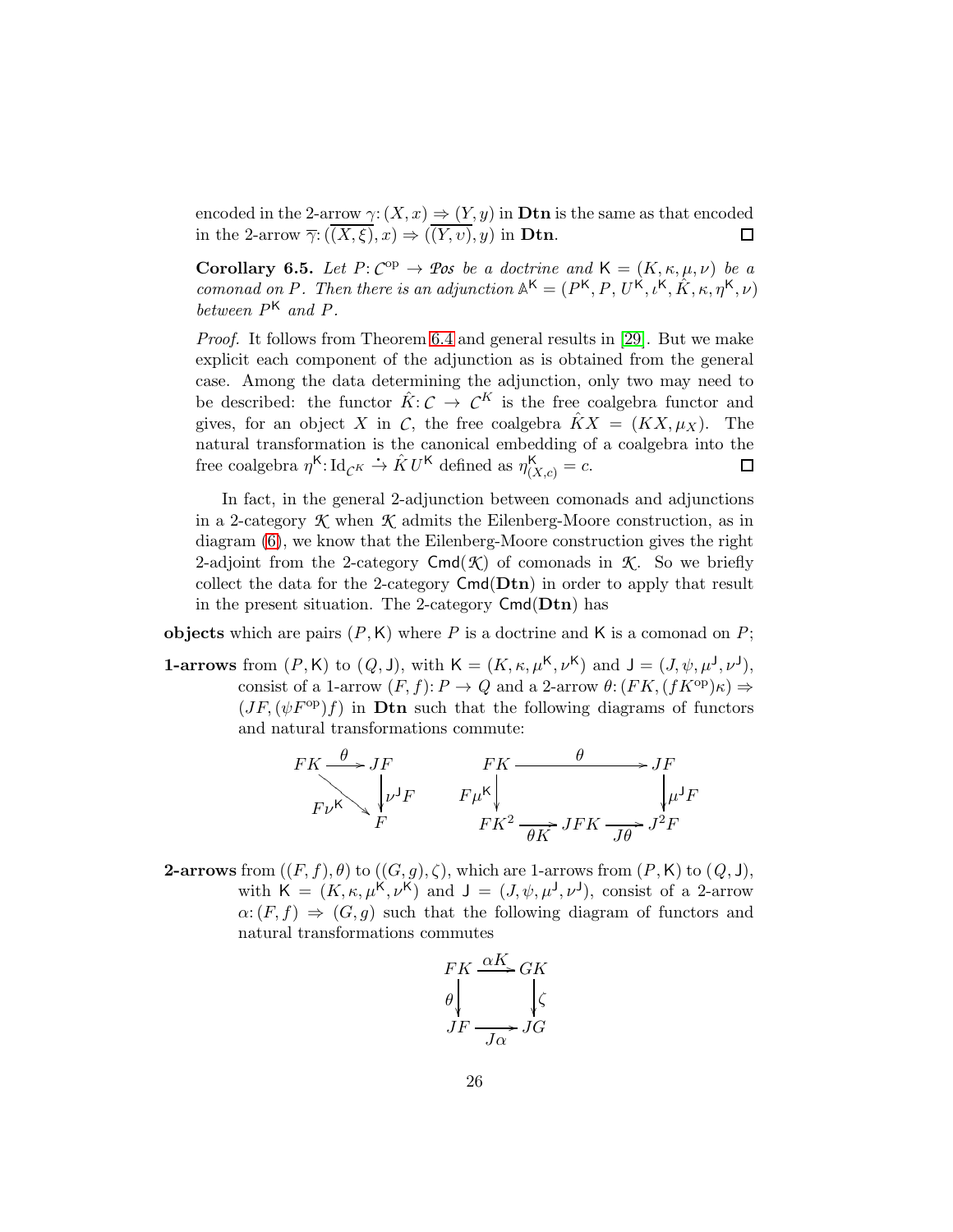The instance of diagram [\(6\)](#page-8-2) which we have been addressing is the following

$$
\mathbf{Dtn} \xrightarrow{\text{Inc}} \mathsf{Cmd}(\mathbf{Dtn}) \xrightarrow{\text{Cmd}} \mathsf{Adj}(\mathbf{Dtn})
$$

Since by Corollary [5.11](#page-18-1) every adjunction between doctrines induces an interior operator, via EMA one obtains an interior operator also from a comonad.

<span id="page-26-0"></span>**Proposition 6.6.** Let  $P: C^{op} \to \mathcal{P}$ os be a doctrine and  $K = (K, \kappa, \mu, \nu)$ *a* comonad on P. Then, the natural transformation  $\Box^{K}:PU^{K} \rightarrow PU^{K}$ , *defined, for each coalgebra*  $(X, c)$  *in*  $\mathcal{C}^K$ *, by*  $\square_{(X, c)}^{\mathsf{K}} = P c \circ \kappa_X$ *, is an interior operator on PU*<sup> $K^{op}$ </sup>:  $C^K \rightarrow \mathcal{P}$ *os*.

*Proof.* By Corollary [6.5,](#page-25-0)  $(U^{\mathsf{K}}, \iota^{\mathsf{K}}, \hat{K}, \kappa, \eta^{\mathsf{K}}, \nu)$  is an adjunction between  $P^{\mathsf{K}}$ and *P*. By Corollary [5.11,](#page-18-1)  $\Box^{K} = \iota^{K} \cdot (P^{K} \eta^{K}) \cdot (\kappa U^{K})$  is an interior operator on  $PU^{K^{op}}: \mathcal{C}^{K^{op}} \to \mathcal{P}os$ , but, for each coalgebra  $(X, c)$  in  $\mathcal{C}^K$ ,  $\eta_{(X, c)}^K = c$ and  $U^{K}(X, c) = X$ ,  $P^{K}c = Pc$  by definition, and  $\iota^{K}$  is an inclusion.

Example 6.7. An interesting case of Proposition [6.6](#page-26-0) is that of toposes of presheaves as models of first order modal logic. We have already seen in Example [5.12](#page-18-0) how one obtains an interior operator



on the category of presheaves  $[{\cal C}^{op}, {\cal Set}]$  from the adjunction which is the geometric morphism

<span id="page-26-1"></span>
$$
[C_0^{\text{op}}, \mathcal{S}et] \xrightarrow{\text{T}} [C_{\text{op}}, \mathcal{S}et] \tag{15}
$$

where  $C_0$  denotes the discrete category of the objects of  $C$  and  $i: C_0 \to C$  is the inclusion functor. But the category of presheaves is exactly the category of coalgebras for the comonad determined by the adjunction [\(15\)](#page-26-1), see [\[18\]](#page-37-13); so Proposition [6.6](#page-26-0) applies, and the modal operator obtained on a presheaf model is obtained directly from the subobject doctrine on  $[C_0^{\text{op}}, \mathcal{S}et]]$  and the geometric morphism that determines the presheaves as coalgebras.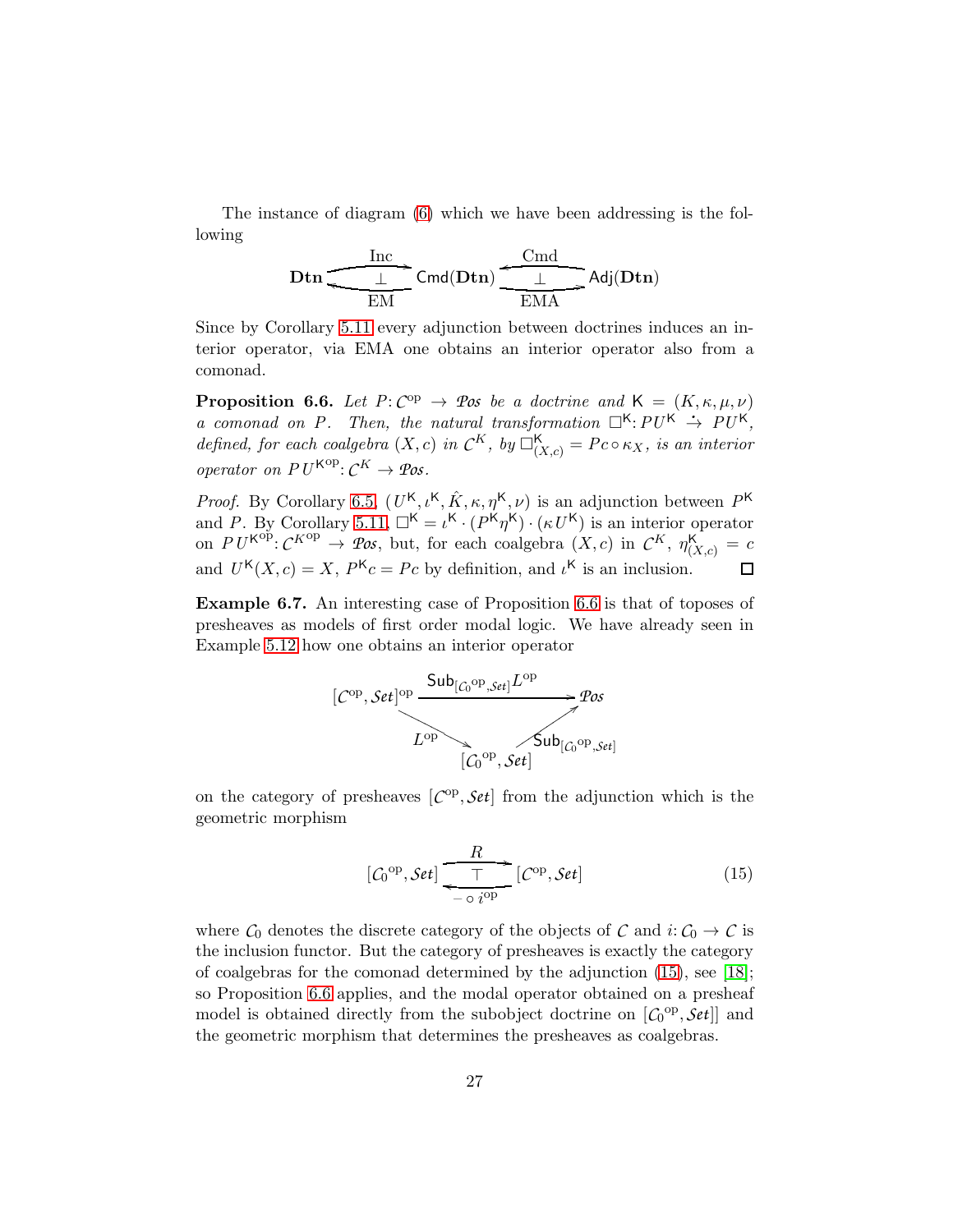## <span id="page-27-0"></span>7 The global picture

Proposition [5.13](#page-20-2) produces a construction of an interior operator from adjunctions as a 2-functor AM:  $Adj(Dtn) \rightarrow \Box$ -Dtn. And Proposition [6.6](#page-26-0) describes the action of the composition CM in the diagram



The goal of this section is to complete the above diagram, by showing that AM is part of a local adjunction, see [\[7\]](#page-36-1). Hence so is CM.

We start by comparing the 2-functor AM to the composite  $CM \circ Cmd$ , both constructing a doctrine with interior operator from an adjunction in Dtn. They do not coincide, but can be canonically compared by a 2-natural transformation. Recall that CM maps a comonad (*P*,K), for  $\mathsf{K} = (K, \kappa, \mu^{\mathsf{K}} \nu^{\mathsf{K}})$ , to the doctrine with an interior operator  $(P(U^{\mathsf{K}})^{\text{op}}, \Box^{\mathsf{K}})$ where  $\square^{\mathsf{K}}_{(X,c)} = Pc \cdot \kappa$ .

Since AM is a 2-functor, its action on the unit of the 2-adjunction Cmd  $\vdash$  EMA produces a natural comparison  $AM(\mathbb{A}) \rightarrow CM(Cond(\mathbb{A}))$  for  $A = (P, Q, L, \lambda, R, \rho, \eta, \epsilon)$  an adjunction in **Dtn.** 

Indeed, let  $\mathsf{K} := \text{Cmd}(\mathbb{A}) = (LR, (\lambda R^{\text{op}}), L\eta R, \epsilon)$  be the induced comonad on *Q*. The component of the unit of the 2-adjunction on **A** is given by the 1-arrow  $(K, k, \text{Id}, \text{id}, \text{id}): \mathbb{A} \to \text{EMA}(K)$ , where  $(K, k): P \to Q^K$  is the comparison 1-arrow given by the Eilenberg-Moore construction. The 1-arrow  $(K, k)$  is obtained by the universal property of  $Q<sup>K</sup>$  applied to the following diagram:

$$
P \xrightarrow{\begin{array}{c} (L,\lambda) \nearrow Q \\ \hline L \eta \nearrow Q \end{array}} Q_{\begin{array}{c} (LR,(\lambda R^{\rm op})\rho) \end{array}}
$$

More explicitly,  $(K, k)$  is defined as follows:  $KX := (LX, L\eta_X)$ , for each object X in the base category of  $P, Kf := Lf$ , for each arrow in the base category of *P*, and  $k = \lambda$ . This is well-defined thanks to the following chain of inequalities:

$$
\lambda_X \leq \lambda_X \circ P \eta_X \circ \rho_{LX} \circ \lambda_X = Q(L\eta_X) \circ ((\lambda R^{\text{op}}) \cdot \rho)_{LX} \circ \lambda_X.
$$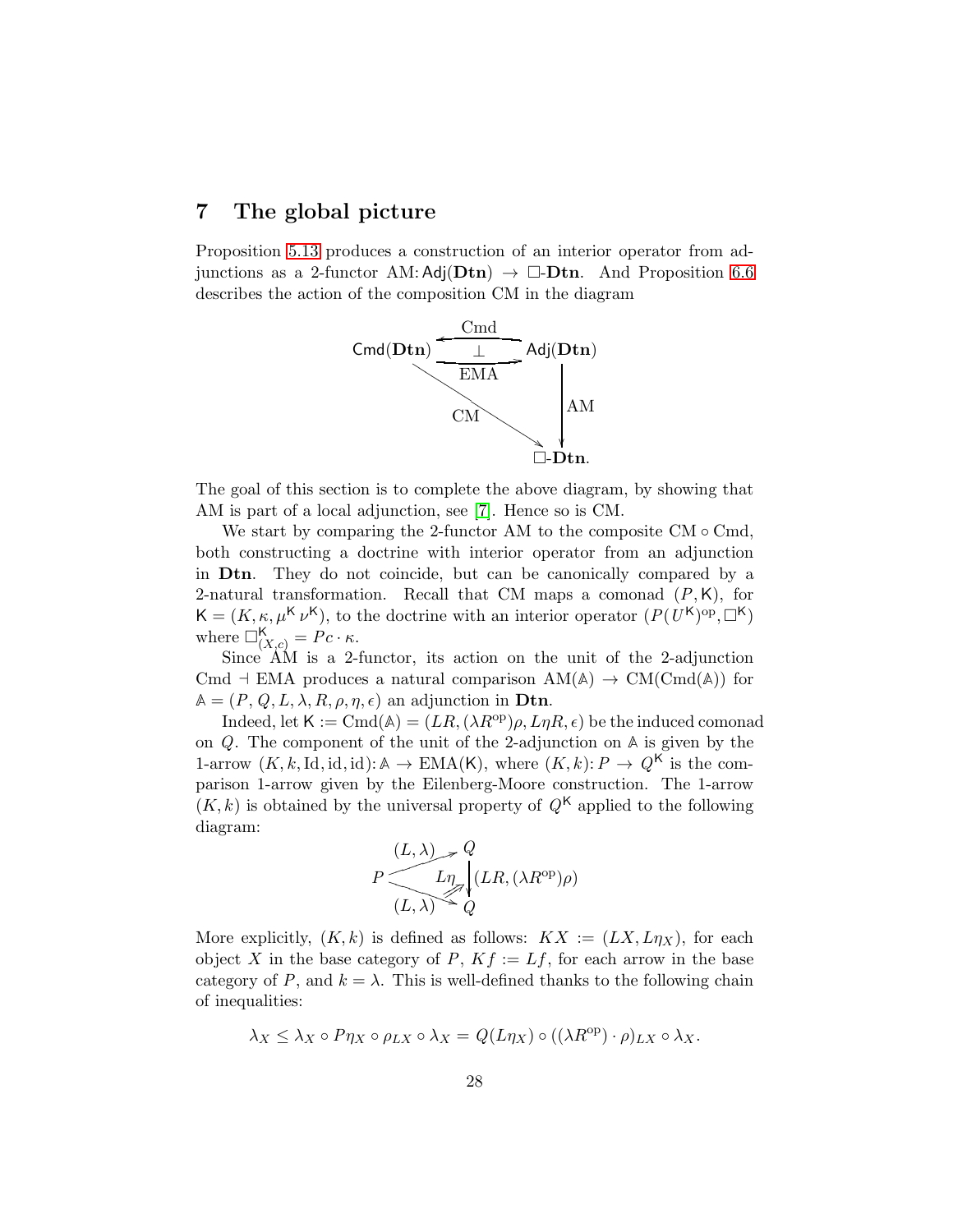**Proposition 7.1.** *Let*  $A = (P, Q, L, \lambda, R, \rho, \eta, \epsilon)$  *be an adjunction in* Dtn, and consider  $\mathsf{K} := (LR, (\lambda R^{\text{op}}), L\eta R, \epsilon)$  the associated comonad on the doc*trine Q. Let*  $(K, k)$  *be the comparison 1-arrow. Then,*  $(K, id)$ :  $(QL^{\text{op}}, \Box^{\mathbb{A}}) \rightarrow$  $(Q(U^{\mathsf{K}})^{\text{op}}, \Box^{\mathsf{K}})$  *is a 1-arrow in* **Dtn** and  $\Box^{\mathsf{A}} = \Box^{\mathsf{K}} K$ .

*Proof.* It is immediate since, for each object  $X$ ,  $\Box_X^{\mathbb{A}} = \lambda_X P \eta_X \rho_{LX} =$  $QL\eta_X \lambda_{RLX} \rho_{LX} = \Box_{KX}^{\mathsf{K}}.$ 

Finally, let us note that this comparison 1-arrow is a component of a 2-natural transformation, obtained by postcomposition of the unit of the 2-adjunction Cmd ⊣ EMA with the 2-functor AM.

In order to show that AM is part of a local adjunction, We start by constructing a comonad from an object  $(P, \Box)$  in  $\Box$ -**Dtn.** 

<span id="page-28-0"></span>**Proposition 7.2.** Let  $P: C^{op} \to \mathcal{P}$  *os* be a doctrine and  $\Box: P \to P$  be an *interior operator on P. Then,*  $(\mathrm{Id}_C, \Box, \mathrm{id}, \mathrm{id})$  *is a comonad on P.* 

*Proof.* There is only to check that id:  $(\mathrm{Id}_C, \Box) \Rightarrow (\mathrm{Id}_C, \mathrm{id})$  and id:  $(\mathrm{Id}_C, \Box) \Rightarrow$  $(\mathrm{Id}_{\mathcal{C}}, \Box \cdot \Box)$  are well-defined 2-arrows. But, for each object X in  $\mathcal{C}, \Box_X \leq$ id<sub>PX</sub> and  $\Box_X \leq \Box_X \cdot \Box_X$  hold by Definition [2.1.](#page-3-0) □

In other words, Proposition [7.2](#page-28-0) shows that an interior operator on a doctrine *P* is exactly a vertical comonad on it.

We introduce the 2-functor MC:  $\Box$ - $Dtn \rightarrow \text{Cmd}(Dtn)$  by letting, for  $(P, \Box)$  a doctrine with interior operator,  $MC((P, \Box)) := (P, Id, \Box, id, id),$ which is a comonad by Proposition [7.2;](#page-28-0) for a 1-arrow  $(F, f): (P, \Box^P) \rightarrow$  $(Q, \Box^Q) \text{ MC}((F, f)) := (F, f, \text{id})$ ; for a 2-arrow  $\theta: (F, f) \Rightarrow (G, g) \text{ MC}(\theta) :=$ θ.

**Proposition 7.3.** *With the assignments above,* MC:  $\Box$ -**Dtn**  $\rightarrow$  Cmd(**Dtn**) *is a 2-functor.*

*Proof.* The proof is straightforward. The only interesting part is checking that it is well-defined on the 1-arrows. Indeed, for each object  $X$  in the base category *C* of the doctrine *P*, we have  $f_X \cdot \Box_X^P \leq \Box_{FX}^Q \cdot f_X$ , by definition of 1-arrow in  $\Box$ -**Dtn.** And this ensures that id:  $(F, f \cdot \Box^{\hat{P}}) \Rightarrow (F, (\Box^{\hat{Q}} F^{\text{op}}) \cdot f)$ is a 2-arrow in Dtn.  $\Box$ 

It is easy to see that the 2-functor MC is full and faithful. Hence the 2-category  $\Box$ -**Dtn** is isomorphic to the 2-category of vertical comonads in Dtn.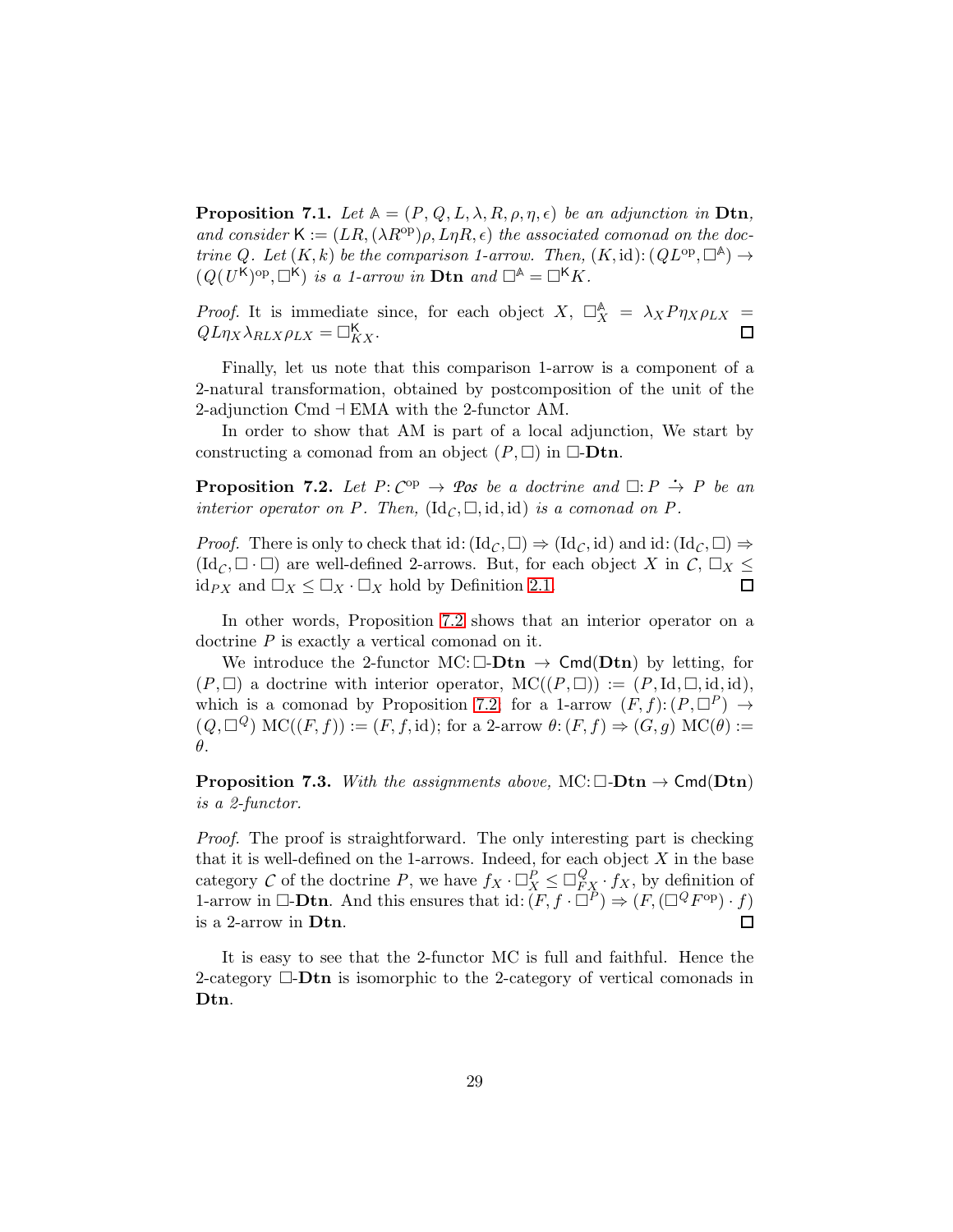Now let  $\mathrm{MA}\!:\!\Box\!\operatorname{-}\!\operatorname{\mathbf{Dtn}}\to \mathsf{Adj}(\mathbf{Dtn})$  be the composition  $\Box\!\operatorname{-}\!\operatorname{\mathbf{Dtn}}\xrightarrow{\text{MC}} \mathsf{Cmd}(\mathbf{Dtn})\xrightarrow{\text{EMA}} \mathsf{Adj}(\mathbf{Dtn})$ which sends an object  $(P, \Box)$  in  $\Box$ **Dtn** to the Eilenberg-Moore adjunction of the associated comonad  $MC(P, \Box) = (Id_C, \Box, id, id)$ 

$$
\Box P \frac{\xrightarrow{\text{(Id}_C, \iota^{\mathsf{K}})}}{\xrightarrow{\bot}} P
$$

where, from the general construction in [\(6\)](#page-8-2), the Eilenberg-Moore object  $\Box P: C^{op} \to \mathcal{P}$ *os* for the comonad induced by  $\Box$  is  $\Box PX = \{ \alpha \in PX \mid \alpha = \Box_X \alpha \}.$ Also  $\Box Pf = Pf$ , and  $\iota^{\mathbf{K}} : \Box P \rightarrow P$  is the inclusion.

Theorem 7.4. *There is a local adjunction* MA ⊣ AM*, where*

- *the unit*  $\Delta$ : Id<sub>□</sub>-Dtn  $\rightarrow$  AM · MA *is the identity lax 2-natural transformation, and*
- *the counit*  $\nabla$ : MA · AM  $\div$  Id<sub>Adj</sub><sub>(Dtn)</sub> *is given, for an adjunction*  $\mathbb{A}$  =  $(P, Q, L, \lambda, R, \rho, \eta, \epsilon)$  *where*  $P: \tilde{C}^{\text{op}} \to \mathcal{P}$ *os and*  $Q: \mathcal{D}^{\text{op}} \to \mathcal{P}$ *os, by*  $\nabla_{\mathbb{A}} =$  $(\mathrm{Id}_{\mathcal{C}},(P\eta^{\mathrm{op}})\cdot(\rho L^{\mathrm{op}}),L,\mathrm{id},\eta),$  as in the following diagram

$$
(\mathrm{Id}_{\mathcal{C}}, (P\eta^{\mathrm{op}}) \cdot (\rho L^{\mathrm{op}})) \longrightarrow \begin{pmatrix} (\mathrm{Id}_{\mathcal{C}}, \iota^{\mathrm{K}}) & & & \\ \hline & \downarrow & & QL^{\mathrm{op}} \\ (\mathrm{Id}_{\mathcal{C}}, \Box^{\mathbb{A}}) & & & \\ & \sqrt[n]{\eta} & & \\ & & \downarrow & \\ & & \downarrow & \\ P & \downarrow & & Q \end{pmatrix} (L, \mathrm{id})
$$

*and, for each 1-arrow*  $\phi: \mathbb{A} \to \mathbb{B}$ ,  $\nabla_{\phi} = (\text{id}, \text{id})$ *.* 

*Proof.* The fact that  $\Delta$  is a well-defined lax 2-natural transformation is straightforward, since AM · MA = Id<sub> $\Box$ -Dtn</sub>. We check that  $\nabla_{\mathbb{A}}$  is a 1arrow from  $MA((QL^{op}, \Box^{\mathbb{A}}))$  to  $\mathbb{A}$ . We have  $(L \circ \mathrm{Id}_{\mathcal{C}}, \lambda \cdot (P\eta^{op}) \cdot (\rho L^{op})) =$  $(L \circ \mathrm{Id}_C, \mathrm{id} \cdot \iota^{\mathsf{K}})$ , since, for each object X in  $C$  and  $\alpha \in \Box QL^{\mathrm{op}}X$ , we have  $\lambda_X(P\eta_X(\rho_{LX}(\alpha))) = \Box_X^{\mathbb{A}} \alpha = \alpha$ , by definition of  $\Box QL^{\text{op}}$ . Then, we have to check that  $\eta: (\mathrm{Id}_\mathcal{C} \circ \mathrm{Id}_\mathcal{C}, (P\eta^{\mathrm{op}}) \cdot (\rho L^{\mathrm{op}}) \cdot \square^{\mathbb{A}}) \Rightarrow (RL, (\rho L^{\mathrm{op}}) \cdot \mathrm{id})$  is a 2-arrow in Dtn, but this holds because  $\eta: \mathrm{Id}_\mathcal{C} \overset{\sim}{\to} RL$  is a natural transformation and, for each object X in  $\mathcal{C}$ ,  $\Box_X^{\mathbb{A}} \leq \mathrm{id}_{QL^{\mathrm{op}}X}$ , hence we get  $P\eta_X \circ \rho_{LX} \circ \Box_X^{\mathbb{A}} \leq P\eta_X \circ \rho_{LX}.$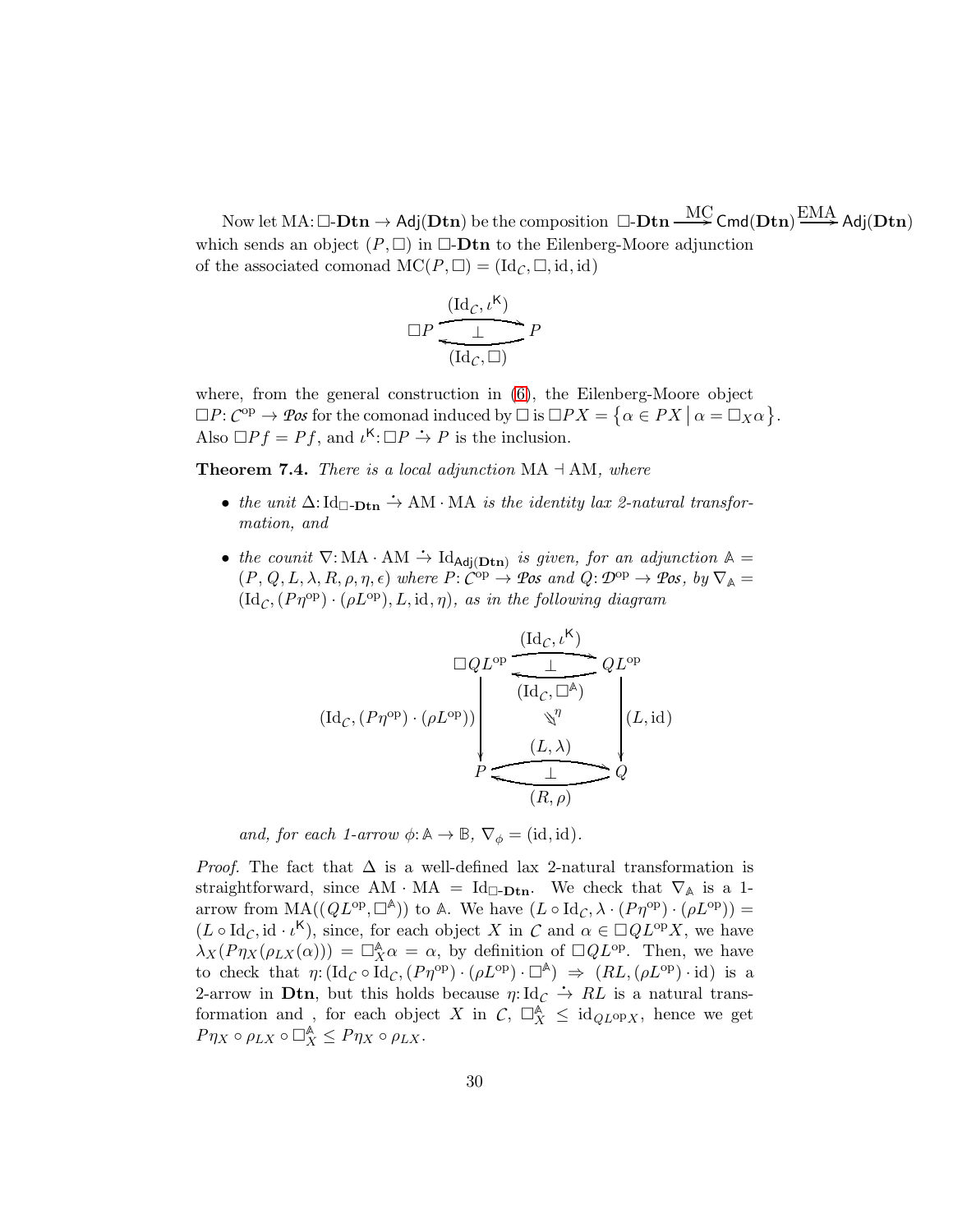Now, consider a 1-arrow  $\phi = (F, f, G, g, \theta) : \mathbb{A} \to \mathbb{B}$  in Adj(Dtn); hence, we have  $MA(AM(\phi)) = (F, g(L^{\mathbb{A}})^{op}, F, g(L^{\mathbb{A}})^{op}, id)$ , and we have to show that

$$
\nabla_{\phi}=(\mathrm{id},\mathrm{id})\mathpunct{:}(F,f,G,g,\theta)\circ \nabla_{\mathbb{A}}\Rightarrow \nabla_{\mathbb{B}}\circ (F,g(L^{\mathbb{A}})^{\mathrm{op}},F,g(L^{\mathbb{A}})^{\mathrm{op}},\mathrm{id})
$$

is a 2-arrow in  $Adj(Dtn)$ . To this end, it is enough to prove that  $\mathrm{id}: (F, f \cdot (P^{\mathbb{A}}(\eta^{\mathbb{A}})^{\mathrm{op}}) \cdot (\rho^{\mathbb{A}}(L^{\mathbb{A}})^{\mathrm{op}})) \Rightarrow (F, (P^{\mathbb{B}}(\eta^{\mathbb{B}})^{\mathrm{op}} F^{\mathrm{op}}) \cdot (\rho^{\mathbb{B}}(L^{\mathbb{B}})^{\mathrm{op}} F^{\mathrm{op}}) \cdot (g(L^{\mathbb{A}})^{\mathrm{op}}))$ and

$$
id: (GL^{\mathbb{A}}, g(L^{\mathbb{A}})^{op}) \Rightarrow (L^{\mathbb{B}}F, g(L^{\mathbb{A}})^{op})
$$

are 2-arrows in Dtn, since the other conditions are trivially satisfied as the two components are identities. The second is a 2-arrow since, by definition of 1-arrow in Adj( $Dtn$ ), the equality  $GL^{\mathbb{A}} = L^{\mathbb{B}}F$  holds. To see that so is the first, consider the following inequalities for  $X$  an object in  $C$ :

$$
f_X \circ P^{\mathbb{A}} \eta_X^{\mathbb{A}} \circ \rho_{L^{\mathbb{A}}X}^{\mathbb{A}} = P^{\mathbb{B}} F \eta_X^{\mathbb{A}} \circ f_{R^{\mathbb{A}}L^{\mathbb{A}}X} \circ \rho_{L^{\mathbb{A}}X}^{\mathbb{A}} \qquad f \text{ is natural}
$$
  
\n
$$
\leq P^{\mathbb{B}} F \eta_X^{\mathbb{A}} \circ P^{\mathbb{B}} \theta_{L^{\mathbb{A}}X} \circ \rho_{GL^{\mathbb{A}}X}^{\mathbb{B}} \cdot g_{L^{\mathbb{A}}X} \cdot g_{L^{\mathbb{A}}X} \qquad \theta \text{ is a 2-arrow in } \mathbf{Dtn}
$$
  
\n
$$
= P^{\mathbb{B}} \eta_{FX}^{\mathbb{B}} \circ \rho_{L^{\mathbb{B}}FX}^{\mathbb{B}} \circ g_{L^{\mathbb{A}}X} \qquad (\theta L^{\mathbb{A}})(F \eta^{\mathbb{A}}) = \eta^{\mathbb{B}} F \text{ and } GL^{\mathbb{A}} = L^{\mathbb{B}} F
$$

Finally, we have the check the adjunction triangular laws:  $(AM\nabla)(\Delta AM)$  = Id<sub>AM</sub> and  $(\nabla MA)(MA\Delta) = Id_{MA}$ . The former holds as  $AM(\nabla_A)$  is the identity on AM(**A**) for any adjunction **A**. The latter holds because, for any object  $(P, \Box)$  in  $\Box$ -**Dtn**,  $\nabla_{\text{MA}((P,\Box))}$  is the identity on  $\text{MA}((P,\Box))$ , since  $MA((P, \Box))$  is the Eilenberg-Moore adjunction of the comonad  $(\mathrm{Id}, \Box, \mathrm{id}, \mathrm{id})$ on *P*.  $\Box$ 

Now recall that, by definition, we have  $MA = EMA \cdot MC$  and observe that Cmd · EMA =  $\text{Id}_{\text{Cmd}(\text{Dtn})}$ . Hence MC = Cmd ∘ MA. Therefore, MC  $\exists$  CM is a local adjunction, as stated in the following corollary.

Corollary 7.5. *There is a diagram of* (*lax*) *2-adjunctions*



*where the diagonal adjunction is the composite of the other two.*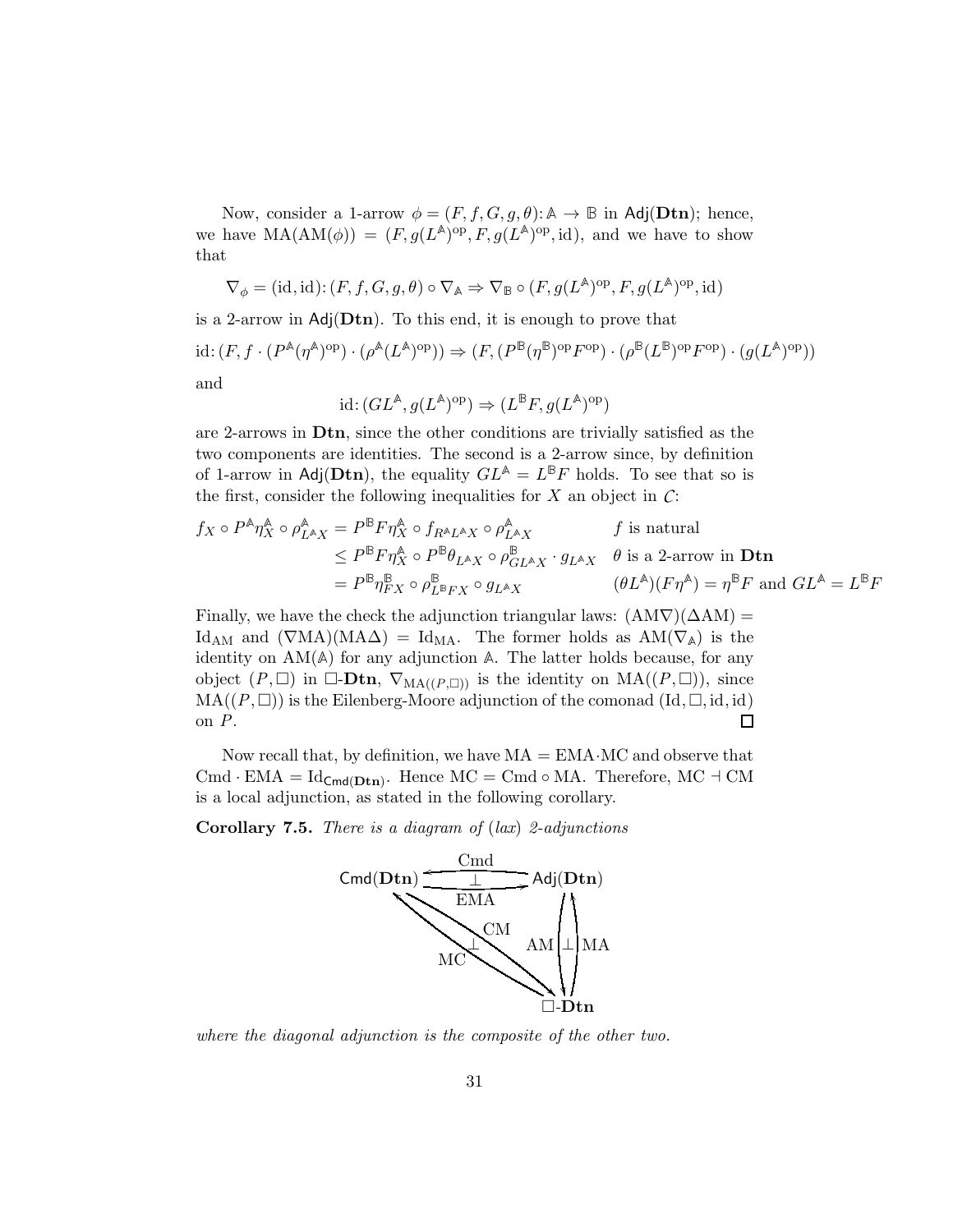Finally we refine Theorem [5.10,](#page-17-2) providing a new factorization through the doctrine  $\Box QL^{\text{op}}$ .

**Theorem 7.6.** Let  $P: C^{op} \to \mathcal{P}$ os and  $Q: \mathcal{D}^{op} \to \mathcal{P}$ os be doctrines and con*sider an adjunction*  $(L, \lambda, R, \rho, \eta, \epsilon)$  *between them. Then, the following diagram (of adjunctions)*



*commutes. Moreover*  $\lambda$ :  $P \to \Box Q L^{\text{op}}$  *is surjective and*  $(P\eta^{\text{op}})(\rho L^{\text{op}})$ :  $\Box Q L^{\text{op}} \to$ *P is injective.*

*Proof.* The commutativity of the diagram follows immediately from the definition of  $\Box$  and condition [\(i\)](#page-15-0) in Proposition [5.8](#page-15-1) and Theorem [5.10.](#page-17-2) The fact that, for each object X, the function  $\lambda_X:PX\to \Box QL^{\text{op}}X$  is surjective and  $P\eta_X \rho_{LX} : \Box Q L^{\text{op}} X \to PX$  is injective, follows from condition [\(ii\)](#page-16-1) in Propo-sition [5.8,](#page-15-1) noting that  $\Box_X = \lambda_X \circ P \eta_X \circ \rho_{LX}$  is the identity on  $\Box Q L^{\text{op}} X$  by definition.  $\Box$ 

Example 7.7 (Temporal Logics). Consider the standard powerset doctrine P:  $Set^{op} \to \mathcal{Pos}$ , sending a set X to the powerset  $\mathcal{P}(X)$  and a function  $t: X \to$ Y to the inverse image function  $t^* \colon \mathcal{P}(Y) \to \mathcal{P}(X)$ , and a 1-arrow  $(F, f) \colon \mathcal{P} \to$ P. Suppose that  $F: Set \to Set$  is an accessible functor, hence it admits a free comonad (cf. [\[13\]](#page-36-9))  $K^F$ :  $\mathcal{S}et \rightarrow \mathcal{S}et$ . We recall the construction in the following.

• Given a set A, let  $K^F A = \nu X.A \times FX$  be the (underlying set of the) final coalgebra for the functor

Set 
$$
\xrightarrow{A \times F}
$$
 Set  
 $X \longmapsto A \times FX$ 

and denote by  $\zeta_A: K^F A \to A \times F(K^F A)$  the structure map of the final  $A \times F$ -coalgebra, which is an iso by the Lambek Lemma.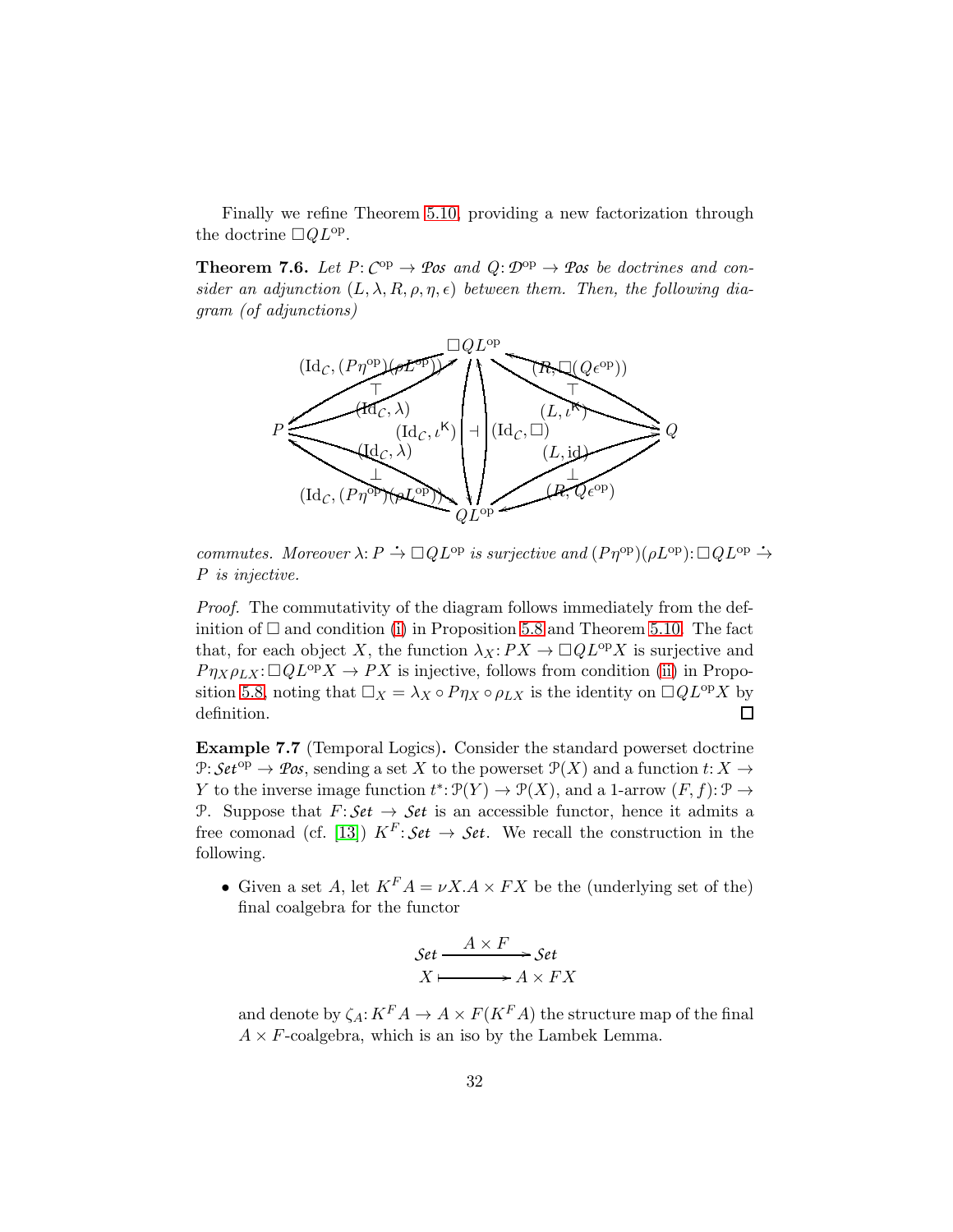• Since (id,  $\text{pr}_2 \circ \zeta_A$ ):  $K^F A \to K^F A \times F(K^F A)$  is a  $K^F A \times F$ -coalgebra, there is a unique  $K^F A \times F$ -coalgebra homomorphism  $\mu_A^F: K^F A \to$  $K^F K^F A$  such that the diagram

$$
K^F A \xrightarrow{\text{(id, pr}_2 \circ \zeta_A)} K^F A \times F(K^F A)
$$
  
\n
$$
\mu_A^F \downarrow \qquad \qquad \downarrow \mu_A^F \times \text{id}
$$
  
\n
$$
K^F K^F A \xrightarrow{\zeta_A} K^F K^F \times F(K^F K^F A)
$$

commute.

- Let  $\nu_A^F: K^F A \to A$  be  $\nu_A^F = \text{pr}_1 \circ \zeta_A$ .
- Given a function  $t: B \to A$ , the function  $\zeta_B: K^F B \to B \times F(K^F B)$  is a final  $B \times F$ -coalgebra; let  $K^F t: K^F B \to K^F A$  be the unique  $A \times F$ homomorphism such that the diagram

$$
K^{F}B \xrightarrow{\zeta_{B}} B \times F(K^{F}B) \xrightarrow{t \times id} A \times F(K^{F}B)
$$
  

$$
K^{F}t \downarrow \qquad \qquad \zeta_{A} \qquad \qquad A \times F(K^{F}A)
$$

commutes.

We can also define a natural transformation  $\kappa_f : \mathcal{P} \to \mathcal{P} K^{F^{\text{op}}}$  as follows. Consider a set A and a subset  $\alpha \in \mathcal{P}(A)$ . We define a function  $\phi_{\alpha} \colon \mathcal{P}(K^F A) \to$  $\mathcal{P}(K^F A)$  as  $\phi_\alpha(\beta) = \zeta_A^*$  $A^*(\alpha \times f_{KFA}(\beta))$ , which is monotone by construction, hence, since  $\mathcal{P}(K^F A)$  is a complete lattice, by the Knaster-Tarski theorem,  $\phi_{\alpha}$  has a greatest fixed point, given by  $\nu \phi_{\alpha} = \bigcup \{ \beta \in \mathcal{P}(K^F A) \mid \beta \subseteq \phi_{\alpha}(\beta) \}.$ 

Define  $\kappa^f_{\neq}$  $\mathcal{A}_{A}^{I}(\alpha)$  as  $\nu\phi_{\alpha}$ . This function is monotone, because, if  $\alpha \subseteq \beta$ , then  $\nu \phi_\alpha = \overline{\zeta^*_A}$  $A^*(\alpha \times f_{KFA}(\nu \phi_\alpha)) \subseteq \zeta_A^*$  ${}_{A}^{*}(\beta \times f_{KFA}(\nu \phi_{\alpha})) = \phi_{\beta}(\nu \phi_{\alpha}).$  Thus, by coinduction, we get  $\nu \phi_\alpha \subseteq \nu \phi_\beta$ , as needed. In order to prove that  $\kappa_\beta^f$ A is natural in A, we have to check that, for each function  $t: B \to A$  and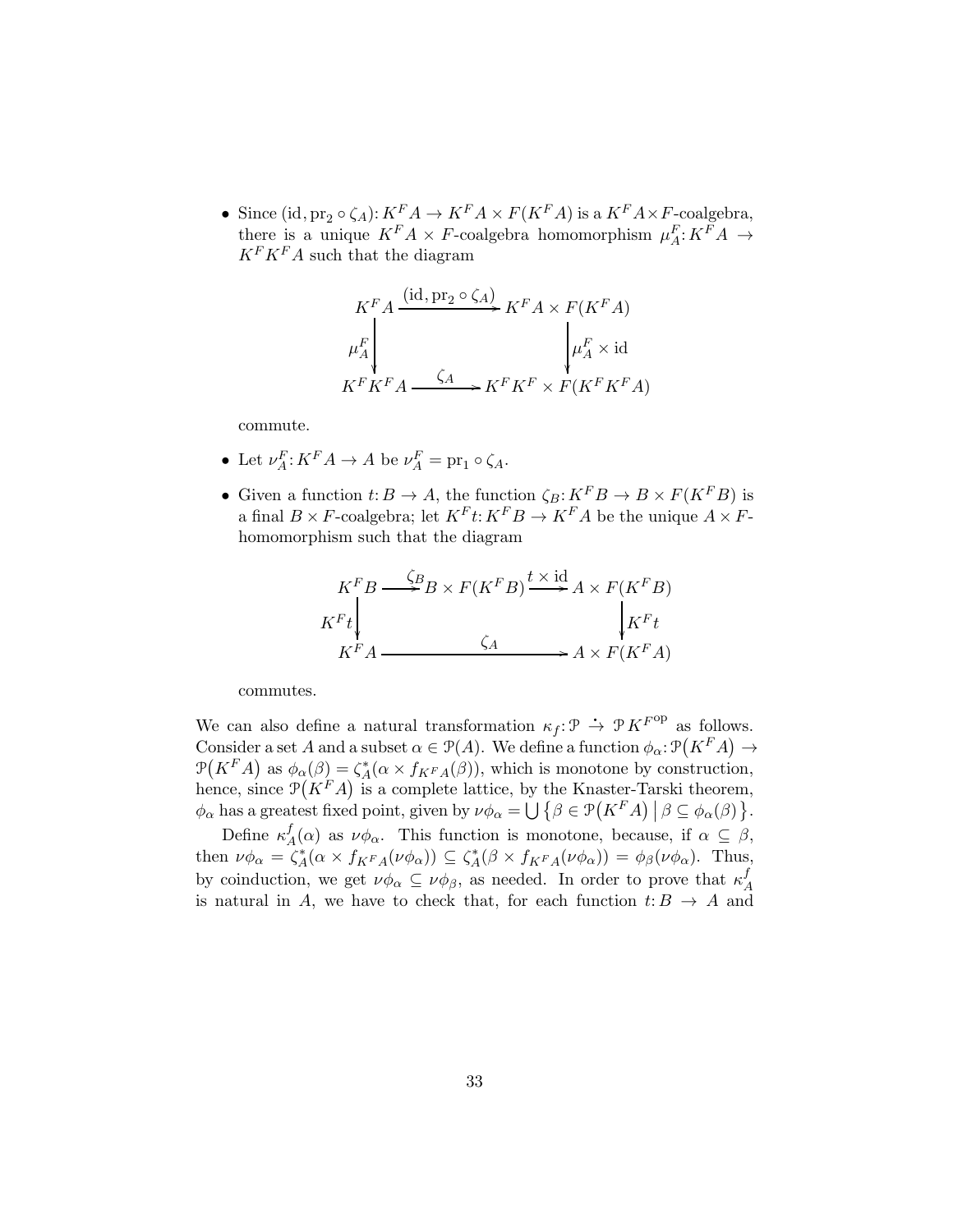$\alpha \in \mathcal{P}(A)$ , it is the case that  $(K^F t)^*(\nu \phi_\alpha) = \nu \phi_{t \inf(\alpha)}$ . First, note that

$$
(K^F t)^* (\nu \phi_\alpha) = (K^F t)^* (\zeta_A^* (\alpha \times f_{K^F A} (\nu \phi_\alpha)))
$$
  
\n
$$
= (\zeta_A \circ K^F t)^* (\alpha \times f_{K^F A} (\nu \phi_\alpha))
$$
  
\n
$$
= ((id \times F K^F t) \circ (t \times id) \circ \zeta_B)^* (\alpha \times f_{K^F A} (\nu \phi_\alpha))
$$
  
\n
$$
= \zeta_B^* (t^* (\alpha) \times (F K^F t)^* (f_{K^F A} (\nu \phi_\alpha)))
$$
  
\n
$$
= \zeta_B^* (t^* (\alpha) \times f_{K^F B} ((K^F t)^* (\nu \phi_\alpha)))
$$
  
\n
$$
= \phi_{t^* (\alpha)} ((K^F t)^* (\nu \phi_\alpha)).
$$

Hence, by coinduction, we get  $(K^F t)^*(\nu \phi_\alpha) \subseteq \nu \phi_{t^*(\alpha)}$ . To prove the other inclusion, we just have to prove that  $K^F \mathcal{t}[\nu \phi_{t^*(\alpha)}] \subseteq \nu \phi_\alpha$ , where  $K^F \mathcal{t}[\beta]$ denotes the direct image of  $\beta \in \mathcal{P}(K^F B)$  along  $K^F t$ . To this end, we note that

$$
K^F t[\nu \phi_{t^*(\alpha)}] \subseteq K^F t[\zeta_B^*(t^*(\alpha) \times f_{K^F B}(\nu \phi_{t^*(\alpha)}))]
$$
  
\n
$$
= K^F t[((t \times id) \circ \zeta_B)^*(\alpha \times f_{K^F B}(\nu \phi_{t^*(\alpha)}))]
$$
  
\n
$$
\subseteq \zeta_A^*((id \times F K^F t)[\alpha \times f_{K^F B}(\nu \phi_{t^*(\alpha)})])
$$
  
\n
$$
= \zeta_A^*(\alpha \times F K^F t[f_{K^F B}(\nu \phi_{t^*(\alpha)})])
$$
  
\n
$$
\subseteq \zeta_A^*(\alpha \times f_{K^F A}(K^F t[\nu \phi_{t^*(\alpha)}]))
$$
  
\n
$$
= \phi_\alpha(K^F t[\nu \phi_{t^*(\alpha)}]).
$$

To check that  $K^F = (K^F, \kappa^F, \mu^F, \nu^F)$  is a comonad on  $\mathcal{P}$ , it is enough to show the following two inequalities: (1)  $\kappa_A^F(\alpha) \subseteq (\nu_A^F)^*(\alpha)$  and (2)  $\kappa_A^F(\alpha) \subseteq$  $A^{(\alpha)} \cong (\nu_A)$  (a) and (2)  $\kappa_A$  $(\mu_A^F)^*(\kappa_{K^F A}^F(\kappa_A^F(\alpha)))$  for all  $\alpha \in \mathcal{P}(A)$ .

*Ad* (1) note that  $\alpha \times f_{K^F,A}(\nu \phi_\alpha) \subseteq pr_1^*(\alpha)$ . Hence  $\nu \phi_\alpha = \zeta_A^*$  $A^*(\alpha \times$  $f_{KFA}(\nu \phi_\alpha)) \subseteq \zeta_A^*$  $A^*(\text{pr}_1^*(\alpha)) = (\nu_A^F)^*(\alpha).$ 

*Ad* (2) we show  $\mu_A^F[\nu \phi_\alpha] \subseteq \nu \phi_{\nu \phi_\alpha}$ . First of all, since  $\alpha \times f_{K^F A}(\nu \phi_\alpha) \subseteq$  $\mathrm{pr}_2^*(f_{K^F A}(\nu \phi_\alpha)),$  we have  $\nu \phi_\alpha = \zeta_A^*$  ${}_{A}^{*}(\alpha \times f_{KFA}(\nu \phi_{\alpha})) \subseteq (\text{pr}_{2} \circ \zeta_{A})^{*}(f_{KFA}(\nu \phi_{\alpha})).$ Hence  $\nu \phi_{\alpha} \subseteq \nu \phi_{\alpha} \cap (\text{pr}_2 \circ \zeta_A)^* (f_{KFA}(\nu \phi_{\alpha})) = (\text{id}, \text{pr}_2 \circ \zeta_A)^* (\nu \phi_{\alpha} \times f_{KFA}(\nu \phi_{\alpha}))$ . Therefore

$$
\mu_A^F[\nu\phi_\alpha] \subseteq \mu_A^F[(\mathrm{id}, \mathrm{pr}_2 \circ \zeta_A)^*(\nu\phi_\alpha \times f_{K^F A}(\nu\phi_\alpha))]
$$
  
\n
$$
\subseteq \zeta_{K^F A}^*((\mathrm{id} \times F\mu_A^F)[\nu\phi_\alpha \times f_{K^F A}(\nu\phi_\alpha)])
$$
  
\n
$$
= \zeta_{K^F A}^*(\nu\phi_\alpha \times F\mu_A^F[f_{K^F A}(\nu\phi_\alpha)])
$$
  
\n
$$
\subseteq \zeta_{K^F A}^*(\nu\phi_\alpha \times f_{K^F K^F A}(\mu_A^F[\nu\phi_\alpha]))
$$
  
\n
$$
= \phi_{\nu\phi_\alpha}(\mu_A^F[\nu\phi_\alpha]).
$$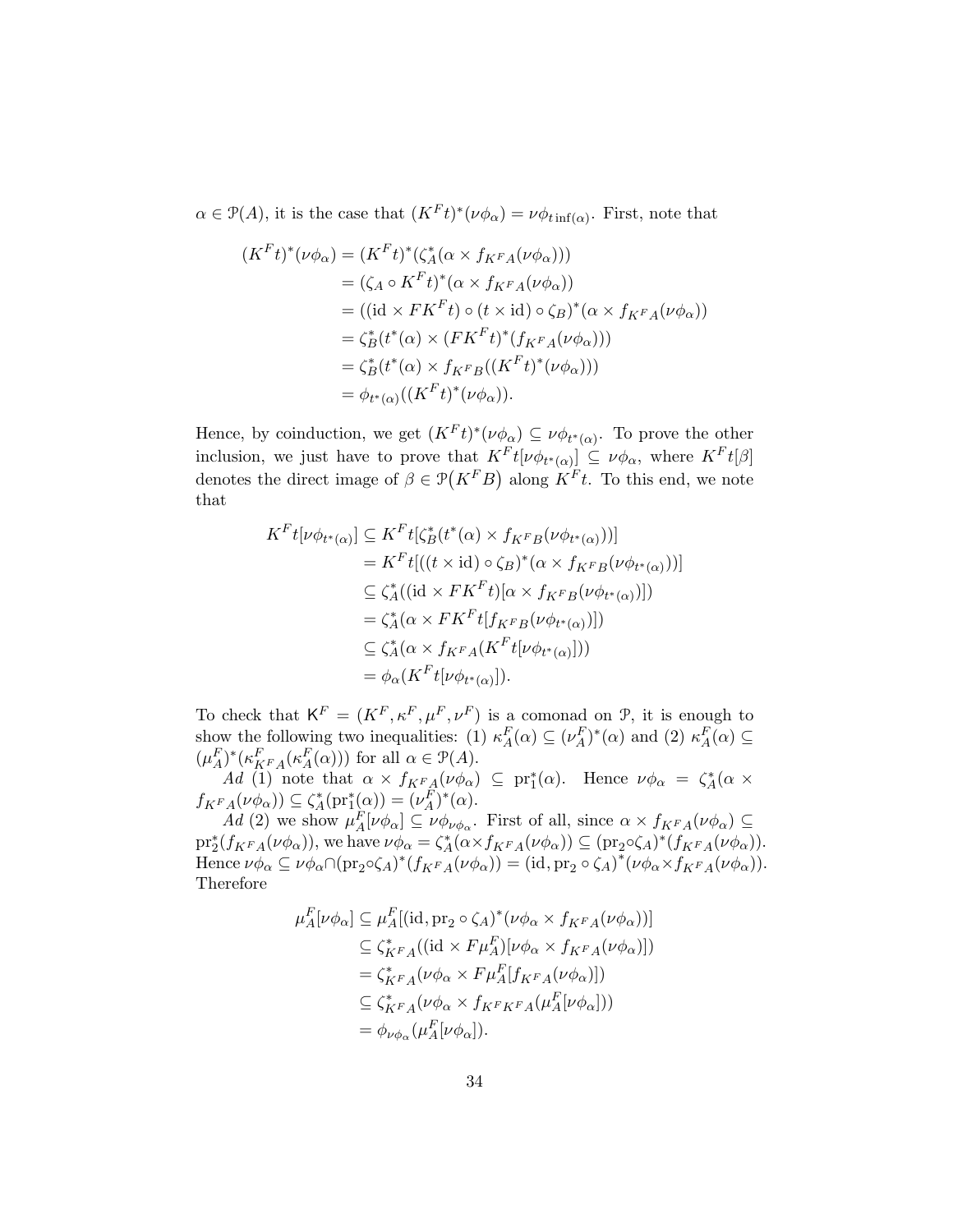Thus by coinduction we obtain (2).

Applying the construction in Proposition [6.6,](#page-26-0) we obtain a comonadic modal operator  $\Box^{K^F}$  on the indexed poset  $Q: (Set^{K^F})^{op} \rightarrow \mathcal{P}os$ , mapping a coalgebra  $(A, c)$  for the comonad  $\mathsf{K}^F$  to  $\mathcal{P}(A)$  and a coalgebra morphism  $t: (B, d) \to (A, c)$  to the inverse image function  $t^*: \mathcal{P}(A) \to \mathcal{P}(B)$ . Explicitly, given a coalgebra  $(A, c)$  and an element  $\alpha \in \mathcal{P}(A)$ , we have  $\Box_{(A, c)}^{K \overline{F}} \alpha =$  $c^*(\kappa_A^F(\alpha)) = c^*(\nu \phi_\alpha).$ 

This setting has a temporal interpretation: given the 1-arrow  $(F, f)$ , the functor  $F$  represents the "branching type", namely, the branching structure of time, and f lifts formulas to branches. The functor  $K^F$  models the whole time structure, that is, the present and all possible futures, generated by the branching type F, and  $\kappa^F$  lifts a formula to time structures, basically, universally quantifying over time, according to  $f$ , roughly saying that the formula holds in all possible future branches. Given a coalgebra  $(A, c)$  for the comonad  $K^F$ , for each  $x \in A$ ,  $c(x)$  represents the whole evolution of x along time, hence, for each  $\alpha \in \mathcal{P}(A)$ , we have  $x \in \Box_{(A,c)}^{\mathsf{K}^F} \alpha$  if all future evolutions of x belongs to  $\alpha$ . Therefore, roughly,  $\Box^{K^F}$  is a generic kind of "always" modality, typical of temporal logics. In the following we consider two explicit instances of this situation.

**Example 7.8** (Linear time). Consider  $(F, f) = (Id, id)$ , that is, each instant has exactly one possible future. The free comonad is the stream comonad  $\text{Str} A = \nu X.A \times X = A^{\omega}$ , mapping a set A to the set  $A^{\omega}$  of sequences of elements in A indexed over natural numbers. Given a sequence  $a \in A^{\omega}$ , we write  $s_i$  to denote the *i*-th element of s, and  $s[i...]$  to denote the sequence  $r \in A^{\omega}$  such that  $r_j = s_{j+i}$  for all  $j \in \mathbb{N}$ . Then, the counit maps s to  $s_0$ (the first element, namely the present) and the comultiplication maps s to the sequence  $(s[i..])_{i\in\mathbb{N}}$ , namely the sequence of all suffixes of s.

Let  $\alpha \in \mathcal{P}(A)$ , we have  $\kappa_A^F(\alpha) = \{ s \in A^{\omega} \mid s_i \in \alpha \text{ for all } i \in \mathbb{N} \}$ , namely, the set of sequences where all elements belongs to/satisfies  $\alpha$ . Therefore, if  $(A, c)$  is a coalgebra for Str,  $\Box_{(A, c)}^{\mathsf{Str}} \alpha = \{x \in A \mid c(x)_i \in \alpha \text{ for all } i \in \mathbb{N}\},\$ that is, it is the set of all elements  $x \in A$  such that all its future instances (including the present one) belongs to  $\alpha$ .

Therefore,  $\square^{\mathsf{Str}}_{(A,c)}$  provides a model for the "globally" (G) modality of Linear Temporal Logic (LTL) [\[5\]](#page-36-10) and, moreover, the modality on the free coalgebra  $(\text{Str}A, \mu_A^{\text{Str}})$  implements exactly the standard semantics of such a modality on infinite sequences.

**Example 7.9** (Finitely ordered branching time). Let  $F: Set \rightarrow Set$  be the functor  $FX = \bigcup_{n \in \mathbb{N}} X^n$ . We can consider several natural transformations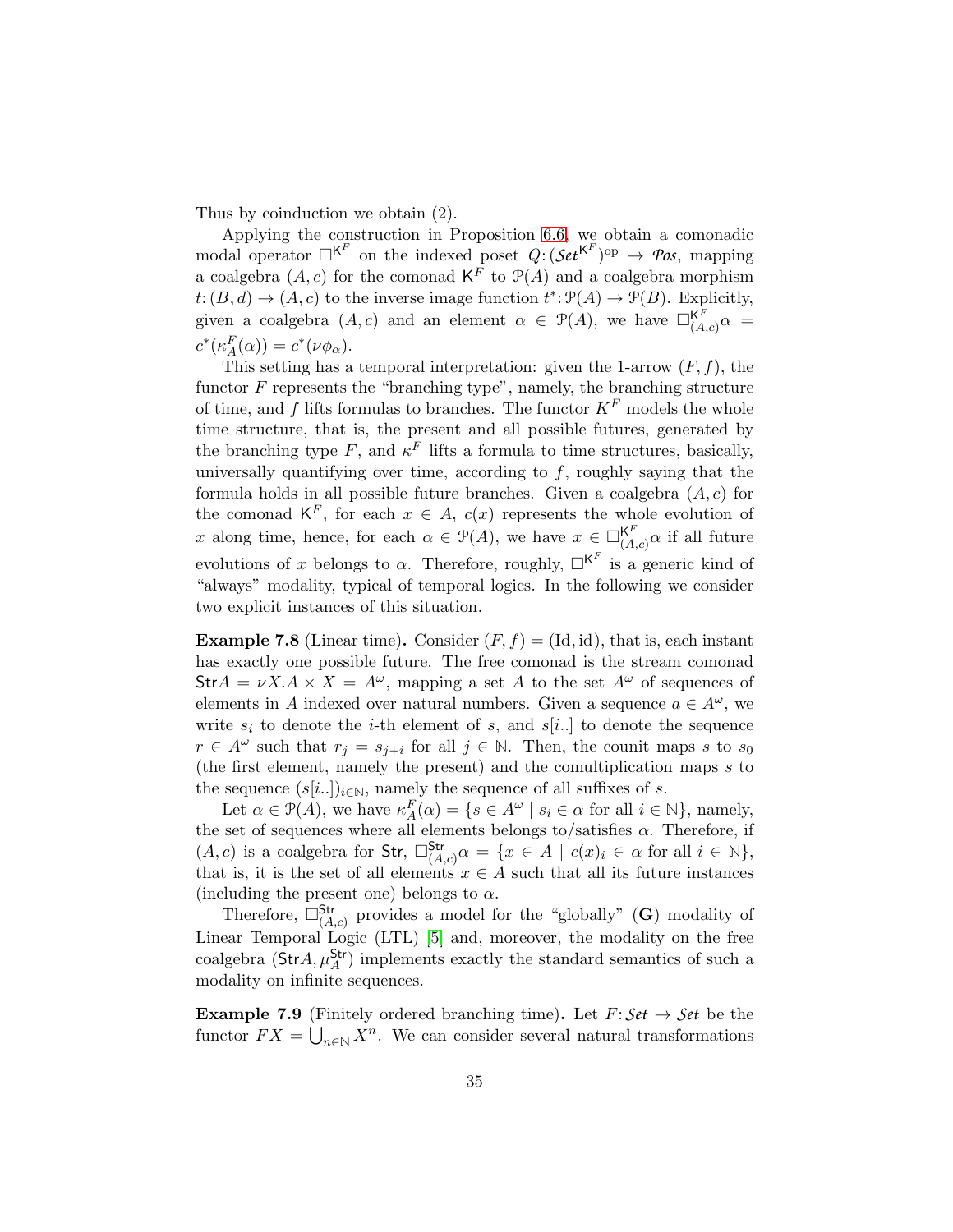$f: \mathcal{P} \to \mathcal{P} F$ <sup>op</sup> making  $(F, f)$  a 1-arrow. The two paradigmatic examples are the following:  $f_A^{\forall}$  $A_A^{\forall}(\alpha) = \{(n, (x_1, \ldots, x_n)) \in FX \mid x_i \in \alpha \text{ for all } i \in 1..n\}$ and  $f_A^{\exists}$  $A_{\{A}}^{\exists}(\alpha) = \{ (n, (x_1, \ldots, x_n)) \in FX \mid x_i \in \alpha \text{ for some } i \in 1..n \}.$ 

The free comonad is  $\mathsf{Tr}$ , mapping a set  $A$  to the set of finitely branching and ordered trees labelled by A. Formally, such a tree is a partial function  $t: \mathbb{N}^* \to A$  with a non-empty and prefix-closed domain such that, if  $(k_1,\ldots,k_n) \in$  domt and  $k \leq k_n$ , then  $(k_1,\ldots,k) \in$  domt (cf. [\[10,](#page-36-11) [1\]](#page-35-2)). The counit maps a tree t to the label of its root, that is  $t(\varepsilon)$ , where  $\varepsilon$  is the empty sequence, and the comultiplication maps a tree t to  $\mu_A^F(t)$  such that  $\textsf{dom}\mu_A^T(t)=\textsf{dom} t$  and  $\mu_A^F(t)(u)$  is the subtree of t rooted at  $u \in \textsf{dom} t$ . The behaviour of the natural transformation  $\kappa^F$  of course depends on f, for instance, for  $f = f^{\forall}$ , it maps  $\alpha \in \mathcal{P}(A)$  to the set of trees where all nodes have label in  $\alpha$ , while for  $f = f^{\exists}$ , it maps  $\alpha \in \mathcal{P}(A)$  to the set of trees containing an infinite path starting from the root where all nodes have label in  $\alpha$ .

Then, given a coalgebra  $(A, c)$  for the comonad Tr and  $\alpha \in \mathcal{P}(A)$ , we have  $x \in \Box_{(A,c)}^{\mathsf{Tr}} \alpha$  if all nodes in  $c(x)$  have label in  $\alpha$ , when  $f = f^{\forall}$ , and if there is an infinite path in  $c(x)$  where all nodes have label in  $\alpha$ , when  $f = f^{\exists}$ . Therefore,  $\square^{\mathsf{Tr}}_{(A,c)}$  provides a model for the modalities "invariantly" (AG) and "potentially always" (EG) of Computation Tree Logic (CTL) [\[5\]](#page-36-10), depending on the choice of f.

## Acknowledgment

The authors would like to thank Jacopo Emmenegger, Fabio Pasquali and Cosimo Perini Brogi for many helpful discussions on the subject.

### <span id="page-35-2"></span>References

- [1] Aczel, P., Adámek, J., Milius, S., and Velebil, J. 2003. Infinite trees and completely iterative theories: a coalgebraic view. *Theoret. Comput. Sci.*, 300(1-3):1–45.
- <span id="page-35-1"></span>[2] Awodey, S. and Birkedal, L. 2003. Elementary axioms for local maps of toposes. *J. Pure Appl. Algebra*, 177(3):215–230.
- <span id="page-35-0"></span>[3] Awodey, S., Birkedal, L., and Scott, D. S. 2002. Local realizability toposes and a modal logic for computability. *Math. Structures Comput. Sci.*, 12(3):319–334.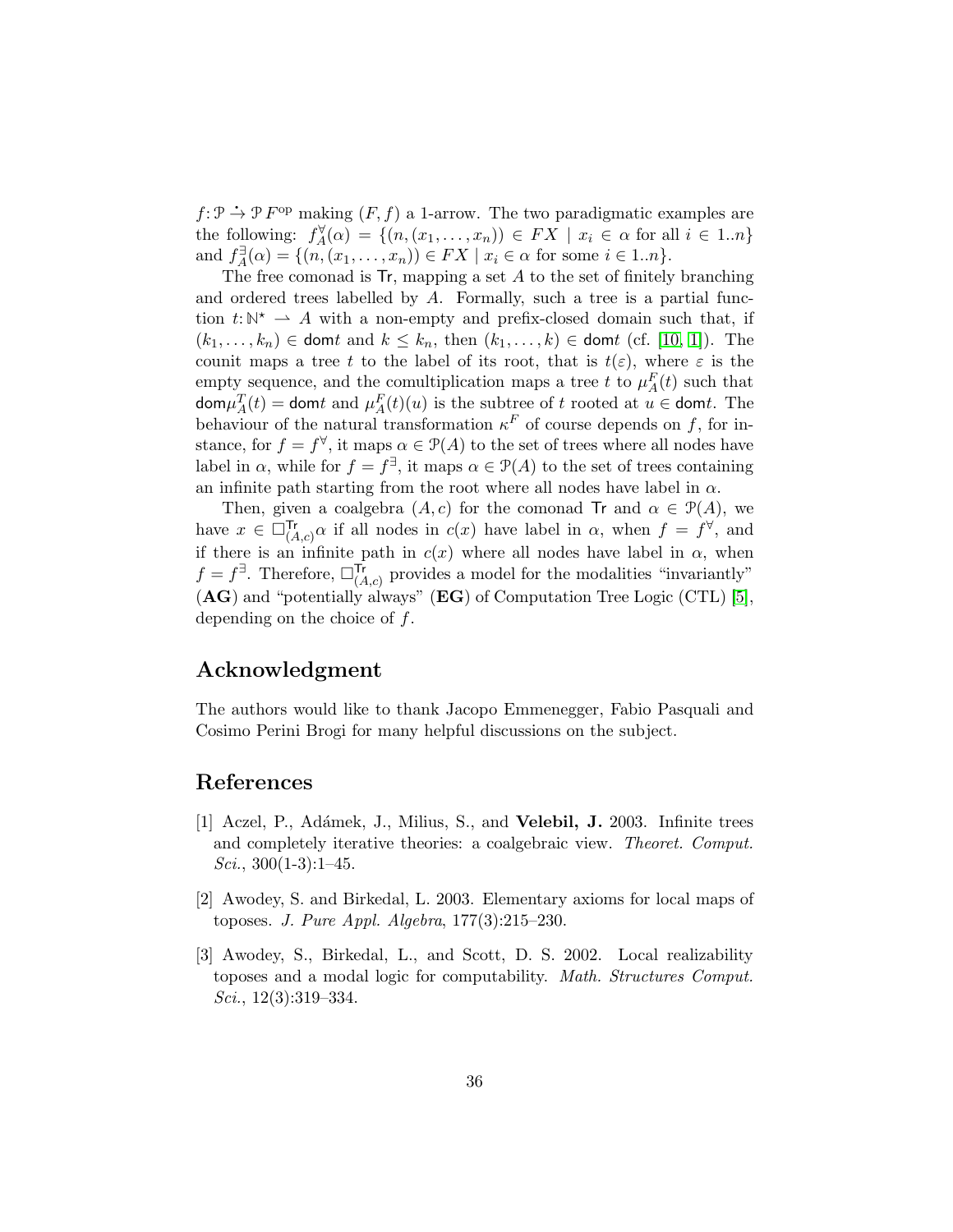- <span id="page-36-10"></span><span id="page-36-3"></span>[4] Awodey, S., Kishida, K., and Kotzsch, H.-C. 2014. Topos semantics for higher-order modal logic. *Log. Anal. (N.S.)*, 226:591–636.
- <span id="page-36-7"></span>[5] Baier, C. and Katoen, J. 2008. *Principles of model checking*. MIT Press.
- [6] Benton, P. N. 1994. A mixed linear and non-linear logic: Proofs, terms and models. In Pacholski, L. and Tiuryn, J., editors, *Computer Science Logic, 8th International Workshop, CSL '94*, volume 933 of *Lecture Notes in Computer Science*, pp. 121–135. Springer.
- <span id="page-36-1"></span><span id="page-36-0"></span>[7] Betti, R. and Power, A. J. 1988. On local adjointness of distributive bicategories. *Bollettino della Unione Matematica Italiana*, 2(4):931–947.
- [8] Blackwell, R., Kelly, G. M., and Power, A. J. 1989. Two-dimensional monad theory. *J. Pure Appl. Algebra*, 59(1):1–41.
- <span id="page-36-4"></span>[9] Bra¨uner, T. and Ghilardi, S. 2007. First-order modal logic. In Blackburn, P., van Benthem, J. F. A. K., and Wolter, F., editors, *Handbook of Modal Logic.*, volume 3 of *Studies in logic and practical reasoning*, pp. 549–620. North Holland Publishing Company.
- <span id="page-36-11"></span><span id="page-36-8"></span>[10] Courcelle, B. 1983. Fundamental properties of infinite trees. *Theoret. Comput. Sci.*, 25:95–169.
- <span id="page-36-2"></span>[11] Emmenegger, J., Pasquali, F., and Rosolini, G. 2020. Elementary doctrines as coalgebras. *J. Pure Appl. Algebra*, 224(12):106445, 16.
- [12] Esakia, L. 2004. Intuitionistic logic and modality via topology. *Ann. Pure Appl. Logic*, 127(1-3):155–170.
- <span id="page-36-9"></span>[13] Ghani, N., Lüth, C., Marchi, F. D., and **Power, J.** 2001. Algebras, coalgebras, monads and comonads. *Electron. Notes Theor. Comput. Sci.*, 44(1):128–145.
- <span id="page-36-6"></span>[14] Ghilardi, S. and Meloni, G. C. 1988. Modal and tense predicate logic: models in presheaves and categorical conceptualization. In *Categorical algebra and its applications (Louvain-La-Neuve, 1987)*, volume 1348 of *Lecture Notes in Math.*, pp. 130–142. Springer, Berlin.
- <span id="page-36-5"></span>[15] Hermida, C. 1994. On fibred adjunctions and completeness for fibred categories. In *Recent trends in data type specification (Caldes de Malavella, 1992)*, volume 785 of *Lecture Notes in Comput. Sci.*, pp. 235– 251. Springer, Berlin.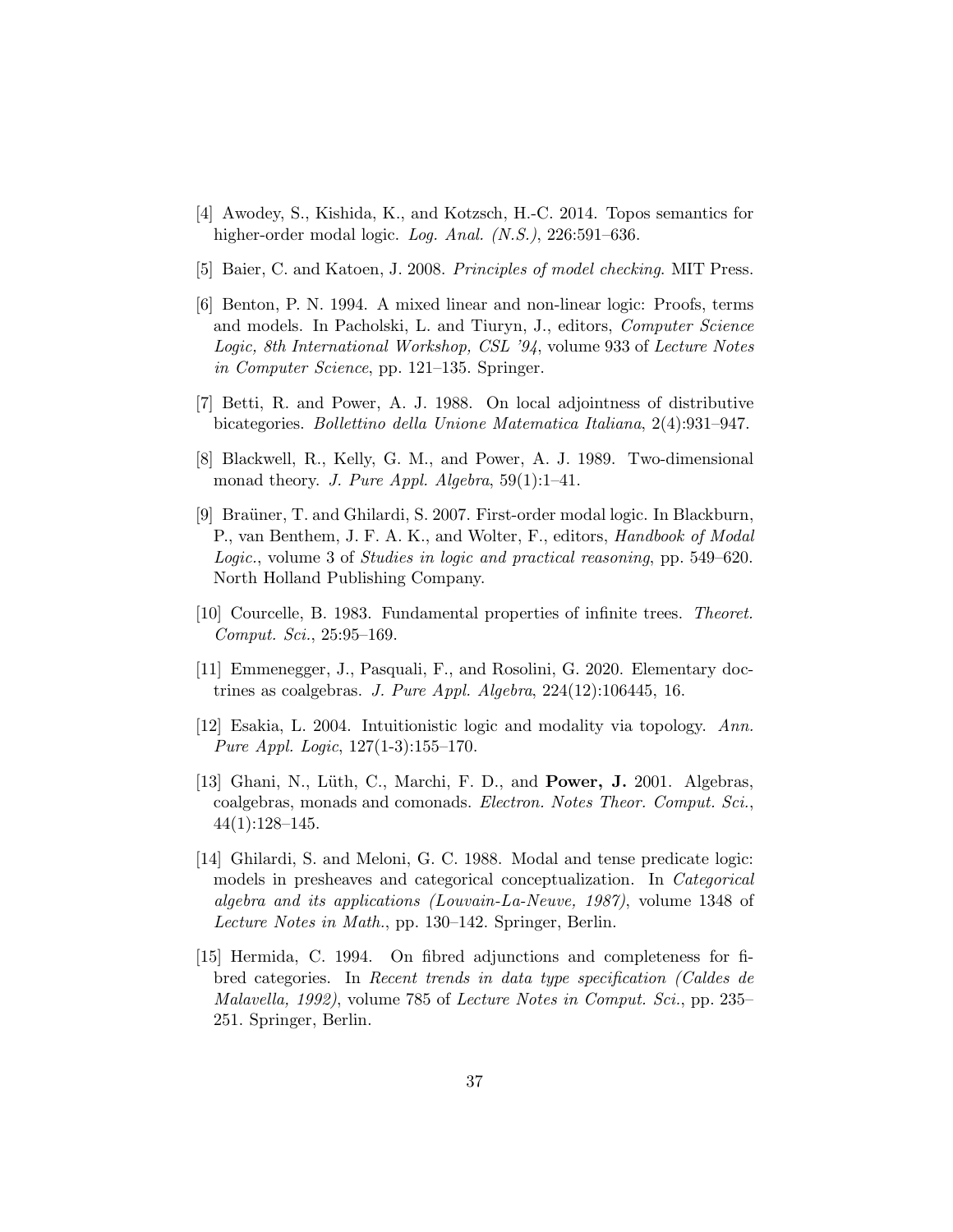- <span id="page-37-6"></span><span id="page-37-2"></span>[16] Hermida, C. 1999. Some properties of fib as a fibred 2-category. *Journal of Pure and Applied Algebra*, 134(1):83–109.
- <span id="page-37-13"></span>[17] Jacobs, B. 1999. *Categorical Logic and Type Theory*. North Holland Publishing Company.
- [18] Johnstone, P. T. 2002. *Sketches of an elephant: a topos theory compendium. Vol. 1*, volume 43 of *Oxford Logic Guides*. The Clarendon Press Oxford University Press.
- <span id="page-37-1"></span><span id="page-37-0"></span>[19] Lawvere, F. W. 1969. Adjointness in foundations. *Dialectica*, 23:281– 296. also available as Repr. Theory Appl. Categ., 16 (2006) 1–16.
- [20] Lawvere, F. W. 1970. Equality in hyperdoctrines and comprehension schema as an adjoint functor. In Heller, A., editor, *Proc. New York Symposium on Application of Categorical Algebra*, pp. 1–14. Amer.Math.Soc.
- <span id="page-37-12"></span><span id="page-37-3"></span>[21] Mac Lane, S. and Moerdijk, I. 1992. *Sheaves in Geometry and Logic a First Introduction to Topos Theory*. Springer, New York, NY.
- <span id="page-37-7"></span>[22] Maietti, M. E. and Rosolini, G. 2013a. Elementary quotient completion. *Theory Appl. Categ.*, 27:445–463.
- <span id="page-37-9"></span>[23] Maietti, M. E. and Rosolini, G. 2013b. Quotient completion for the foundation of constructive mathematics. *Log. Univers.*, 7(3):371–402.
- <span id="page-37-11"></span>[24] Maietti, M. E. and Rosolini, G. 2015. Unifying exact completions. *Appl. Categ. Structures*, 23:43–52.
- [25] Moeller, J. and Vasilakopoulou, C. 2020. Monoidal Grothendieck Construction. *Theory Appl. Categ.*, 35(31):1159–1207.
- <span id="page-37-5"></span>[26] Power, A. J. and Watanabe, H. 2002. Combining a monad and a comonad. *Theoret. Comput. Sci.*, 280(1-2):137–162.
- <span id="page-37-10"></span>[27] Reyes, G. E. 1991. A topos-theoretic approach to reference and modality. *Notre Dame J. Form. Log.*, 32(3):359–391.
- <span id="page-37-8"></span>[28] Rosenthal, K. I. 1990. *Quantales and their applications*, volume 234 of *Pitman Research Notes in Mathematics Series*. Longman Scientific & Technical, Harlow; copublished in the United States with John Wiley & Sons, Inc., New York.
- <span id="page-37-4"></span>[29] Street, R. 1972. The formal theory of monads. *J. Pure Appl. Algebra*,  $2(2):149-168.$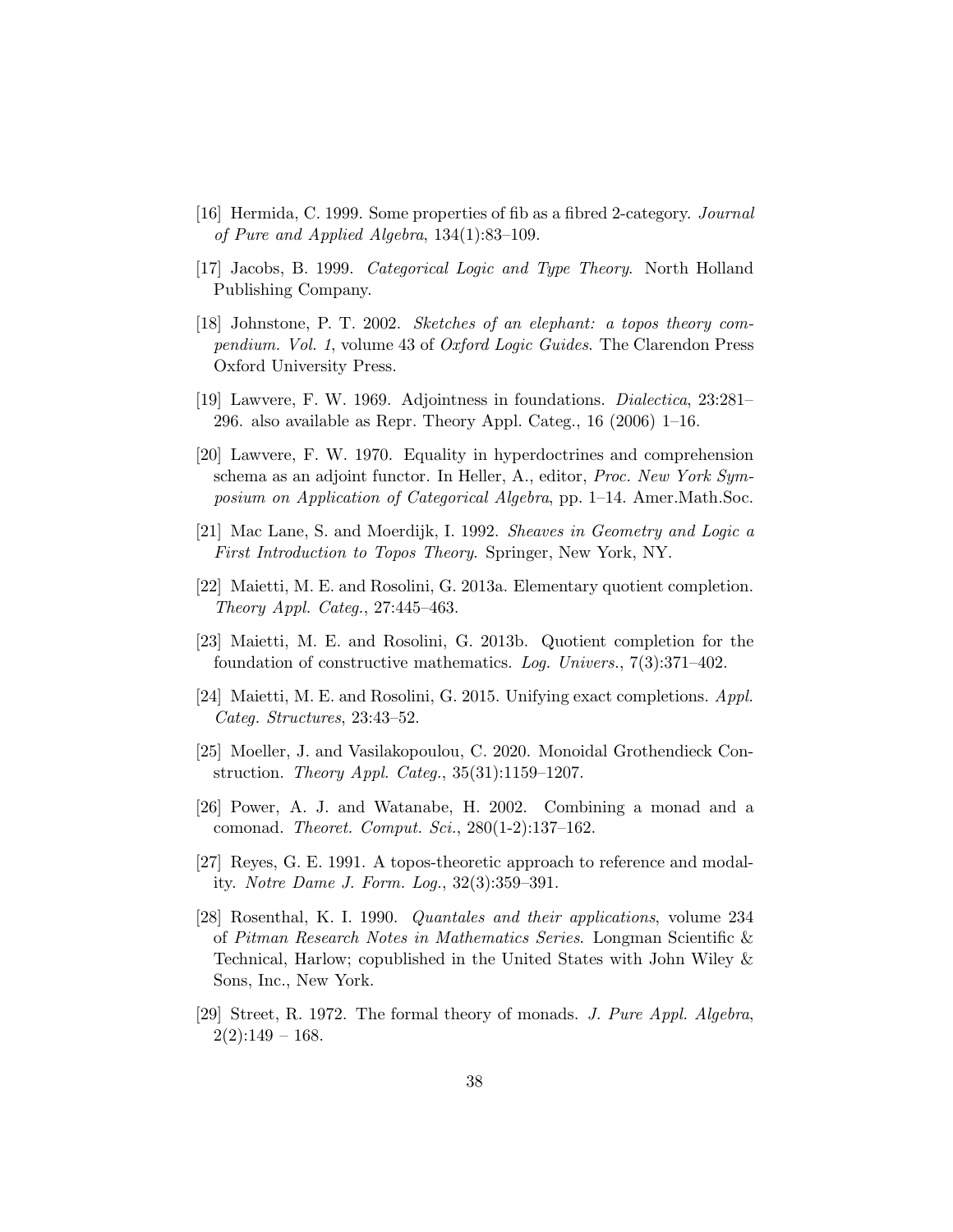<span id="page-38-1"></span>[30] Streicher, T. 1991. *Semantics of type theory*. Progress in Theoretical Computer Science. Birkhäuser Boston, Inc., Boston, MA. Correctness, completeness and independence results, With a foreword by Martin Wirsing.

# <span id="page-38-0"></span>A Interior operators from linear-nonlinear adjunctions

A well-known approach to provide categorical semantics to the linear exponential modality !—read as "bang"—of propositional linear logic is by means of linear-nonlinear adjunctions as in  $[6]$ . A *linear-nonlinear ad*juction is a monoidal adjunction beween a symmetric monoidal category and a cartesian category; the induced comonad on the symmetric monoidal category interprets the bang modality. This notion is easily extended to doctrines where the construction in Corollary [5.11](#page-18-1) provides a model of the bang modality in a higher order setting.

In the present context, the role of the cartesian category is played by a **primary doctrine**, that is, a doctrine  $P: C^{op} \to \mathcal{P}\mathit{os}$  where  $C$  has finite products and, for each object  $X$  in  $C$ , the fiber  $PX$  carries an inf-semilattice structure preserved by reindexing, see *e.g.* [\[11\]](#page-36-8). The symmetric monoidal category turns into a (*symmetric*) *monoidal doctrine*, which we define below, following the definition of monoidal indexed categories in [\[25\]](#page-37-11). We shall employ the 2-cartesian structure of the 2-category Dtn. So, in the following, given indexed posets  $P: C^{op} \to \mathcal{P}\mathit{os}$  and  $Q: \mathcal{D}^{op} \to \mathcal{P}\mathit{os}$ , we denote by  $P \times Q$ :  $(C \times D)^{op} \rightarrow Pos$  the *product* doctrine mapping a pair of objects  $(X, Y)$  to the product (in  $\mathcal{P}\text{o} s$ )  $PX \times QY$  and acting similarly on arrows. Furthermore, we denote by 1 the *terminal* doctrine whose base is the terminal category and mapping its unique object to the singleton poset. We shall write  $\alpha_{P_1,P_2,P_3}$ :  $P_1 \times (P_2 \times P_3) \rightarrow (P_1 \times P_2) \times P_3$ ,  $\lambda_P: \mathbf{1} \times P \rightarrow P$ ,  $\rho_P: \mathbf{1} \times P \to P$ , and  $\sigma_{P_1,P_2}: P_1 \times P_2 \to P_2 \times P_1$  for the usual 1-iso for associativity, left and right identity, and symmetry.

A (symmetric) monoidal doctrine consists of

- a doctrine  $Q: \mathcal{D}^{\text{op}} \to \mathcal{P}os$ ,
- two 1-arrows  $(\otimes, \bullet): Q \times Q \to Q$  and  $(I, \iota): \mathbf{1} \to Q$ , and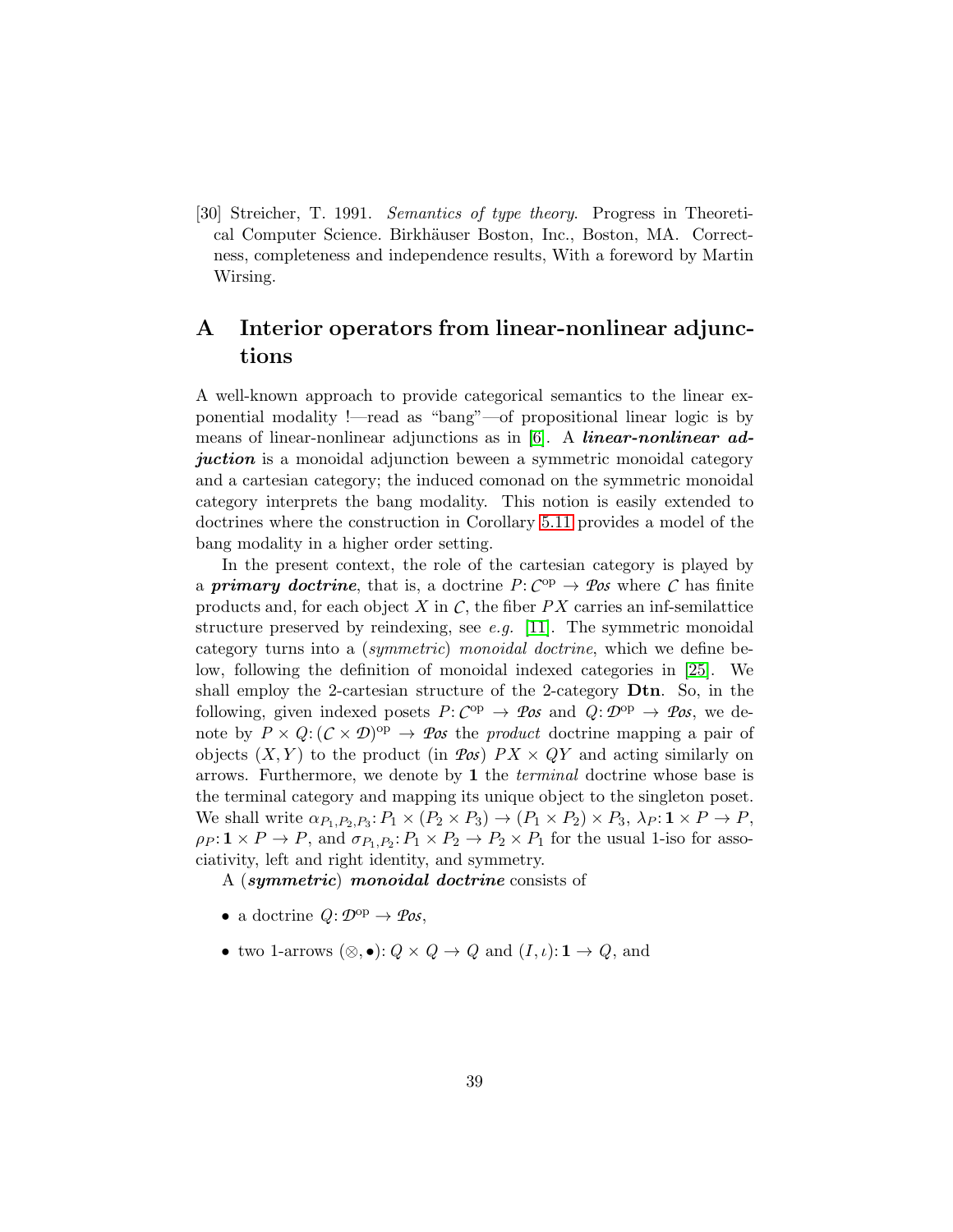• four invertible 2-arrows

$$
a: (\otimes, \bullet) \circ ((\otimes, \bullet) \times (\text{Id}, \text{id})) \circ \alpha_{Q,Q,Q} \Rightarrow (\otimes, \bullet) \circ ((\text{Id}, \text{id}) \times (\otimes, \bullet))
$$
  

$$
l: (\otimes, \bullet) \circ ((I, \iota) \times (\text{Id}, \text{id})) \Rightarrow \lambda_Q \qquad r: (\otimes, \bullet) \circ ((\text{Id}, \text{id}) \times (I, \iota)) \Rightarrow \rho_Q
$$
  

$$
s: (\otimes, \bullet) \circ \sigma_{Q,Q} \Rightarrow (\otimes, \bullet)
$$

such that  $(\mathcal{D}, \otimes, I, a, l, r, s)$  is a symmetric monoidal category. As the 2arrows  $a, l, r$  and  $s$  are invertible, the inequalities they induce on the fibres are actually equalities, namely, the following diagrams commute

$$
(QA \times QB) \times QC \xrightarrow{\bullet_{A,B} \times \text{id}} QA \times (QB \times QC) \xrightarrow{\text{id} \times \bullet_{B,C}} QA \times Q(B \otimes C)
$$
  

$$
Q(A \otimes B) \times QC \xrightarrow{\bullet_{A \otimes B,C}} Q((A \otimes B) \otimes C) \xrightarrow{\text{id} \times \bullet_{B,C}} Q(A \otimes (B \otimes C))
$$
  

$$
Q1 \times A \xrightarrow{(t, \text{id})} QI \times QA \xrightarrow{\text{id}, t} QA \times 1 \xrightarrow{(\text{id}, t)} QA \times QI
$$

$$
(\lambda_{Q})_{A} \downarrow Q(A \rightarrow Q(I_{A}) \qquad (\rho_{Q})_{A} \downarrow Q(\tau_{A})
$$
\n
$$
Q_{A} \xrightarrow{Q(I_{A})} Q(I \otimes A) \qquad Q_{A} \xrightarrow{Q(\tau_{A})} Q(A \otimes I)
$$
\n
$$
Q_{A} \times Q_{B} \xrightarrow{\bullet_{A,B}} Q(A \otimes B)
$$
\n
$$
(\sigma_{Q})_{A,B} \downarrow Q_{B} \xrightarrow{\bullet_{B,A}} Q(B \otimes A)
$$
\n
$$
(B \otimes A)
$$

Note that a primary doctrine  $P: C^{op} \to \mathcal{P}\text{os}$  is a monoidal doctrine with  $(\times, \sqcap)$ : *P* × *P* → *P* and  $(1, \top_1)$ : **1** → *P*, where 1 is the terminal object and  $\top_1$  is the top element in *P*1,  $\times$  is the binary product in the category and  $\Box$ is defined, for all objects X, Y in C, by  $\Box_{X,Y} = \land_{X\times Y} \circ (P\pi_1 \times P\pi_2)$ , where  $\pi_1: X \times Y \to X$  and  $\pi_2: X \times Y \to Y$  are the projections.

Now, consider a primary doctrine *P* and a monoidal doctrine *Q*. An adjunction  $(P, Q, L, \lambda, R, \rho, \eta, \epsilon)$  is said to be *monoidal* if L and R are lax monoidal functors and  $\eta$  and  $\epsilon$  are monoidal natural trasformations, that is, we have the following additional structure: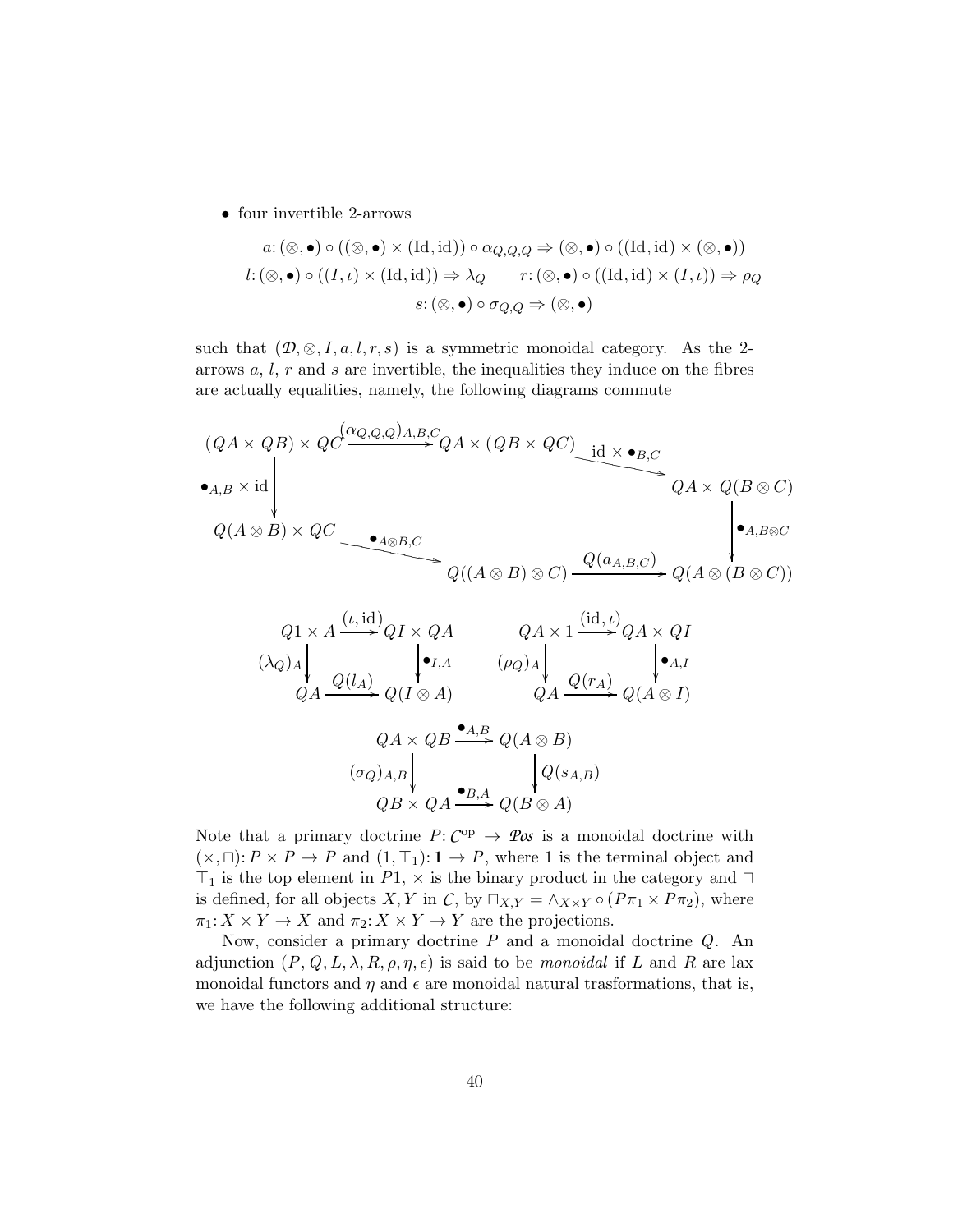- two 2-arrows  $u: (I, \iota) \Rightarrow (L\lambda) \circ (1, \top)$  and  $\phi: (\otimes, \bullet) \circ ((L, \lambda) \times (L, \lambda)) \Rightarrow$  $(L, \lambda) \circ (\times, \sqcap)$ , that is,  $u: I \to L1$  and, for all objects  $X, Y$  in  $\mathcal{C}$ ,  $\phi_{X,Y}: LX \otimes LY \to L(X \otimes Y)$  are arrows in  $\mathcal{D}$ , and
- two 2-arrows  $v: (1, \top) \Rightarrow (R, \rho) \circ (I, \iota)$  and  $\psi: (\times, \sqcap) \circ ((R, \rho) \times (R, \rho)) \Rightarrow$  $(R, \rho) \circ (\times, \sqcap)$ , that is,  $v: 1 \to RI$  and, for all objects  $A, B$  in  $\mathcal{D}$ ,  $\psi_{A,B}: RA \times RB \rightarrow R(A \times B)$  are arrows in *C*, and
- the following diagrams commute

$$
X \times Y \xrightarrow{\text{id}_{X \times Y}} X \times Y
$$
\n
$$
\eta_X \times \eta_Y
$$
\n
$$
RLX \times RLY \xrightarrow{\psi_{LX,LY}} R(LX \otimes LY) \xrightarrow{R\phi_{X,Y}} RL(X \times Y)
$$
\n
$$
LRA \otimes LRB \xrightarrow{\phi_{RA,RB}} L(RA \times RB) \xrightarrow{\text{id}_{A,B}} LR(A \otimes B)
$$
\n
$$
\epsilon_A \otimes \epsilon_B
$$
\n
$$
A \otimes B \xrightarrow{\text{id}_{A \otimes B}} \text{id}_{A \otimes B} \xrightarrow{\text{id}_{A \otimes B}} A \otimes B
$$
\n
$$
\eta_1
$$
\n
$$
\eta_2
$$
\n
$$
\eta_3
$$
\n
$$
\eta_4
$$
\n
$$
\eta_5
$$
\n
$$
\eta_6
$$
\n
$$
\eta_7
$$
\n
$$
\eta_8
$$
\n
$$
\eta_7
$$
\n
$$
\eta_8
$$
\n
$$
\eta_7
$$
\n
$$
\eta_8
$$
\n
$$
\eta_9
$$
\n
$$
\eta_9
$$
\n
$$
\eta_9
$$
\n
$$
\eta_8
$$
\n
$$
\eta_9
$$
\n
$$
\eta_9
$$
\n
$$
\eta_9
$$
\n
$$
\eta_9
$$
\n
$$
\eta_9
$$
\n
$$
\eta_9
$$
\n
$$
\eta_9
$$
\n
$$
\eta_9
$$
\n
$$
\eta_8
$$
\n
$$
\eta_9
$$
\n
$$
\eta_9
$$
\n
$$
\eta_9
$$
\n
$$
\eta_9
$$
\n
$$
\eta_9
$$
\n
$$
\eta_9
$$
\n
$$
\eta_9
$$
\n
$$
\eta_9
$$
\n
$$
\eta_9
$$
\n
$$
\eta_9
$$
\n
$$
\eta_9
$$
\n
$$
\eta_9
$$
\n
$$
\eta_9
$$
\n
$$
\eta_9
$$
\n
$$
\eta_9
$$
\n
$$
\eta_9
$$
\n
$$
\eta_9
$$

and the following inequalities on the fibres:

$$
QA \times QB \xrightarrow{\bullet A,B} Q(A \otimes B) \qquad PX \times PY \xrightarrow{\Box_{X,Y}} P(X \times Y)
$$
\n
$$
\rho_A \times \rho_B \downarrow \qquad \qquad \lambda_X \times \lambda_Y \downarrow \qquad \qquad \lambda_{X \times Y} \downarrow \qquad \qquad \lambda_{X \times Y}
$$
\n
$$
\rho_{RA,RB} \downarrow \qquad \qquad \rho_{A \otimes B} \qquad QLX \times QLY \leq \qquad \qquad \lambda_{X \times Y}
$$
\n
$$
P(RA \times RB) \xleftarrow{\bullet LX, LY} Q\phi_{X,Y} \downarrow \qquad \qquad \lambda_{X \times Y}
$$
\n
$$
Q(LX \otimes LY) \xleftarrow{\bullet LX, LY} QL(X \times Y)
$$
\n
$$
\uparrow \qquad \qquad \downarrow \qquad \qquad \downarrow \qquad \qquad \downarrow \qquad \qquad \downarrow \qquad \qquad \downarrow \qquad \qquad \downarrow \qquad \qquad \downarrow \qquad \qquad \downarrow \qquad \qquad \downarrow \qquad \downarrow \qquad \downarrow \qquad \downarrow \qquad \downarrow \qquad \downarrow \qquad \downarrow \qquad \downarrow \qquad \downarrow \qquad \downarrow \qquad \downarrow \qquad \downarrow \qquad \downarrow \qquad \downarrow \qquad \downarrow \qquad \downarrow \qquad \downarrow \qquad \downarrow \qquad \downarrow \qquad \downarrow \qquad \downarrow \qquad \downarrow \qquad \downarrow \qquad \downarrow \qquad \downarrow \qquad \downarrow \qquad \downarrow \qquad \downarrow \qquad \downarrow \qquad \downarrow \qquad \downarrow \qquad \downarrow \qquad \downarrow \qquad \downarrow \qquad \downarrow \qquad \downarrow \qquad \downarrow \qquad \downarrow \qquad \downarrow \qquad \downarrow \qquad \downarrow \qquad \downarrow \qquad \downarrow \qquad \downarrow \qquad \downarrow \qquad \downarrow \qquad \downarrow \qquad \downarrow \qquad \downarrow \qquad \downarrow \qquad \downarrow \qquad \downarrow \qquad \downarrow \qquad \downarrow \qquad \downarrow \qquad \downarrow \qquad \downarrow \qquad \downarrow \qquad \downarrow \qquad \downarrow \qquad \downarrow \qquad \downarrow \qquad \downarrow \qquad \downarrow \qquad \downarrow \qquad \downarrow \qquad \downarrow \qquad \downarrow \qquad \downarrow \qquad \down
$$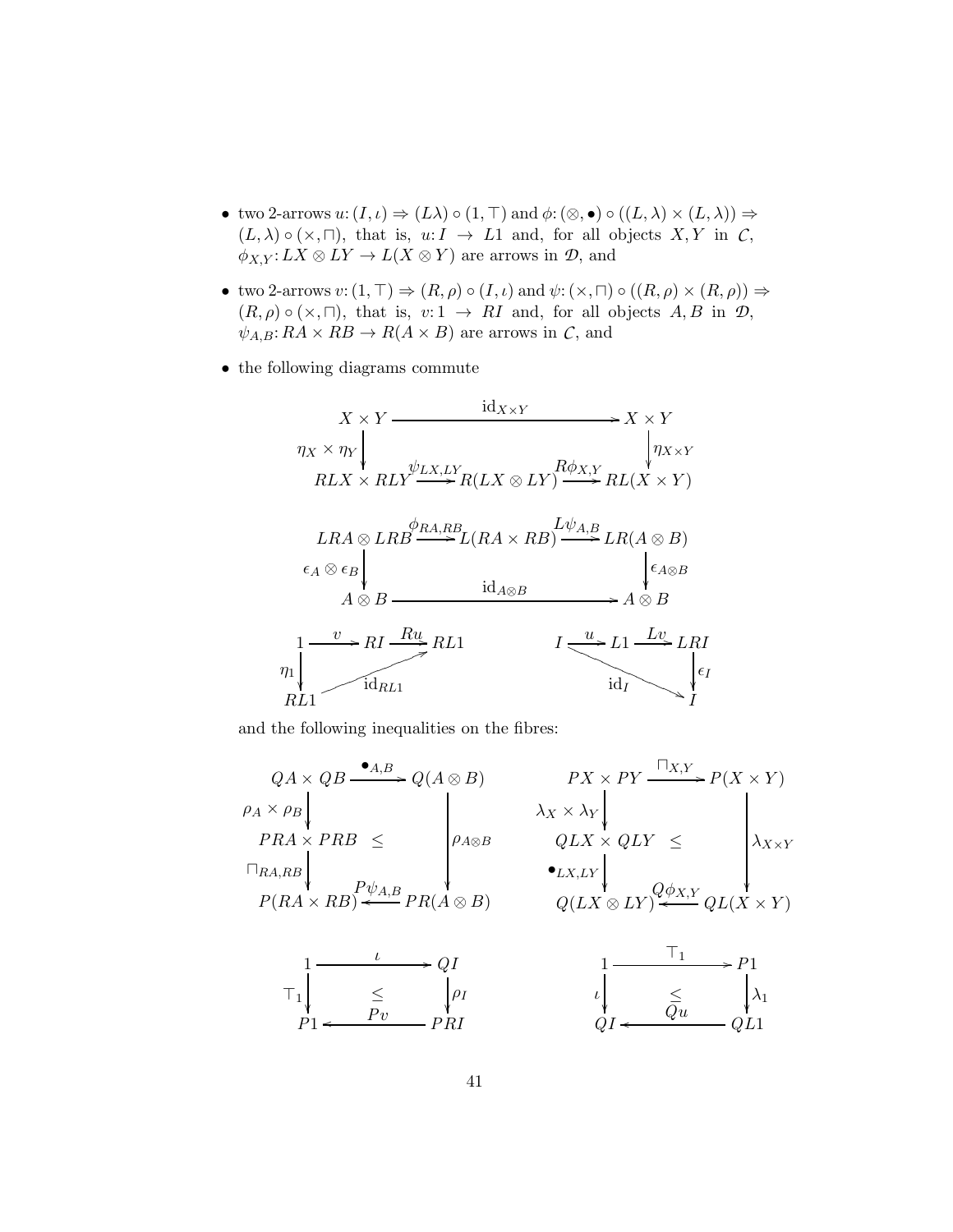From general results about monoidal adjunctions between categories, we know that u and  $\phi$  are (natural) isos. Hence the inequalities on the lefthand side are equalities, that is, those diagrams commute.

Consider now the doctrine  $QL^{op}$ :  $C^{op} \rightarrow \mathscr{Pos}$ . By Corollary [5.11,](#page-18-1) there is an interior operator  $\cdot : QL^{\text{op}} \to QL^{\text{op}}$  defined as  $! = \lambda \cdot (P\eta^{\text{op}}) \cdot \rho L^{\text{op}}$ . However, in this richer context, *Q*L op has a richer structure. First of all *C* has finite products, hence, for each object X in  $\mathcal{C}$ , there are arrows  $\zeta: X \to 1$ and  $\Delta_X: X \to X \times X$  natural in X. Then, we can define a monoid structure on *Q*L opX as the two composite arrows

$$
1 \xrightarrow{\iota} QI \xrightarrow{Qu^{-1}Q(L1)} \underbrace{QL\zeta_X}_{\mathcal{E}_X} Q(LX)
$$

$$
Q(LX) \times Q(LX) \xrightarrow{\bullet \ LX, LX} Q(LX \otimes LX) \xrightarrow{Q \phi_{X,X}^{-1}} Q(L(X \times X)) \xrightarrow{\bullet \ \mathbb{Z}} Q(LX).
$$

It follows that  $(QL^{\text{op}}X, *_X, e_X)$  is a commutative monoid and that such structure is preserved by reindexing. This structure interprets the multiplicative conjunction of linear logic and its unit. To ensure that ! correctly interprets the "bang" modality of linear logic, four properties, in addition to those of interior operators, are required to hold: for each object X in *C* and  $\alpha, \beta \in Q(LX)$ ,

| (1) $!_X\alpha \leq e_X$ | (2) $!_X\alpha \leq 1_X\alpha *_X 1_X\alpha$             |
|--------------------------|----------------------------------------------------------|
| (3) $e_X \leq 1_X e_X$   | (4) $!_X\alpha *_X !_X\beta \leq !_X(\alpha *_X \beta).$ |

- 1. Note that  $P\eta_X(\rho_{LX}(\alpha)) \in PX$ , which is an inf-semilattice with top element  $\top_X$ , hence  $P\eta_X(\rho_{LX}(\alpha)) \leq \top_X = P\zeta_X(\top_1)$ , because reindexing preserves the inf-semilattice structure. Therefore, we get  $!_X\alpha =$  $\lambda_X(P\eta_X(\rho_{LX}(\alpha))) \leq \lambda_X(P\zeta_X(\top_1)) = QL\zeta_X(\lambda_1(\top_1)) = e_X$ , by naturality of  $\lambda$  and one of the diagrams above.
- 2. Again, note that  $P\eta_X(\rho_{LX}(\alpha)) \in PX$ , which is an inf-semilattice, hence  $P\eta_X(\rho_{LX}(\alpha)) \leq P\eta_X(\rho_{LX}(\alpha)) \wedge_X P\eta_X(\rho_{LX}(\alpha))$ . Since  $\pi_i \circ$  $\Delta_X = id_X$ , using naturality of  $\wedge$ , we get

$$
P\eta_X(\rho_{LX}(\alpha)) \le P\Delta_X(P\pi_1(P\eta_X(\rho_{LX}(\alpha))) \wedge_{X \times X} P\pi_2(P\eta_X(\rho_{LX}(\alpha))))
$$
  
=  $P\Delta_X(P\eta_X(\rho_{LX}(\alpha)) \cap_{X,X} P\eta_X(\rho_{LX}(\alpha)))$